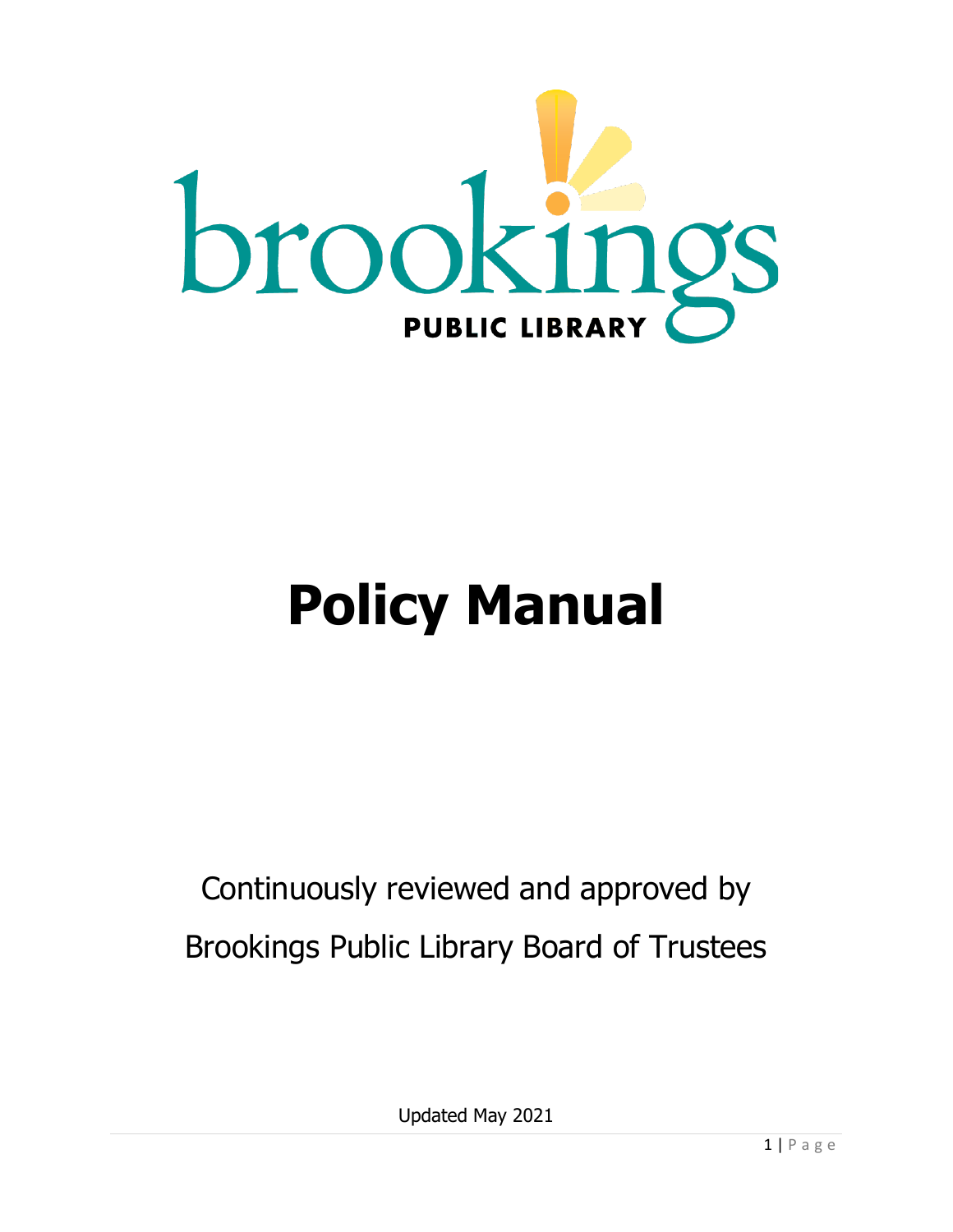## **BOARD OF TRUSTEE BYLAWS BROOKINGS PUBLIC LIBRARY**

#### **MISSION STATEMENT**

The Brookings Public Library (BPL) will provide materials and information contributing to the education, recreation and quality of life for the community.

The BPL offers the same quality of service to everyone regardless of race, color, creed, national origin, education background, disability, age, sex, sexual orientation, gender identity or any other criterion.

#### **ARTICLE I – Name**

This organization shall be called "The Board of Trustees of the Brookings Public Library" existing by virtue of the provisions of Chapter 14-2 of the South Dakota Codified Laws, 1975 revision and 1977 supplement, and exercising the powers and authority and assuming the responsibilities delegated to it under the said statute.

#### **ARTICLE II – Appointment of Trustees**

Section 2.03 of the Brookings City Charter requires that the Mayor shall appoint with the advice and consent of the City Council the members of citizen advisory boards, committees and commissions including the BPL Board of Trustees.<sup>[1](#page-1-0)</sup> The City Clerk will post the call for BPL Board of Trustee applications and contact incumbents whose terms are expiring and inquire if they wish to be considered for reappointment. Normally only those who have filled applications will be considered for appointment. Trustees are encouraged to suggest that potential Board members apply. A book of filed applications is maintained by the City Clerk and will be Available for review by the public. Formal City Council action on all appointments is required. Upon appointment, new Trustees are sent a letter of congratulations and a certificate of appointment. Applicants who are not appointed will be advised in writing.

#### **ARTICLE III – Officers**

Section 1. The Officers shall be Chairperson and a Vice-Chairperson, elected from among the appointed Trustees at the annual meeting of the Board.

Section 2. Officers shall service a term of one year from the annual meeting at which they are elected until their successors are duly elected. Vacancies in office shall be filled by election at the next regular meeting of the Board to fill unexpired terms. Officers may serve for not more than two successive terms in the same position.

<span id="page-1-0"></span> <sup>1</sup> Mayoral Volunteer Appointment Process (effective 01/01/03), City of Brookings Directory; Elected Officials Appointed Boards, Committees & Commissions. P. 60 Updated 05/18/2018, Mayoral Volunteer Appointment Process (effective 01/01/03). [http://www.cityofbrookings.org/DocumentCVenter/Home/View/262Accessed July 31,](http://www.cityofbrookings.org/DocumentCVenter/Home/View/262Accessed%20July%2031) 2018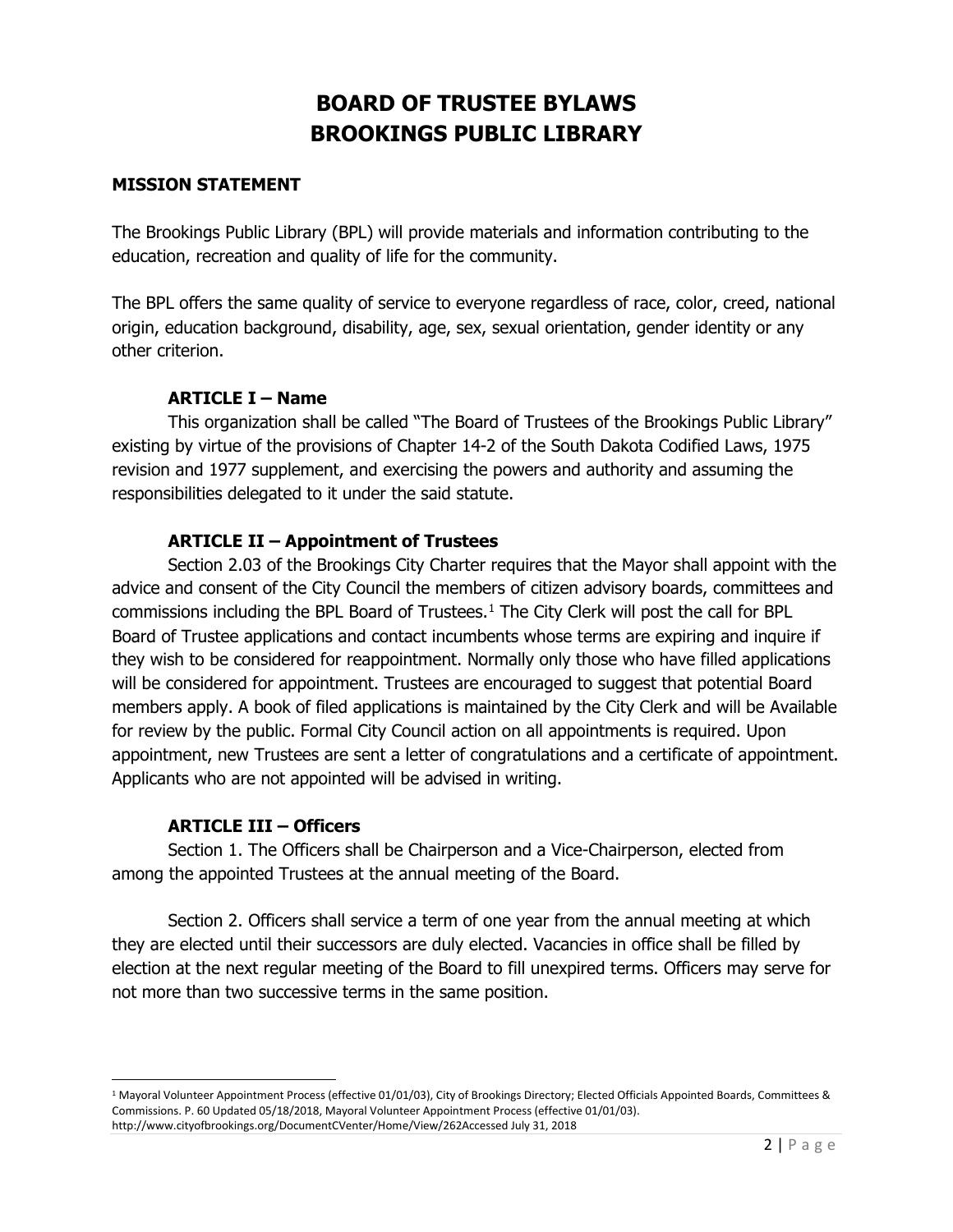Section 3. The Chairperson shall preside at all meetings of the Board, authorize calls for any special meetings, appoint all committees, execute all documents authorized by the Board, shall certify all bills approved by the Board, and generally perform all duties associated with the office.

Section 4. The Vice-Chairperson shall, in the absence of the chairperson, exercise the chairperson's functions.

#### **Article IV – Trustee Expectations and Responsibilities**

Section 1. It is the policy of the City of Brooking and the BPL to uphold, promote and demand the highest standards to ethics from all its appointed officials. Trustees shall maintain the utmost standards of personal integrity, truthfulness, honesty and fairness in carrying out their duties, avoid any improprieties in their roles as public servants including the appearance of impropriety, and never use their position for improper personal gain. In order to maintain and enhance public trust and confidence in the Library, to achieve equity and social justice, to affirm human dignity, and to better the quality of life for residents of Brookings the members of the Boards and committees and dedicate themselves to the stewardship of the public trust. To ensure this, Trustees agree to adhere to the City of Brookings Code of Volunteer Ethics<sup>[2](#page-2-0)</sup> as a condition of their appointment.

Section 2. Each Trustee shall make a personal commitment to contribute the time and energy to faithfully carry out their duties and responsibilities effectively and with absolute truth, honor and integrity to ensure that Library provides the best possible service to the community.

#### Expectations, a Trustee:

- a) Is collegial
- b) Has a current Library card
- c) Represents the diversity of the community with respect to interests, age and socioeconomic levels
- d) Is familiar with Library trends and standards
- e) Participates in Board meetings and serve on Board subcommittees as requested
- f) Participate in continuing education activities
- g) Will protect the confidentiality of Library records
- h) Avoids conflicts of interest
- i) Will comply with the legal authority, state statutes, local ordinances and board regulations under which the Library operates

Responsibilities Trustees will:

 $\overline{a}$ 

a) Establish goals and objectives for the Library in a written long-range plan that should be revised annually

<span id="page-2-0"></span><sup>&</sup>lt;sup>2</sup> City of Brookings Volunteer Code of Ethics, City of Brookings Governance and ends Policies- Appendix B, Updated 1/17 [http://www.cityofbrookings.org/DocumentCenter/Home/View/263. Accessed](http://www.cityofbrookings.org/DocumentCenter/Home/View/263.%20Accessed) July 31, 2018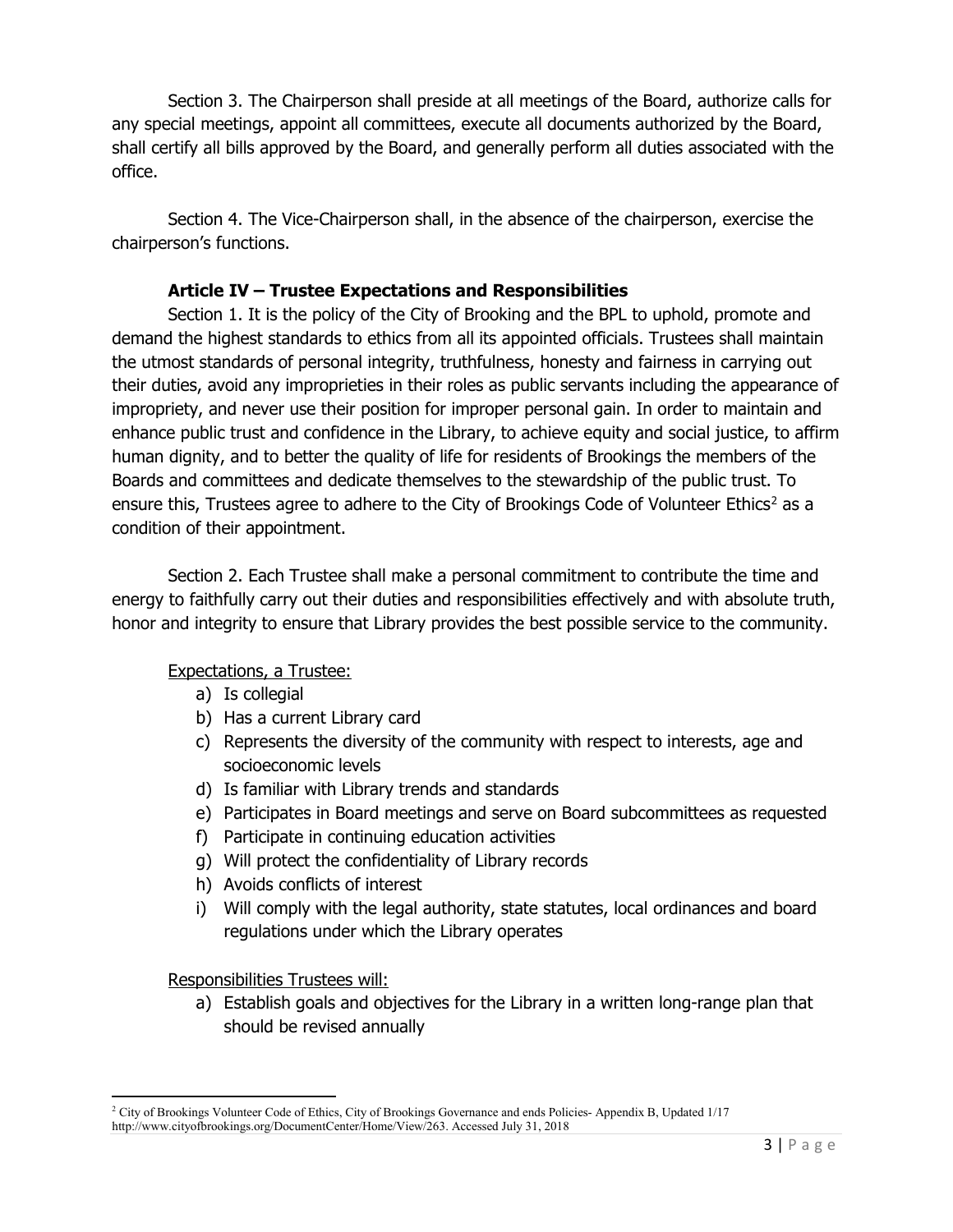- b) Determine and adopt written policies to govern the programs, operations and use of the Library
- c) Assist in the preparation of the annual Library budget
- d) Approve Library expenditures
- e) Advocate for improved Library service and resources
- f) Consider citizen or staff complaints or suggestions in regard to adopted policies
- g) Ensure the preparation of annual reports and statistics to the city and state Library

#### **Article V – Meetings**

Section 1. The Library Trustees shall meet at least once during each quarter of the year, the date and hour to be set by the Board at its annual meeting.

Section 2. The annual meeting, which shall be for the purpose of the election of officers, shall be held at the time of the regular meeting in January of each year.

Section 3. The order of business for regular meetings shall include, but not be limited to, the following items that shall be covered in sequence shown so far as circumstances will permit:

- a) Roll call of members
- b) Reading and approval of minutes
- c) Approval of Bills
- d) Report of Librarian
- e) Financial report of the Library
- f) Reports of Committees
- g) Communications
- h) Unfinished business
- i) New business
- j) Public presentation to, or discussion with the Board
- k) Adjournment

Section 4. Special meetings may be called by the Chairperson or at the request of three Trustees for the transaction of business as stated in the call for the meeting.

Section 5. A quorum for the transaction of business at any meeting shall consist of three members of the Board present in person.

Section 6. Conduct of meetings: Robert's Rules of Order, online edition, shall govern proceedings of all meetings.

#### **ARTICLE VI – Library Director and Staff**

The Board shall appoint a qualified Library Director who shall be the executive and administrative officer of the Library on behalf of the Board and under its review and direction. The Director shall be held responsible for the proper direction and supervision of the staff, for the care and maintenance of Library property, for an adequate and proper selection of books in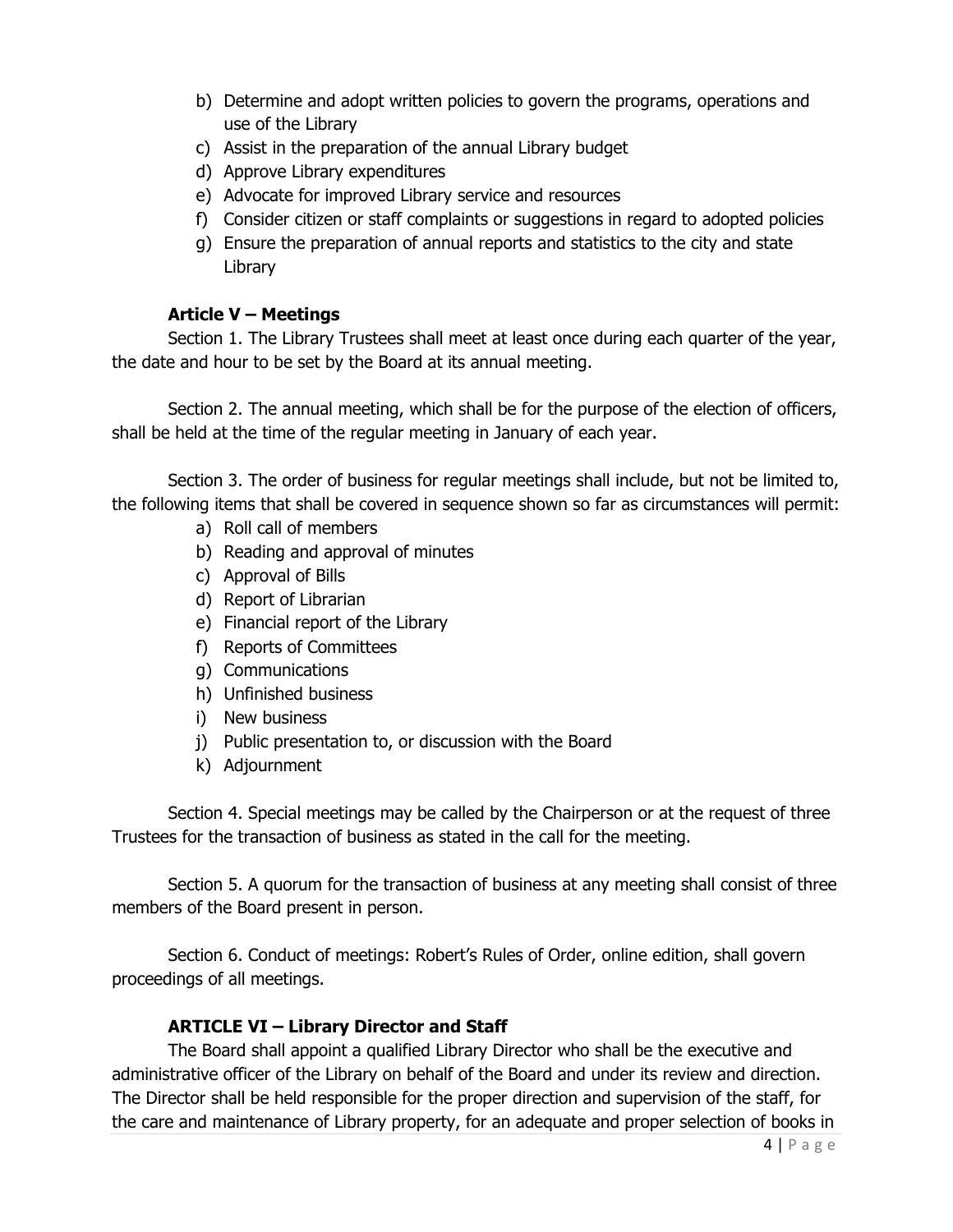keeping with the stated policy of the Board, for the efficiency of Library service to the public and for its financial operation within the limitations of the budgeted appropriation. The Director shall appoint and specify the duties of other employees with the consent of the City Manager.

The Library Director shall prepare and submit any and all reports requested b the Board or required by laws; shall issue notices of all regular meetings, and on the authorization of the Chairperson, of all special meetings, shall have custody of the minutes and other records of the Board; shall be responsible for maintaining a complete set of minutes and other records on permanent file at the Library; shall, together with the Chairperson, certify all bills approved by the Board; shall notify the Mayor of any vacancies on the Board. The Library Director or their designee shall attend all Board meetings, serving as secretary. At the Board's discretion, he/she may attend those at which the Librarian's appointment, salary, or performance is to be discussed or decided.

#### **ARTICLE VII – Committees**

Section 1. The Chairperson shall appoint committees of one or more members each for such specific purposes as the business of the Board may require from time to time. The committee shall be considered discharged upon the completion of the purposes for which it was appointed and after the final report is made to the Board.

Section 2. All committees shall make a progress report to the Board at each of its meetings

Section 3. No committee will have other than advisory powers unless, by suitable action of the Board, it is granted specific power to act.

#### **ARTICLE VIII – General**

Section 1. An affirmative vote of the majority of all members of the Board present at the time shall be necessary to approve any action before the Board. The Chairperson may vote upon and may move or second a proposal before the Board.

Section 2. The by-laws may be amended by the majority vote of all members of the Board provided written notice of the proposed amendment shall have been distributed to all members at least ten days prior to the meeting at which such action is purposed to be taken.

Section 3. Any rule or resolution of the Board, whether contained in these by-laws or otherwise, may be suspended temporarily in connection with business at hand, but such suspension, to be valid, may be taken only at a meeting at which two-thirds of those present shall so approve.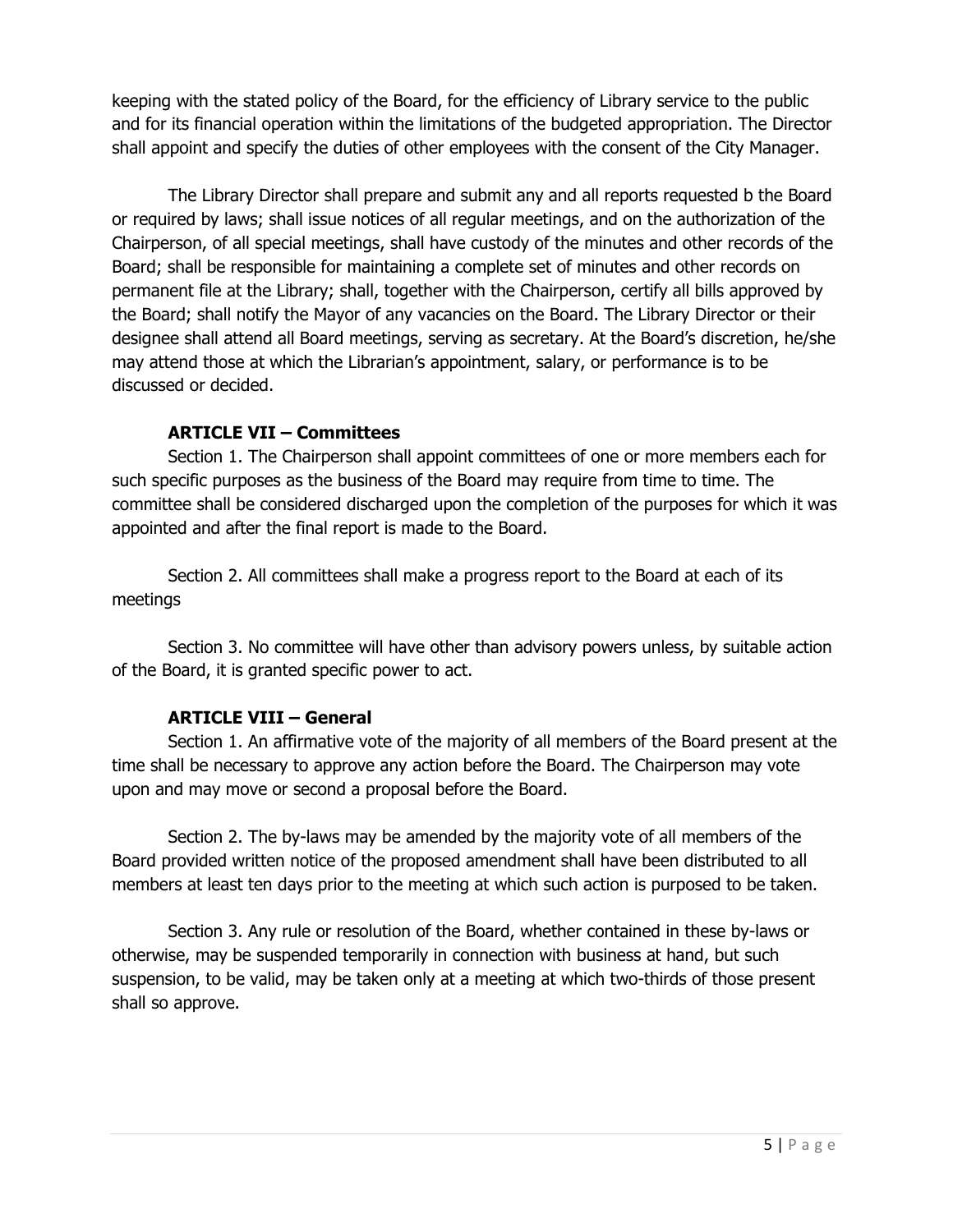## **ACCEPTABLE BEHAVIOR POLICY**

Library Trustees may make all necessary rules and regulations pertaining to the use and management of the Library building as are not inconsistent with state law.

The Public Library building should offer to the community a compelling invitation to enter, read, look, listen, and learn. The convenience and comfort of the public should be given primary consideration.

The following regulations are established to provide everyone with an equal opportunity to use the facilities. A person who continually violates Library policies may be barred from the use of Library facilities for a period not to exceed 6 months, subject to an affirmative vote of the Library Board.

The following is prohibited:

- A. Destroying or damaging Library materials
- B. Destroying or damaging any Library equipment<br>C. Vandalism of Library property
- Vandalism of Library property
- D. Unsanitary habits which create unclean or unsanitary conditions within the Library building
- E. Smoking in the Library building or within 20 ft of any entrance<br>F. Refusal to leave Library building at designated closing times or
- Refusal to leave Library building at designated closing times or when requested by Library staff
- G. Verbal, physical or sexual harassment of Library employees and patrons.
- H. Excessive noise that infringes on others' rights<br>I. Bunning in the building
- Running in the building
- J. Consumption of alcohol or illegal substances in the Library

Beverages with lids and food items may be consumed in the Library except when using Library computers.

In the case of unacceptable behavior by minor children, parents will be notified of their behavior.

Supervision of children is the responsibility of parents. See Library Board Policy on Unattended Children.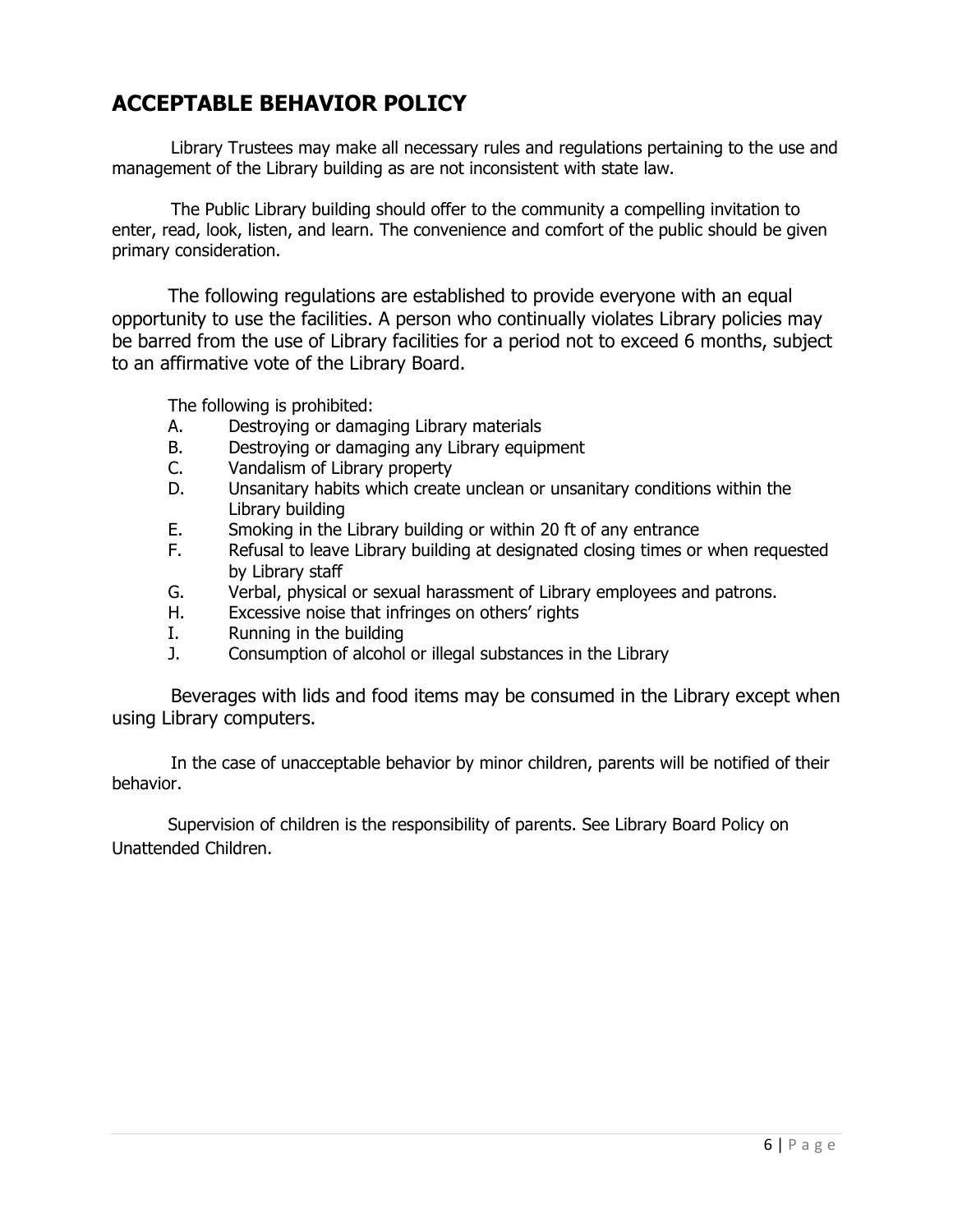## **CIRCULATION POLICY**

There is a large investment of public funds in the library's collections. Policies are established to provide patrons with an equal opportunity to use the materials and to protect them from damage or abuse.

Although the Brookings Public Library makes as much material as possible available for loan, certain items must be restricted. These include those that must be continually available within the building (reference books); materials of great cost or rarity; or materials that are useless away from the library, i.e. microforms requiring special readers.

The following policies are formulated to acquaint patrons with the services of the Brookings Public Library and to set forth the regulations for the borrowing of library materials.

#### **REGISTRATION**

All residents of Brookings County may register for use of library materials free of charge. Patrons who neither reside in nor pay property taxes to Brookings County may borrow materials with payment of an out-of-county fee set annually by the Library Board. If a family purchases a year's library service, each member of the immediate family will receive a card and will be allowed to check out 25 items at a time per card. Immediate family members are defined as parent(s) and children or stepchildren 17 years of age and younger living at the same residence.

Patrons younger than 18 years of age are required to have a parent or guardian's signature before a borrower's card will be issued. Library cards must be presented at time of check out.

Patrons older than 18 years of age applying for a library card will be required to show picture identification with their home and/or current address, and must list their birth date on the application. Parents must show ID when applying for cards for their children.

South Dakota State University students will be issued a library card that will expire in one year to ensure having current address information. These cards have the same privileges as a local card with the exception of Interlibrary Loan privileges which are defined by the State Interlibrary Loan Agreement. Students whose permanent address is in Brookings County may be issued permanent (3 year) cards.

Cards for individuals who are staying at group homes such as Teen Challenge or the Domestic Abuse Shelter will expire in one year due to the temporary nature of the residence.

In all cases, each new registrant is to receive a new number. All cards expire in three years with exception of Out-of-County, SDSU, and Temporary. In order to re-register, the patron's address must be updated and all fines and outstanding debts must be settled.

A replacement fee is charged for lost cards. We will loan library material only to library patrons using their own borrower's cards, unless immediate family members are specified for use on the account.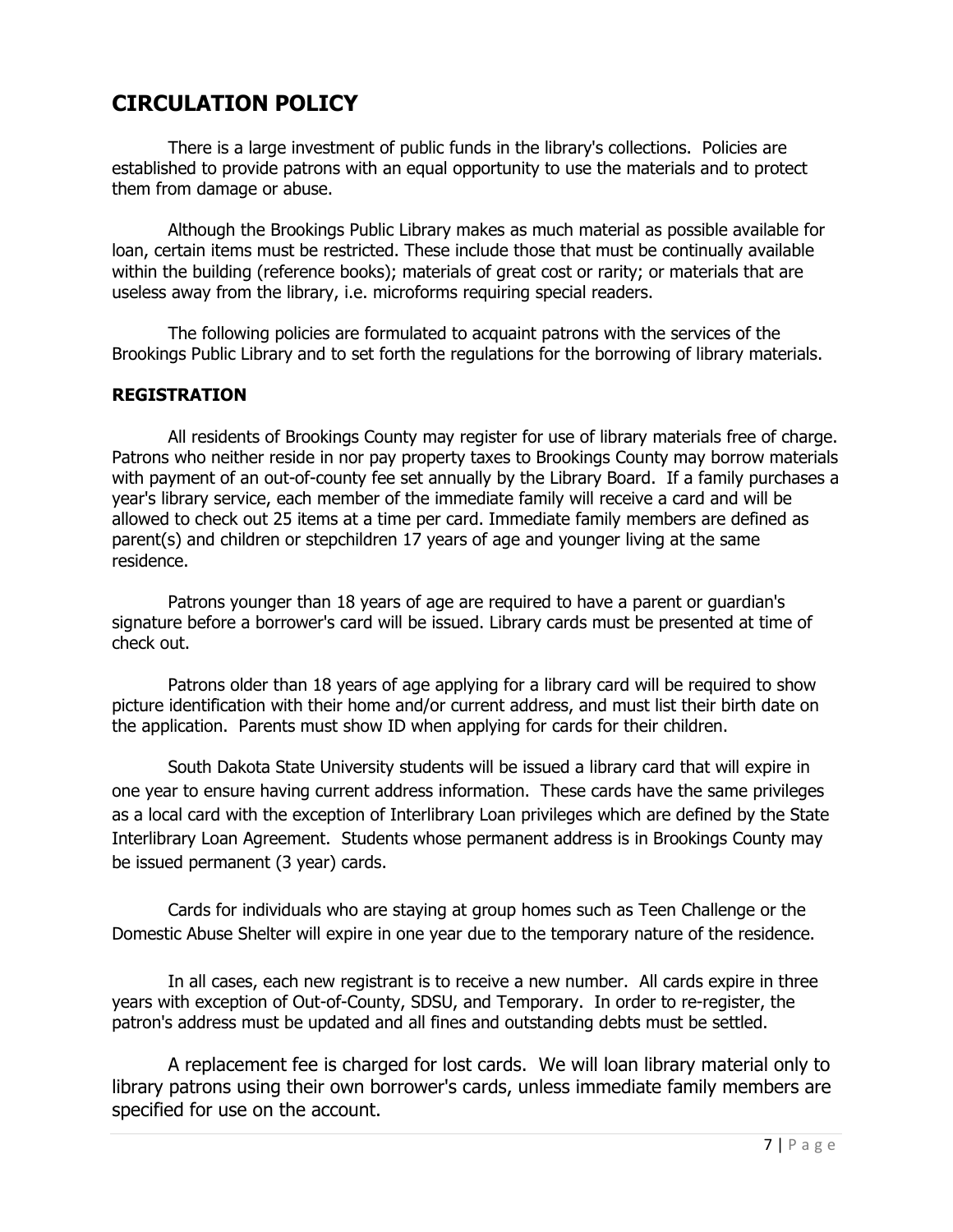#### Temporary Registrations

Temporary cards will be issued to people who generally reside outside of Brookings County but are temporarily living here. This does not apply to residents of surrounding counties, but to those individuals who are here on a short-term basis. A deposit equal to the current outof-county rate will be collected. The deposit will be returned when all materials are returned in good condition. Maximum length of time a card will be issued is for three months.

#### Institutional Cards

Any school or educational institution with a Brookings County address may receive an institution card. This is not intended to allow all employees personal access to the library, but is to be used by staff for school or institutional program purposes. The designated staff person from the school or institution may apply for an institution card at the library by completing and signing a Brookings Public Library Registration From. The designated staff member shall provide names of any additional staff members who have permission to check out materials using the institution's card. The physical library card is kept at the library circulation desk, and authorized staff may ask for items to be checked out on their institution's card. Library staff will verify the name of the institution staff members requesting use of the institution card. All circulation policies regarding length of check out, overdues, copyright restrictions, and care of materials apply to institution cards. The card is issued for three (3) years.

#### Receipts

Receipts shall be given for payment of out-of-county registrations and lost items. A receipt may be given for fines at the patron's request.

#### **CIRCULATION**

#### Loan Periods and Checkout Limits

Patrons may check out up to 25 total items per card, while also maintaining the collection limits outlined below. Teachers may borrow more materials for class use upon approval by the Circulation Manager or supervising Librarian.

| <b>Material Type</b>      | <b>Loan Period</b> | <b>Number of</b> | <b>Checkout</b> |
|---------------------------|--------------------|------------------|-----------------|
|                           |                    | renewals $*$     | <b>Limits</b>   |
| Audiobooks (CD or MP3)    | 4 weeks            |                  | 25              |
| <b>Board Games</b>        | 4 weeks            | 1                | 1               |
| Board Games (Easy)        | 4 weeks            | 1                | 1               |
| <b>Books</b>              | 4 weeks            |                  | 25              |
| Book Bags                 | 6 weeks            | 1                | 25              |
| <b>Book Club Books</b>    | 2 weeks            | 1                | 25              |
| DVDs/Blu-rays             | 1 week             | 0                | 5               |
| Easy Audio (Wonderbooks)  | 4 weeks            | 1                | 10              |
| High-Demand Books**       | 1 week or 2        | 0                | 25              |
|                           | weeks              |                  |                 |
| <b>Interlibrary Loans</b> | 4 weeks            | $\overline{0}$   | 10              |
| Kids CD Kits              | 4 weeks            |                  | 25              |
| <b>Kids Packs</b>         | 4 weeks            |                  |                 |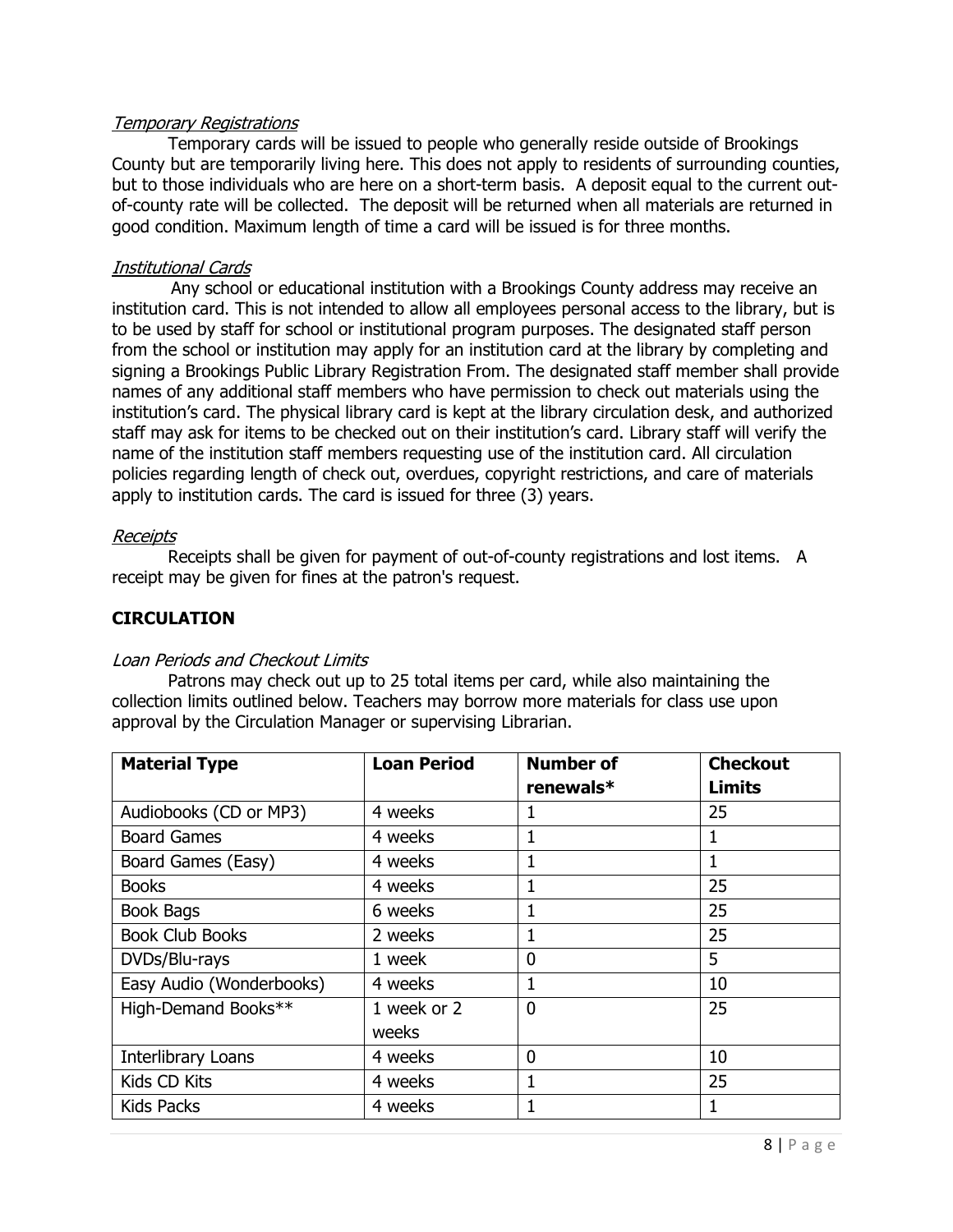| Laptops (in-Library only)     | 4 hours     | $\mathbf 0$ |    |
|-------------------------------|-------------|-------------|----|
| Launchpads                    | 1 week      | 0           |    |
| Magazines (except current     | 4 weeks     |             | 25 |
| issue)                        |             |             |    |
| Maker Kits                    | 1 week or 4 |             |    |
|                               |             |             |    |
|                               | weeks       |             |    |
| Playaways                     | 4 weeks     |             | 5  |
| <b>Vertical File Material</b> | 1 week      |             | 25 |
| <b>Video Games</b>            | 1 week      | $\Omega$    |    |

\*An item may be renewed unless a hold has been placed on the item or the item's allotted renewals have been exhausted. Renewals are granted for the length of the item's loan period based on the calendar date on which the item was renewed.

\*\*The choice of titles and length of high demand loan status for each title will be determined by the Librarian in charge of that collection.

#### **Holds**

The Brookings Public Library will permit a patron to place on hold any materials in the collection, whether they are available at the time of hold or loaned out to another patron. The request may be made by phone, in person, or online through the Library catalog. Patrons will be notified by email, phone, or mail when the reserved material is available. Material will be held for seven days. If the material is not picked up within that time, the reserved material will be loaned to the next patron on the list or returned to the shelf, whichever is applicable. A patron may have up to 20 holds on their card at any one time.

#### Reserves

Material is put on reserve if it is in frequent use or has been shown to be susceptible to theft or mutilation. Such material must be checked out and returned to the circulation desk; it does not leave the library building.

The Brookings Public Library is not responsible for patron use.

#### **OTHER TYPES OF LOANS**

#### Interlibrary Loans

Interlibrary loan privileges are available to all registered patrons. The Brookings Public Library ascribes to the state and national interlibrary loan codes, which necessitates our referring SDSU students to the SDSU Interlibrary Loan department for class-related items and teachers to their school libraries for items used in their classrooms.

Patrons may have 15 active requests at any one time. Notification of arrival of material will be by phone, mail, or email.

#### Historical Collection

Because of the historical value of the collection and the fact that much of the material is irreplaceable, the material should be used within the library, if possible. Exceptions may be made with the approval of the Library Director or Adult Services Librarian.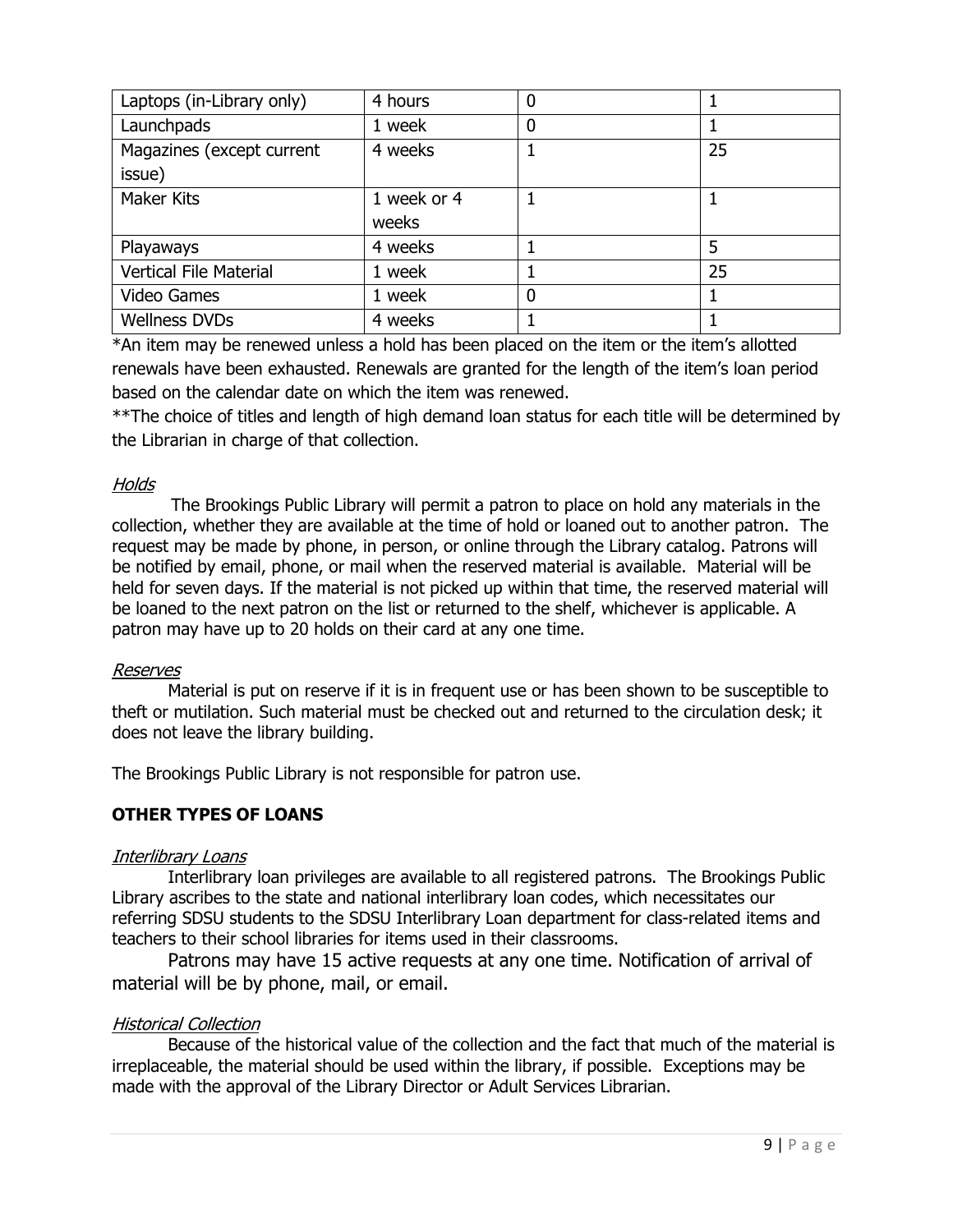#### **FINES FOR OVERDUE MATERIAL**

Fines on overdue materials will accrue per 24 hours overdue beginning at closing time the day they are due, and are outlined below. The in-house laptop fine is \$25, beginning immediately after four hours use. (See *Circulating Laptops* policy for more quidelines.)

| <b>Material Type</b>      | <b>Grace Period</b> | Fines (per day) |
|---------------------------|---------------------|-----------------|
| Audiobooks (CD or MP3)    | 7 days              | \$0.10          |
| <b>Board Games</b>        | 0 days              | \$0.10          |
| <b>Books</b>              | 7 days              | \$0.10          |
| <b>Book Bags</b>          | 7 days              | \$0.10          |
| DVDs/Blu-rays             | $0$ days            | \$1.00          |
| Easy Audio (Wonderbooks)  | 7 days              | \$0.10          |
| High-Demand Books**       | 7 days              | \$0.10          |
| Interlibrary Loan         | 0 days              | \$0.10          |
| Kids CD Kits              | 7 days              | \$0.10          |
| <b>Kids Packs</b>         | 7 days              | \$0.10          |
| Laptops (in-Library only) | 0 days              | \$25.00         |
| Launchpads                | 0 days              | \$1.00          |
| Magazines (except current | 7 days              | \$0.10          |
| issue)                    |                     |                 |
| <b>Maker Kits</b>         | 0 days              | \$1.00          |
| Playaways                 | 7 days              | \$0.10          |
| Vertical File Material    | 7 days              | \$0.10          |
| <b>Video Games</b>        | $0$ days            | \$1.00          |
| <b>Wellness DVDs</b>      | 0 days              | \$1.00          |

A courtesy reminder is sent via the email on account two days before an item is due. The first seven days after an item (other than where noted above) is due is a grace period. If the items are returned within that time, no fines are levied. On the eighth day, fines begin accumulating from the day the items became overdue. One overdue notice will be sent via email or regular mail (if no email address on file) on the 8th day after the item is due. A bill for the replacement cost of the item and a \$5 processing fee per item will be sent via regular mail 28 days after the due date. Fines for overdue materials will not exceed the replacement cost of these items. The postage required for any regular mail notices will be added to the total fine.

If the total value of the material is \$50 or more, and if there is no response from the bill, the Director may seek collection of the account through Unique National Collections Service, which will include the current retail cost of the book, processing fee, late fines, and the cost of collection proceedings. This is done monthly.

#### **RESTRICTION OF BORROWING PRIVILEGES**

A patron's privilege to check out materials may be suspended under the following circumstances:

1. Accumulated fines of over \$5.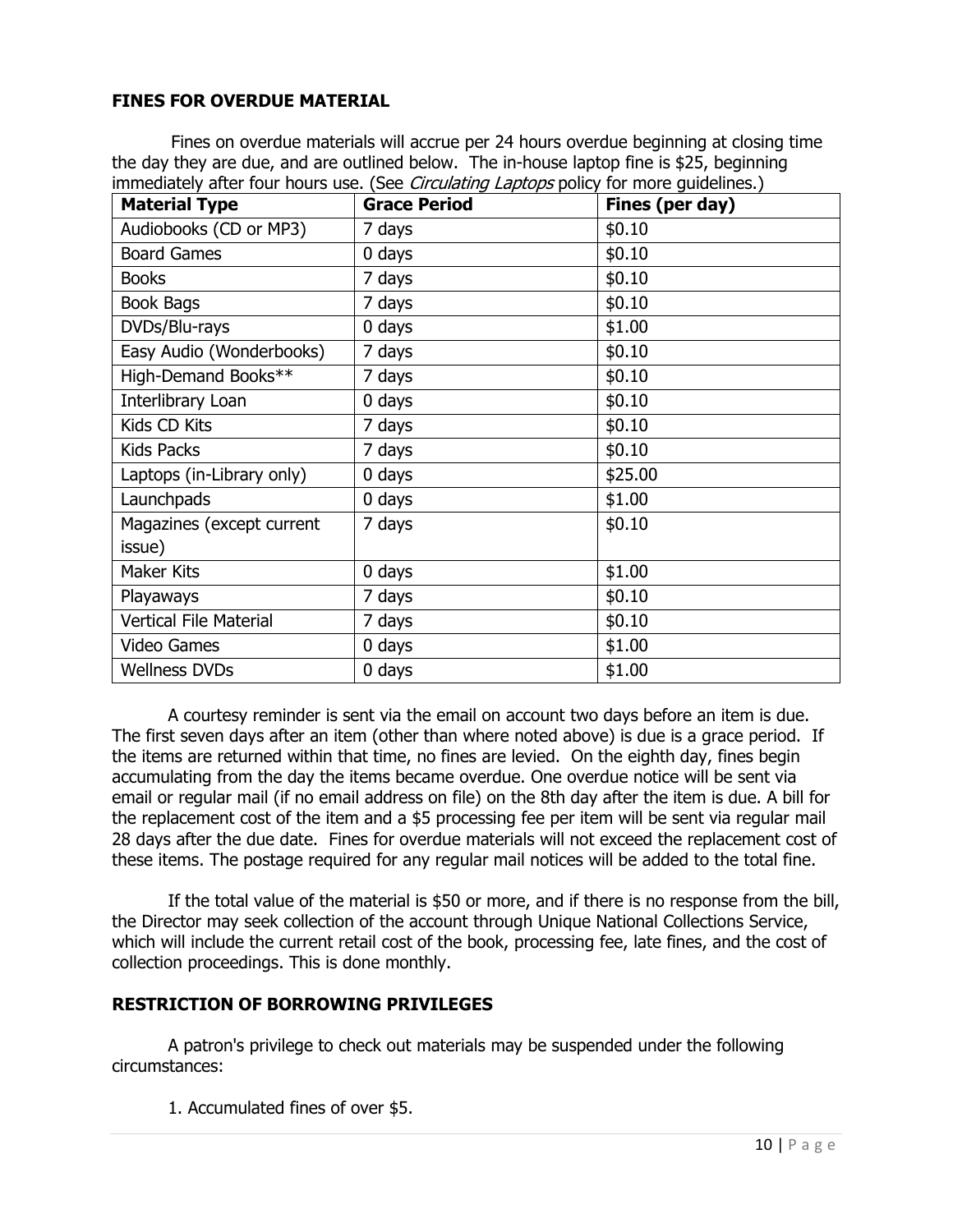- 2. Failure of any registered patron to renew his card on or before the expiration date.
- 3. Accumulated charges for lost or damaged materials.

In all cases, full privileges shall be restored upon the payment of the fee or fine, return of materials, or renewal of the card, whichever is applicable.

#### **DAMAGED MATERIALS**

In general, wear and damages occurring through normal use will incur no penalty.

Wear and damages occurring through misuse or negligence will be charged as follows: If the damage is repairable, no charges will be assessed, but any additional occurrences will be cause for the withdrawal of checkout privileges, at the discretion of the Director.

If the damage is not repairable and necessitates replacement of the item, the charge will be the current retail price of the item type plus a \$5 processing fee for reordering, cataloging, and related processing charges.

Patrons will be allowed to keep damaged materials after they have paid for replacing them and after the library staff has withdrawn the materials from the collection.

Staff members will inspect all materials before checking them in to make certain the materials are in good condition before placing them on the shelves.

#### **LOST MATERIALS**

If a patron pays for replacement of a lost or damaged item, no fines will be charged for that item. When a patron returns an item that has been lost and paid for, the cost of the item will be refunded if it is returned within 90 days of the payment. The \$5 processing fee is not refundable. If it is determined that the library staff has made a mistake charging the replacement fee, a full refund will be given to the patron, along with our apologies.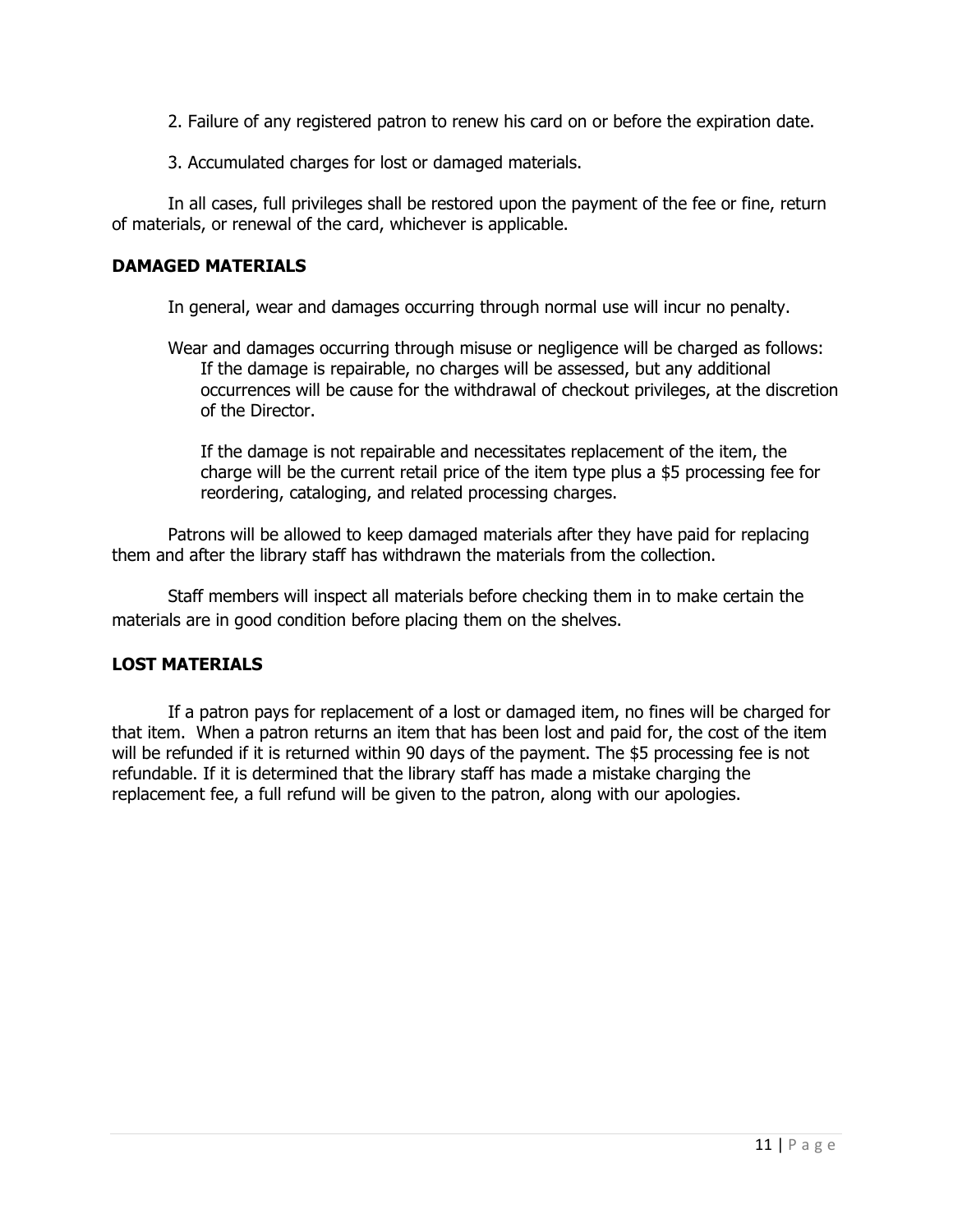## **POLICY AND PROCEDURE FOR HANDLING A CITIZEN'S REQUEST FOR RECONSIDERATION OF MATERIALS AND DISPLAYS**

As in handling any type of complaint about Library operations, a courteous and calm approach is essential. Above all, the complainants must know that their objections will be given serious consideration and that their interest in the Library is welcome.

All requests to reconsider materials must be on the written form that the Library provides. On the form the complainant must demonstrate that they have thoroughly reviewed the material and industry critics. As soon as the complaint has been filed, the Library Director should review the objections. Simultaneous with the review, the Director should routinely notify the Library Board that a formal complaint has been made.

The staff person in charge of that collection (Adult Services Librarian, Technology Services Librarian, Young Adult Librarian, or Children's Librarian) will evaluate the reasons for the purchase. The objections should be considered both in terms of the Library's materials selection policy and the opinions of the various reviewing sources used in materials selection. The Director and staff member will read or watch the material to further evaluate the material.

The objections and the response by the library staff will be given to the Library Director. The Director will review the response and add his/her own comments. At this point either the order librarian or the Director will make a written response to the complainant. The response should be made within thirty (30) workings days of receipt of the complaint.

If the complainant is not satisfied with the decision, the Director of the Library will serve as the person to whom an initial appeal is made. The Director should contact the complainant, explaining the decision of the Library and advising the complainant that further discussions are welcome.

If the complainant still feels that his/her objections have been dealt with inadequately, the complainant can make a final appeal to the Library Board of Trustees. The Library Board will in turn decide upon an appropriate course of action.

Adapted from the Intellectual Freedom Manual, published by the American Library Association, Office of Intellectual Freedom, 2010.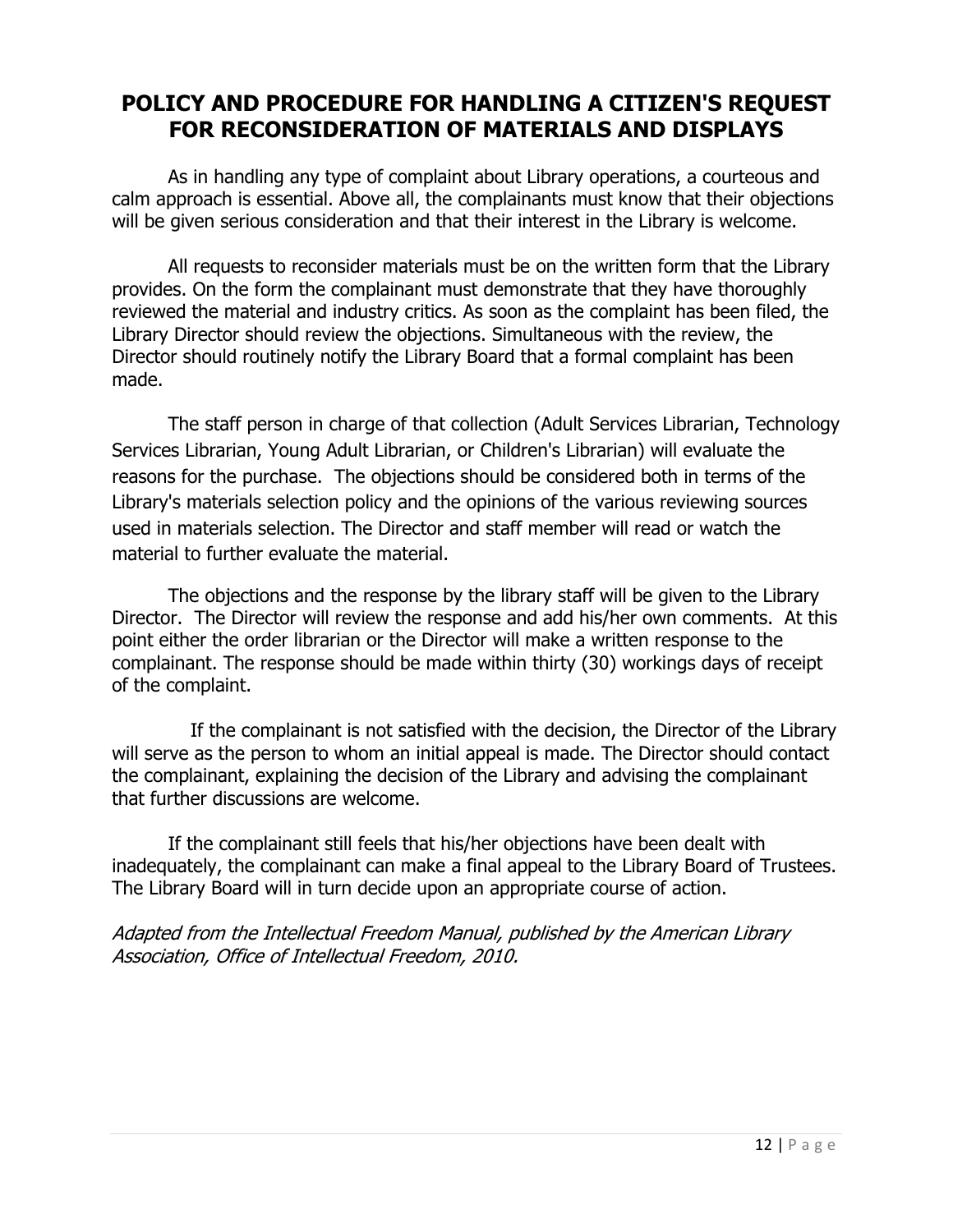### **CITIZEN'S REQUEST FOR RECONSIDERATION OF MATERIALS OR DISPLAYS**

| Telephone_________________                                              |
|-------------------------------------------------------------------------|
|                                                                         |
|                                                                         |
| Complainant represents                                                  |
| ______ Himself/herself                                                  |
|                                                                         |
|                                                                         |
| 1. What do you object to in this item? (Please be specific; cite pages) |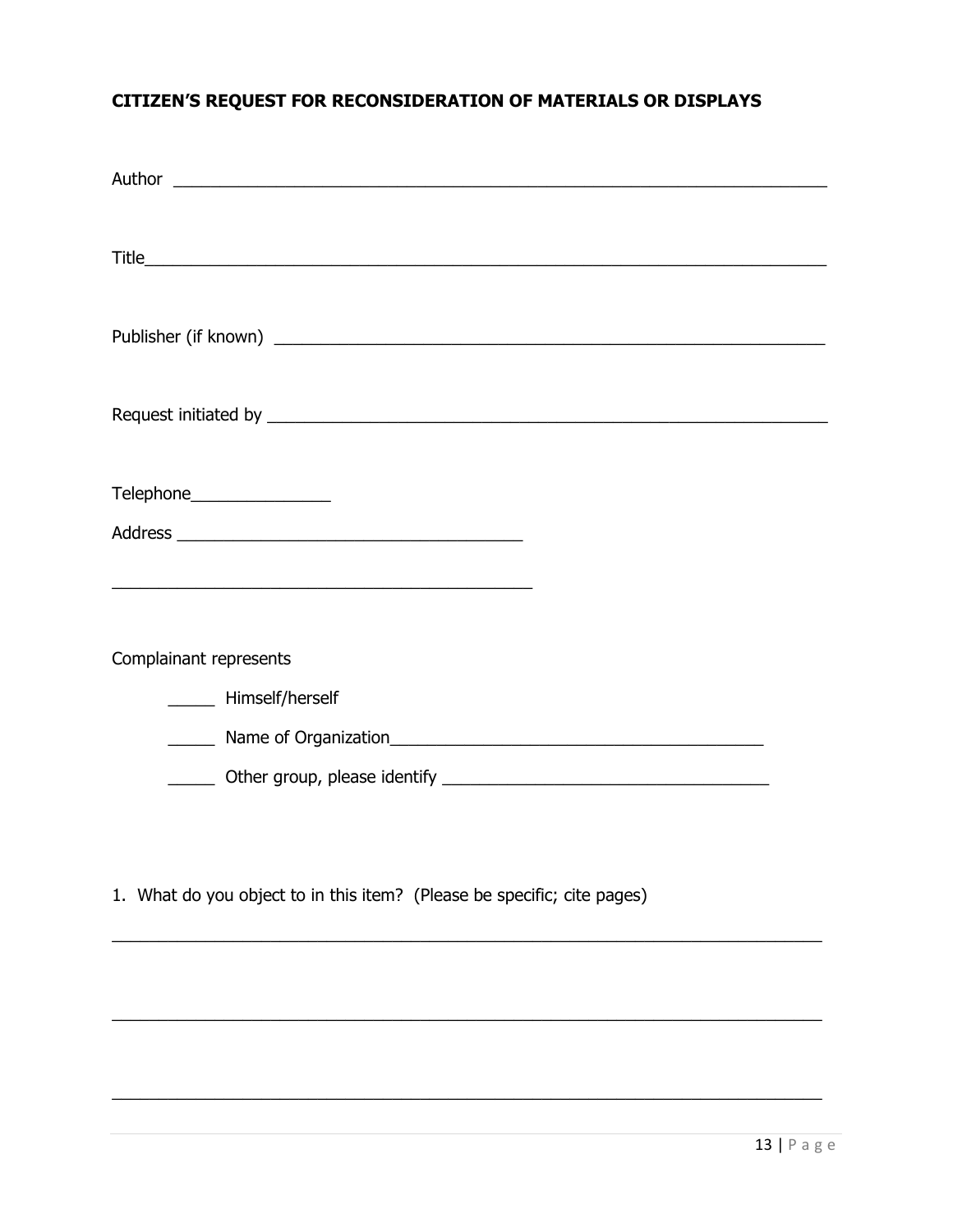2. What do you feel might be the result of reading/viewing/hearing this item?

3. For what age group would you recommend this item? 4. Is there anything good about this item? 5. Did you read the entire book (listen to the CD/record/tape) (view the video)?\_\_\_\_\_\_\_\_\_\_\_\_\_\_ 6. Have you read reviews of this item by industry critics (please cite)?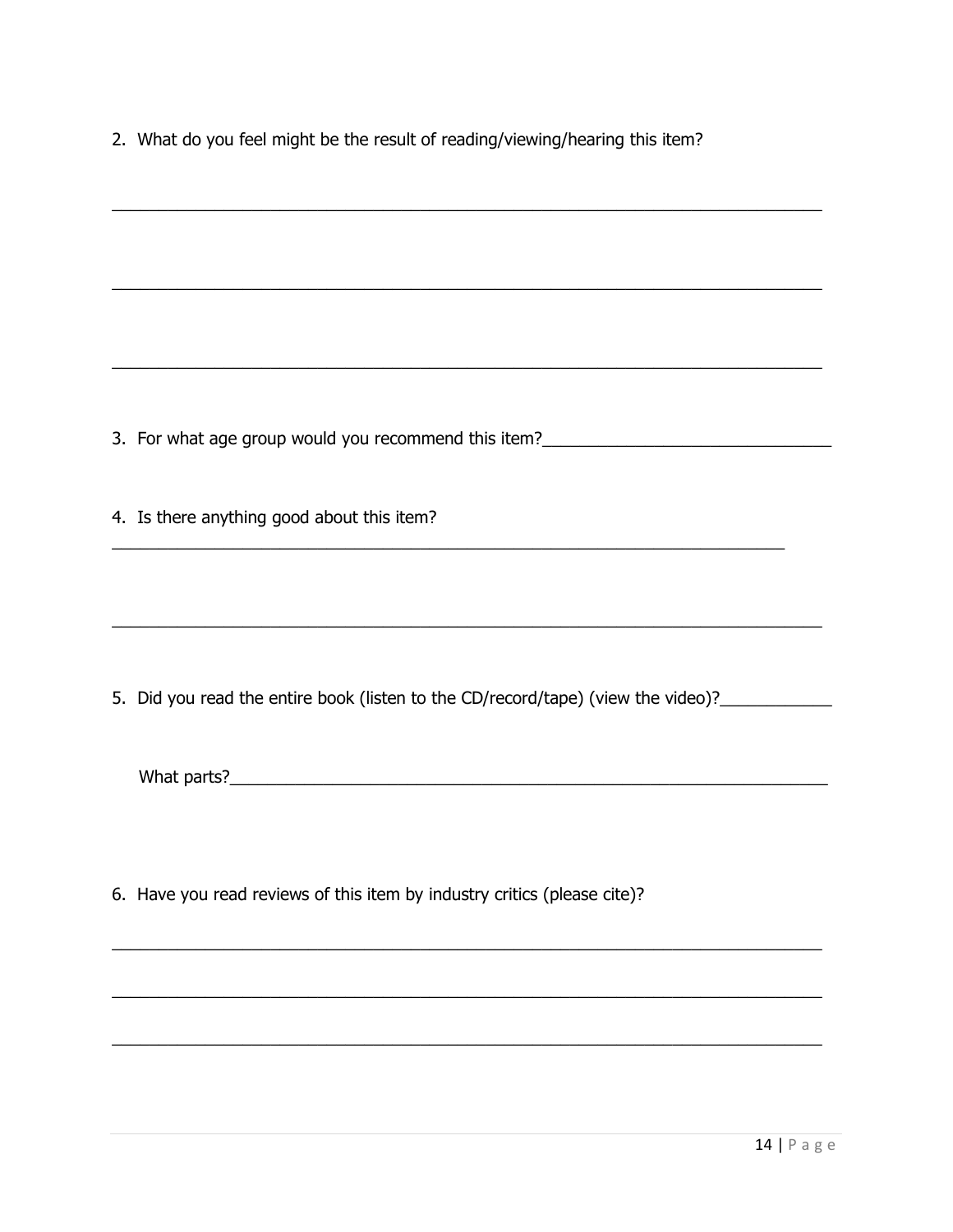7. What do you believe is the theme of this item?\_\_\_\_\_\_\_\_\_\_\_\_\_\_\_\_\_\_\_\_\_\_\_\_\_\_\_\_\_\_\_

8. What would you like the library to do about this item?\_\_\_\_\_\_\_\_\_\_\_\_\_\_\_\_\_\_\_\_\_\_\_

<u> 1989 - Johann Barbara, martin amerikan basar da</u>

9. In its place, what item of equal quality would you recommend that would convey as valuable 

Signature of Complainant

Today's date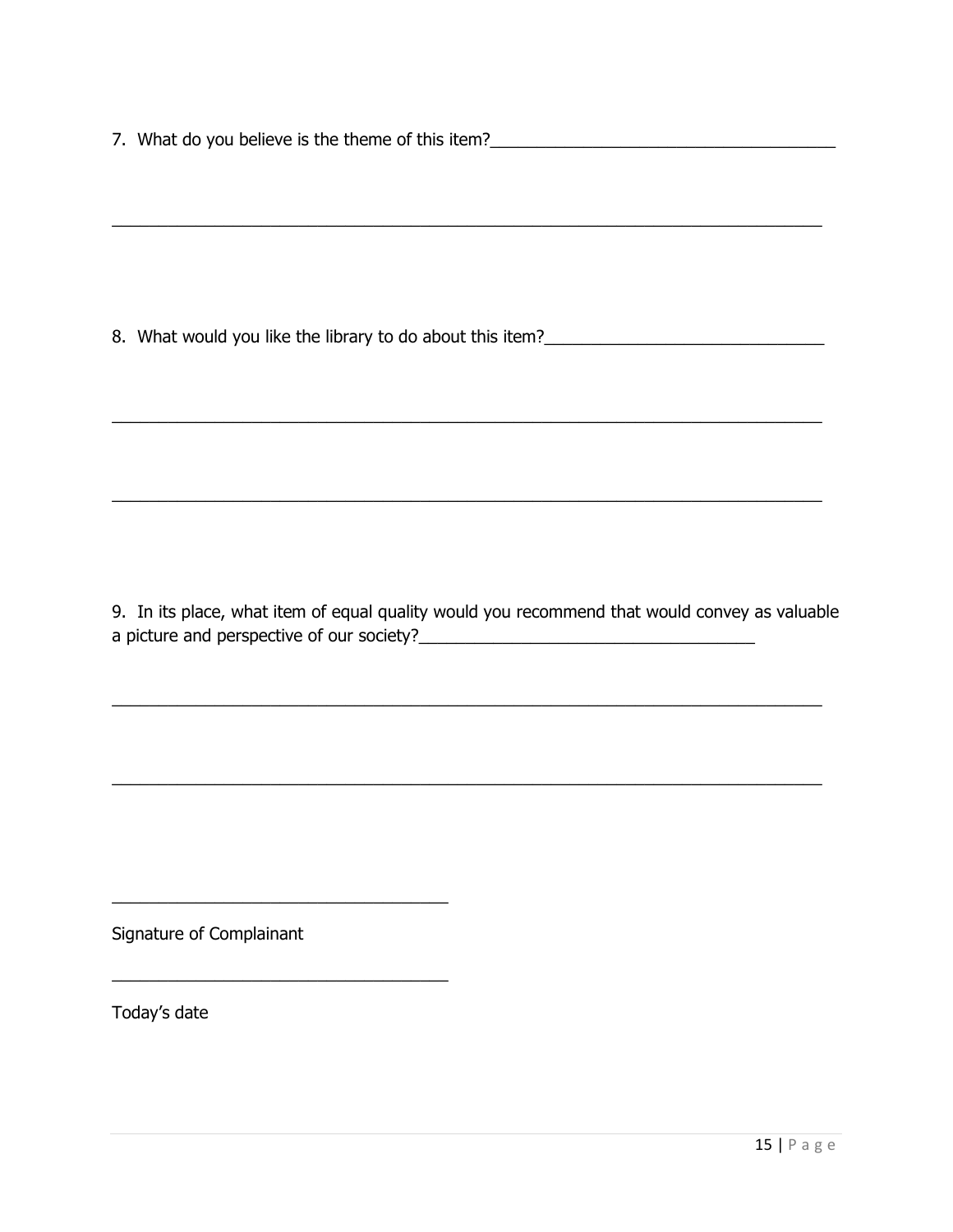## **COMMUNITY BULLETIN BOARD POLICY**

The Brookings Public Library has a community bulletin board available for community members and organizations to post announcements, fliers, and posters. The Library Director must approve all posters before they are posted on the bulletin board.

Posters will be initialed and dated by the Library Director. All posters will be removed after the date of the event. Display of posters is subject to space limitations as determined by the Library. Only the bulletin board set aside for public community postings may be used for this purpose. Posters posted anywhere else in the libraries or on library grounds without permission may be discarded.

The Library is solely responsible for the acceptance and placement of posters and the aesthetic appearance of the bulletin board. Individuals may not rearrange posters on the public bulletin board or remove any but their own posters.

Display of a poster does not constitute Library endorsement of its contents.

General Guidelines for approval:

- 1. Events must be free and open to the public
	- a. Exceptions are: Brookings High School Performing Arts, SDSU Performing Arts, Swiftel Center events, Brookings Community Theater.
- 2. No Job or Help Wanted Postings
- 3. No "For Sale" ads.
- 4. No Fundraising
- 5. No political endorsements or campaign material.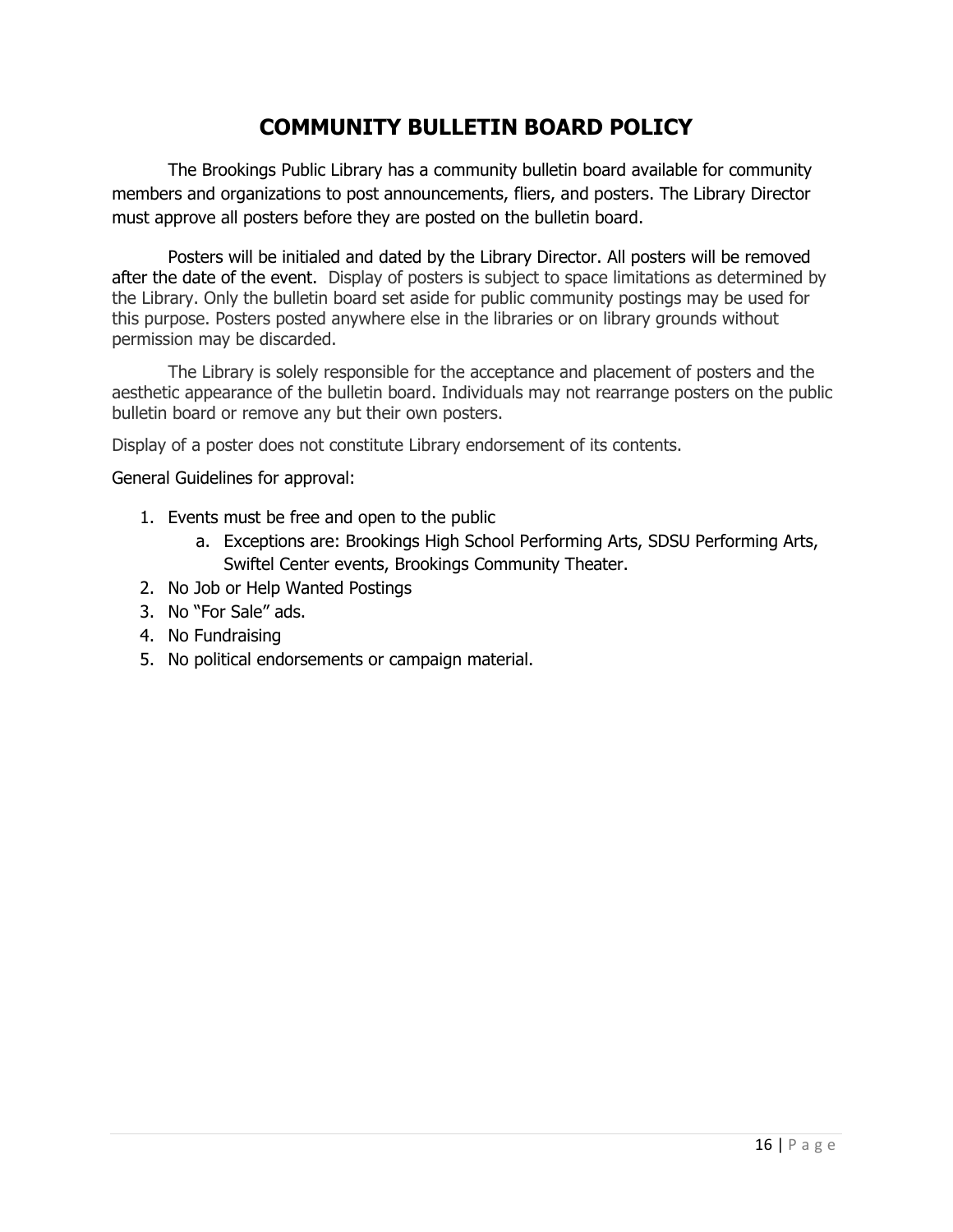## **POLICY ON CONFIDENTIALITY OF LIBRARY RECORDS**

In order for people to make full and effective use of Library resources, they must feel confident that information about the books they read, the materials they use, the questions they ask, and computer/internet usage will remain private. Therefore, the Board of Trustees of the Brookings Public Library has adopted the following policy concerning the disclosure of information about Library patrons.

No employee of the Brookings Public Library shall divulge any information that identifies library patrons with materials borrowed, questions asked, information requested, meetings attended, computer/internet usage, or the frequency or dates of visits to the Library. However, a parent or legal guardian requested to pay fines or penalties incurred by a minor child for materials borrowed may, upon demand, be informed of the specific materials borrowed and the reason for imposition of the fines or penalties.

This policy does not prohibit library employees from responding to a parent's telephone request to contact a minor child while the child is at the Brookings Public Library, or prohibit the release of composite Library statistics.

Procedures have been developed to address compliance with requests by law enforcement officers. In the event that any Library employee is served with a court order to provide information prohibited by this policy, that employee shall immediately inform the Library director who shall in turn consult with the Board of Trustees and the City Attorney before complying with the order.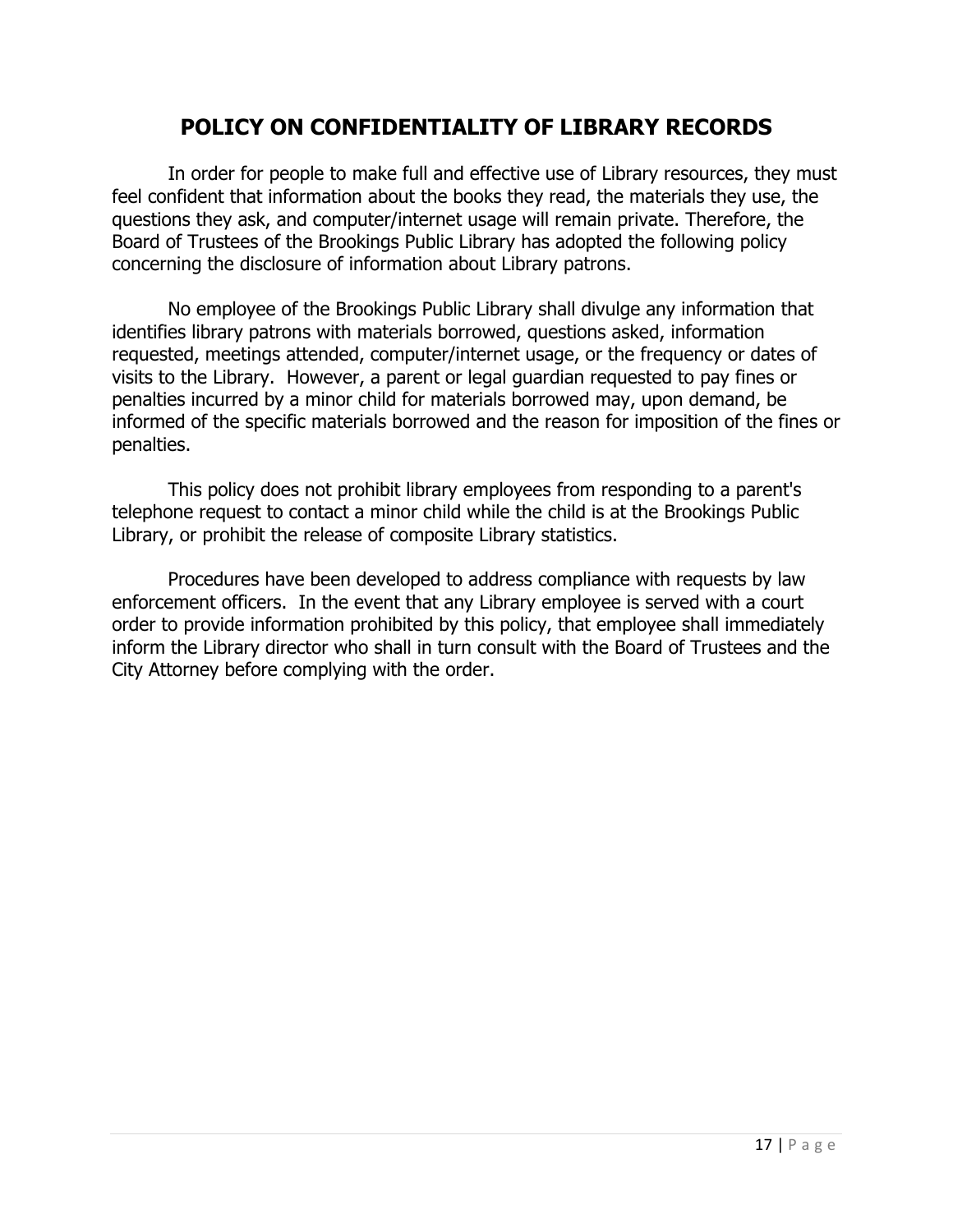## **DISPLAY POLICY**

#### Formal Display Areas (walls and cases)

The Brookings Public Library will display artistic, informative, and educational materials of interest to the community. A balance will be maintained between contributions from all segments of society and displays will represent a variety of artistic tastes and interests. Selection of displays will be done by the Community Services Coordinator in consultation with the Library Director.

As a publicly supported institution. The Library will not display information or materials that engender a specific pollical or religious viewpoints, or advocate or endorse the beliefs or viewpoints that may be the subject of display.

The Library may include commercial entities as subjects of a display for information purposes only. No soliciting by the entity or artist is allowed.

Requests to reconsider a display will be handled in the same manner as reconsideration of other Library materials.

Acceptance of a display does not constitute a commitment to that person/group/organization to display or reserve display areas for them on a regular basis.

The artist or an individual representing the organization must complete a display Loan Agreement form prior to the public display of the items.

#### Informal Display Areas (bulletin boards)

Posters, announcements, and advertisements by nonprofit organizations may be posted. All materials must have prior approval of the director. All posted materials will be removed when activity fate has passed or when it has been posted for three months.

The Library will not display or promote raffle items or allow donation collection containers for community groups, except Friends of the Brookings Public Library.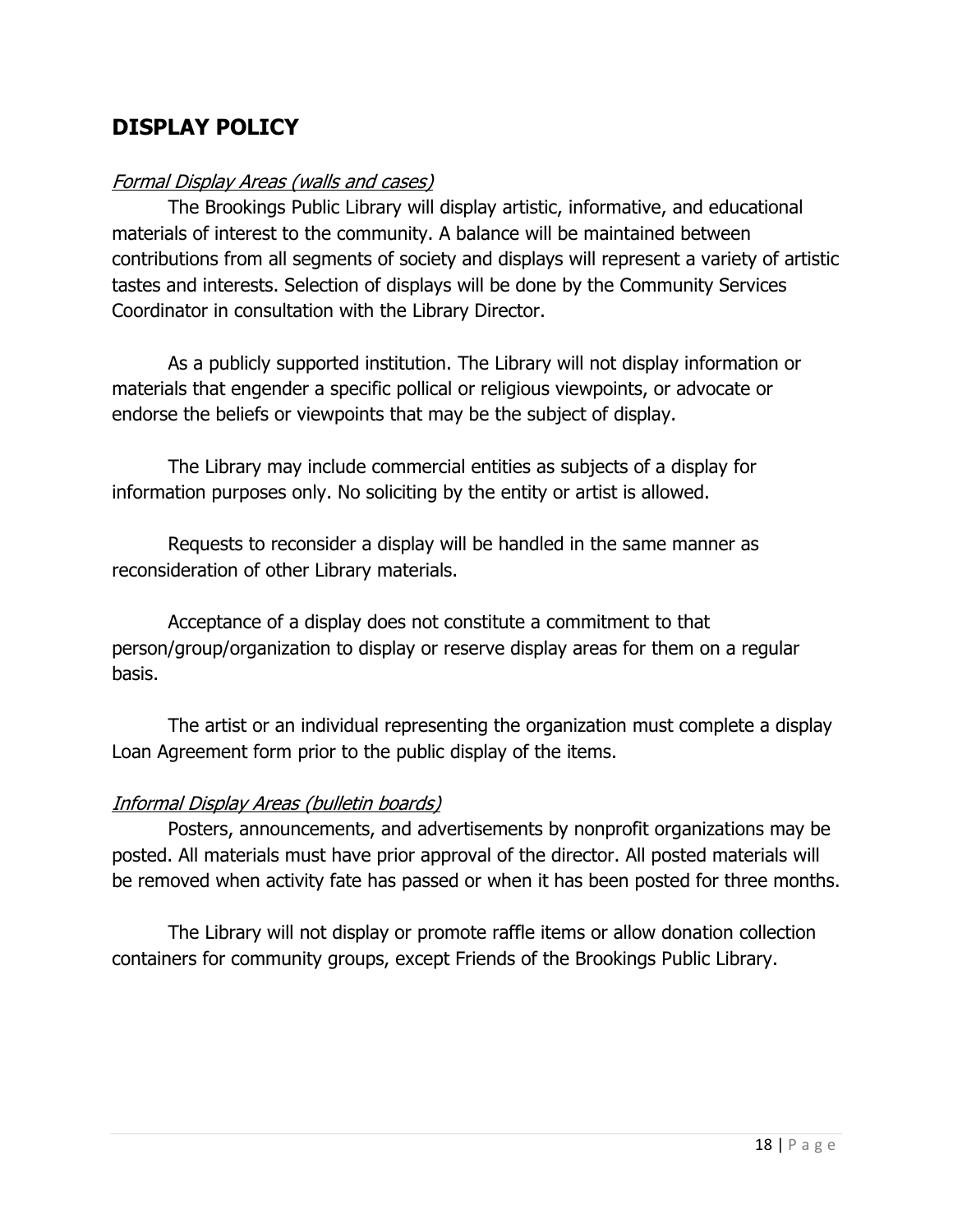## **Loan to Library Agreement**



FAX (605) 692-9386 www.brookingslibrary.org

| Phone Number ( |      |        | $\begin{picture}(20,20)(-0,0) \put(0,0){\line(1,0){10}} \put(15,0){\line(1,0){10}} \put(15,0){\line(1,0){10}} \put(15,0){\line(1,0){10}} \put(15,0){\line(1,0){10}} \put(15,0){\line(1,0){10}} \put(15,0){\line(1,0){10}} \put(15,0){\line(1,0){10}} \put(15,0){\line(1,0){10}} \put(15,0){\line(1,0){10}} \put(15,0){\line(1,0){10}} \put(15,0$ |               |
|----------------|------|--------|--------------------------------------------------------------------------------------------------------------------------------------------------------------------------------------------------------------------------------------------------------------------------------------------------------------------------------------------------|---------------|
|                |      |        |                                                                                                                                                                                                                                                                                                                                                  |               |
| Title of Work  | Year | Medium | Dimensions                                                                                                                                                                                                                                                                                                                                       | Value (\$ US) |
|                |      |        |                                                                                                                                                                                                                                                                                                                                                  |               |
|                |      |        |                                                                                                                                                                                                                                                                                                                                                  |               |
|                |      |        |                                                                                                                                                                                                                                                                                                                                                  |               |
|                |      |        |                                                                                                                                                                                                                                                                                                                                                  |               |
|                |      |        |                                                                                                                                                                                                                                                                                                                                                  |               |
|                |      |        |                                                                                                                                                                                                                                                                                                                                                  |               |
|                |      |        |                                                                                                                                                                                                                                                                                                                                                  |               |
|                |      |        |                                                                                                                                                                                                                                                                                                                                                  |               |
|                |      |        |                                                                                                                                                                                                                                                                                                                                                  |               |

1. The Brookings Public Library will exercise every care with the loaned items.

- 2. The lender agrees not to withdraw this work during the period of the loan.
- 3. This work may be withdrawn from the exhibition by the Library at any time during the period of the loan.
- 4. The work will be insured by the library for the amount of the value herein specified by the lender against all risks of physical loss or damage from external cause while in our custody or control and for which we are liable.

The loan period will be from \_\_\_\_\_\_\_\_\_\_\_\_\_\_\_\_\_\_\_\_\_\_\_, 20 \_\_\_\_\_ to \_\_\_\_\_\_\_\_\_\_\_\_\_\_\_, 20 \_\_\_

|                  | I hereby verify that the above listed items were received by and lent to the Brookings Public Library for |  |  |  |
|------------------|-----------------------------------------------------------------------------------------------------------|--|--|--|
| display therein. |                                                                                                           |  |  |  |
|                  |                                                                                                           |  |  |  |

| Signature |                                | Date |  |
|-----------|--------------------------------|------|--|
|           | (Lender)                       |      |  |
| Signature |                                | Date |  |
|           | (for Brookings Public Library) |      |  |

## **GENEALOGY GUIDELINES**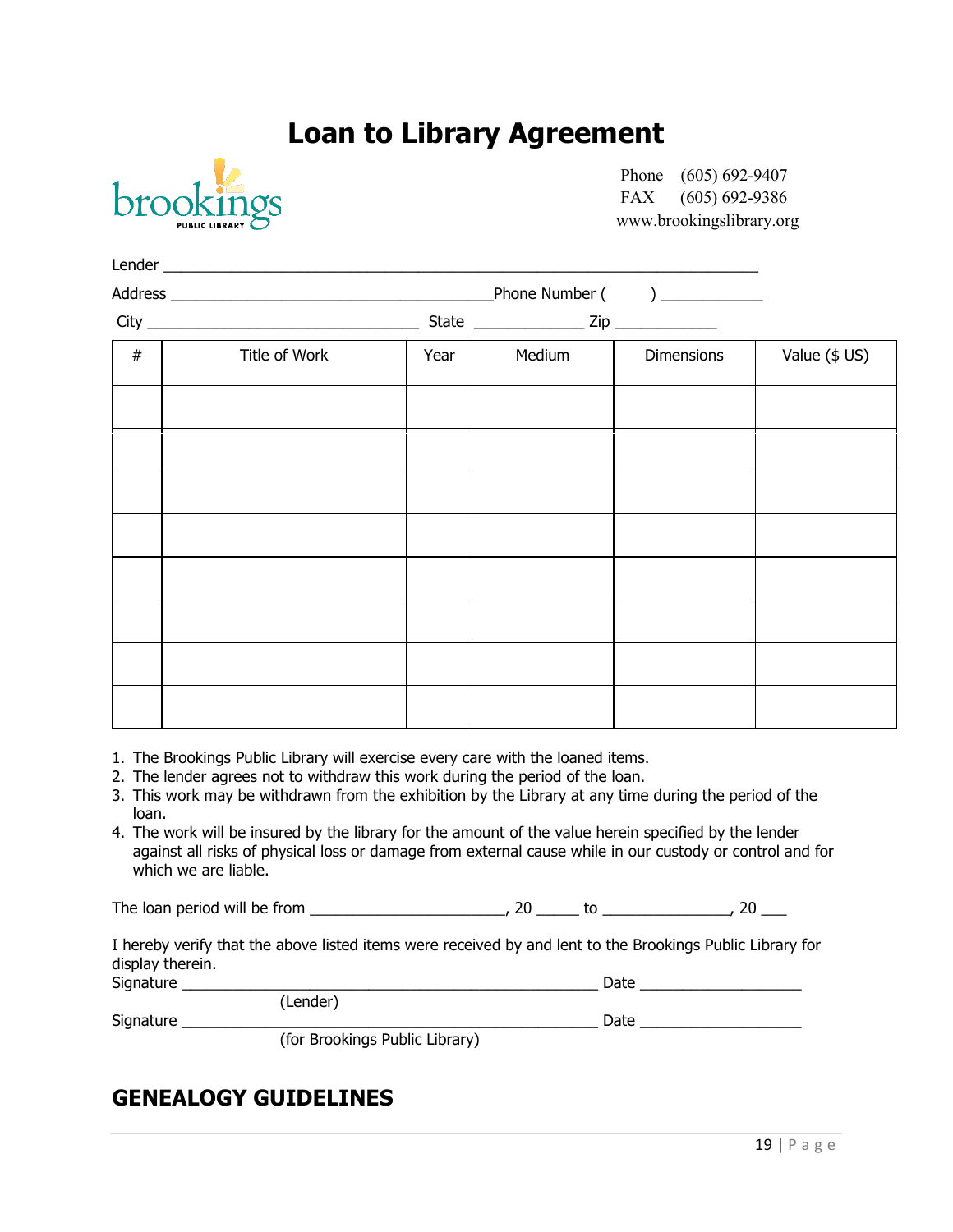The Library will acquire:

- a. Aids to genealogical research such as general introductions that orient the patron to the subject of genealogy; and guides to genealogical information that tell a patron how to find various kinds of source material and provide helpful information concerning its interpretation and use.
- b. Source material of a local nature only, including:
	- 1. Primary sources (census schedules, telephone books, city and county directories)
	- 2. Secondary sources (local histories of a state, county or municipality)

The Library will make available materials in the collection and links to online resources. Interlibrary Loans can be arranged for materials from other Libraries. Patrons requesting microfilm from outside sources will pay all fees levied to borrow the items.

The Library staff is unable to do a patron's genealogical research. The Library will direct the patron to the Brookings Area Genealogical Society for assistance.

The Historical Room opens a half hour after the Library opens and closes a half an hour before the Library closes.

## **GIFT POLICY**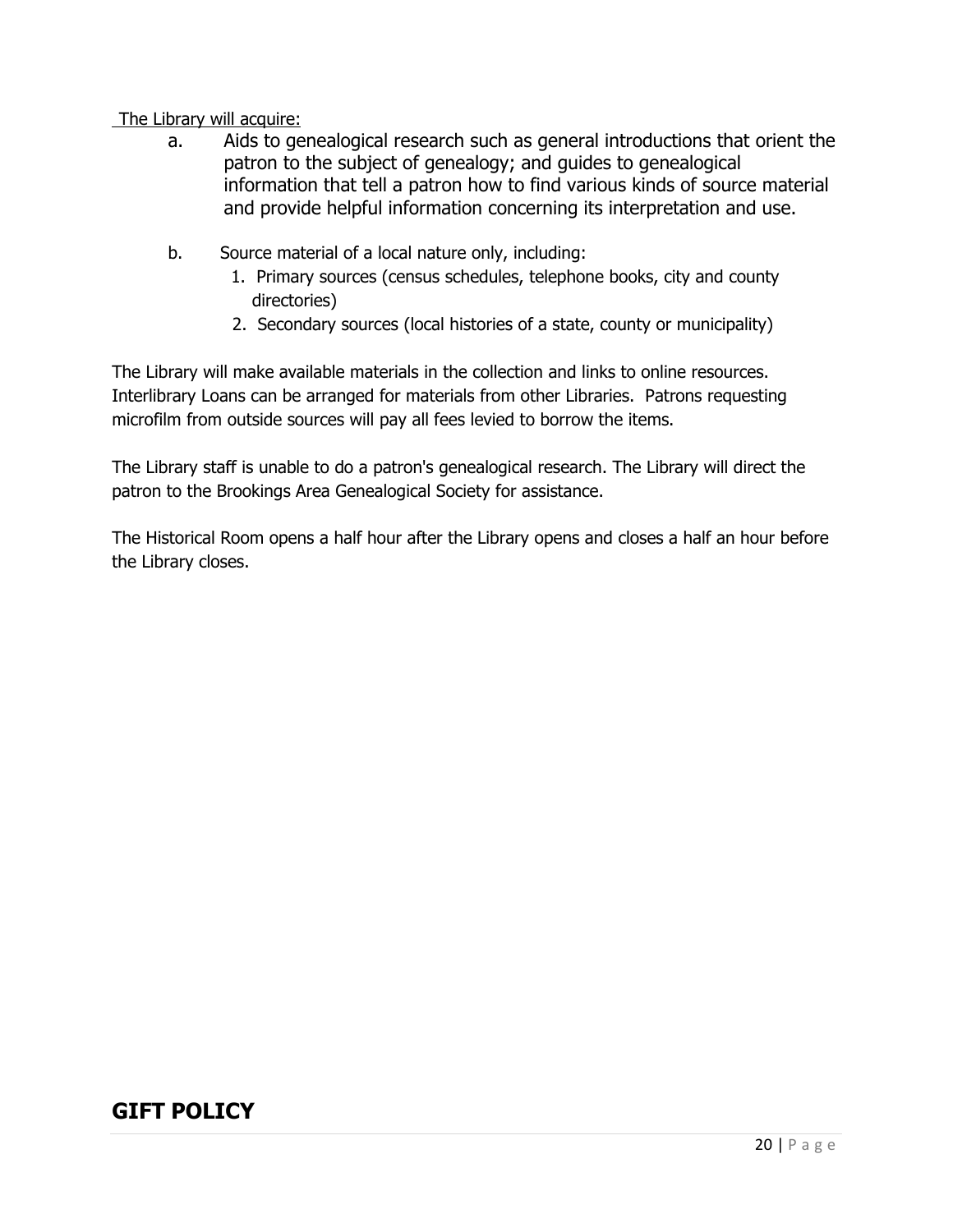#### Gifts of Books

Gift books will be subjected to the same scrutiny as new books with reference to their value for the Library and the community. All gifts are accepted with the understanding that if the Library has no use for them or, if they become outdated or worn, they may be disposed of as the Library decides best. Political material and denominational literature in small quantities will be accepted, providing they meet the criteria for selection of such material. In most cases, gift books will not be accepted unless the items may be separated and shelved in the regular collection. Unneeded gift books may be donated to the Friends of the Brookings Public Library book sales.

#### **Memorials**

The Library encourages individuals to donate funds for the purchase of materials or other items to honor friends and loved ones. Gift books as memorials give the Library an opportunity to add both needed titles and those that the Library would not ordinarily be able to afford. Donors may suggest a specific item to purchase, or a field of interest held by the person being memorialized may be suggested, Final decision on what is purchases lies with the Library.

Each item purchased with gift funds will have a bookplate identifying the person being honored and the donor if they so choose.

#### Special Collections

Large gifts of materials on some subject or large gifts of money to buy books in a certain field require careful examination because accepting a special collection brings with it an obligation to continue to build up the collection. The material must be considered of general interest to the community and the Library must ascertain the funding necessary for perpetuation of the collection.

Brookings Public Library will not make a monetary evaluation of the gift or memorial, but will help the donor locate an experienced book dealer who is prepared and willing to make evaluations.

The Library will keep a record of all memorials with the donor's name, the date, and to whom the memorial was made, if applicable.

The Library will assist donors giving rare, valuable, or esoteric literature better used in another Library or depository to locate where such materials should be donated for their optimum use.

#### **Gifts of Art Objects**

The Brookings Public Library Board of Trustees will consider gifts of works of art and make the final decision whether to accept or reject gifts.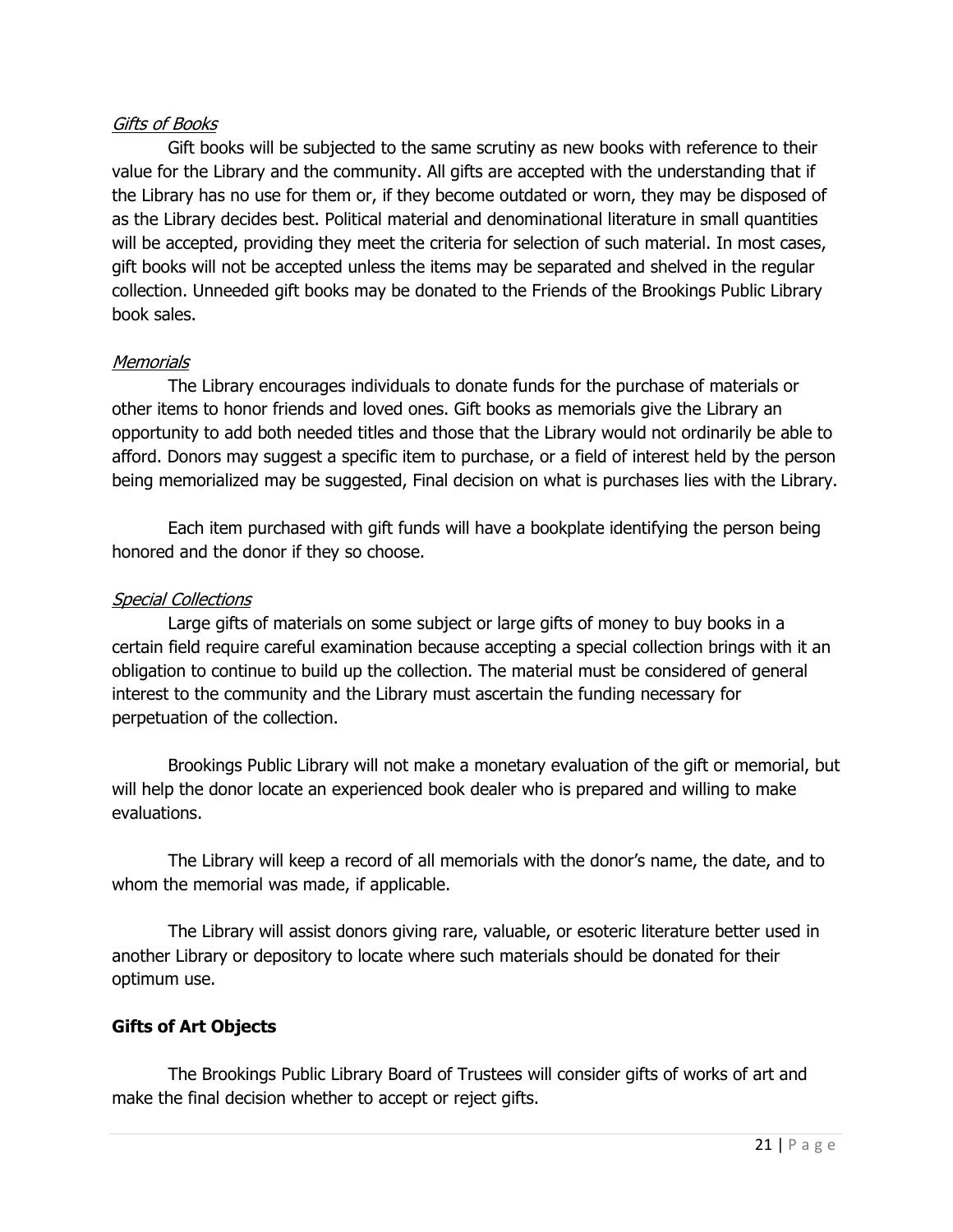To be accept any work must meet the following standards:

- 1. Quality The work must be, in the judgement of the Board, of high quality with respect to execution and artistic merit. The Board may solicit expert opinion to aid in the evaluation of the work from such groups or individuals connected with the Brookings Sculpture Committee, South Dakota Memorial Art Museum, or SDSU Visual Arts Department.
- 2. Safety The work must not, in the judgment of the Board, pose a safety hazard.
- 3. Appropriateness The work must be appropriate to its propped setting, to the image of the Library, and to the standards and best interests of the citizens of the Brookings Community.
- 4. Maintenance The work must be either maintainable at an acceptable level of expense or endowed by the donor with funds producing income sufficient for maintenance, with any special arrangements required for maintenance worked out in advance and agreed to by the donor and the Board.

The Board may apply additional criteria as may be deemed appropriate in individual cases, in deciding whether to accept or decline a proposed gift.

Gifts must be legally owned by the donor and free of liens or claims. The donor must present clear title to the gift, provide a clear description, and outline, in writing, any restrictions that may apply, prior to consideration by the Library Board.

Gifts become the property of the Brookings Public Library. Disposition of gifts is at the discretion of the Brookings Public Library Board and/or Director. The Library reserves the option to make necessary alterations to optimize appropriate display.

A written agreement accepting the gift and outlining any details will be signed by the donor and the Chair of the Library Board following the approval of the gift. The written agreement may include provisions for a maintenance endowment, a hold harmless statement in the event the artwork is damaged or disappears, and a designated alternative recipient in the event the Library can no longer house the gift.

#### **Gift of Equipment or Personal Property**

Factors to be taken into consideration are the purpose of any gifts of equipment or personal property, any restrictions by the donor on the use of the gifts, and the practical use of the gifts for the Library and its patrons. The Library Trustees will approve acceptance of large or unusual gifts. All gifts are accepted with the provision that if they become outdated or worn, they may be disposed of as the Board decides best.

In order to avoid disappointments and misunderstandings, no purchases for the Brookings Public Library should be made by an individual or organization without the approval of the Librarian or Board of Trustees.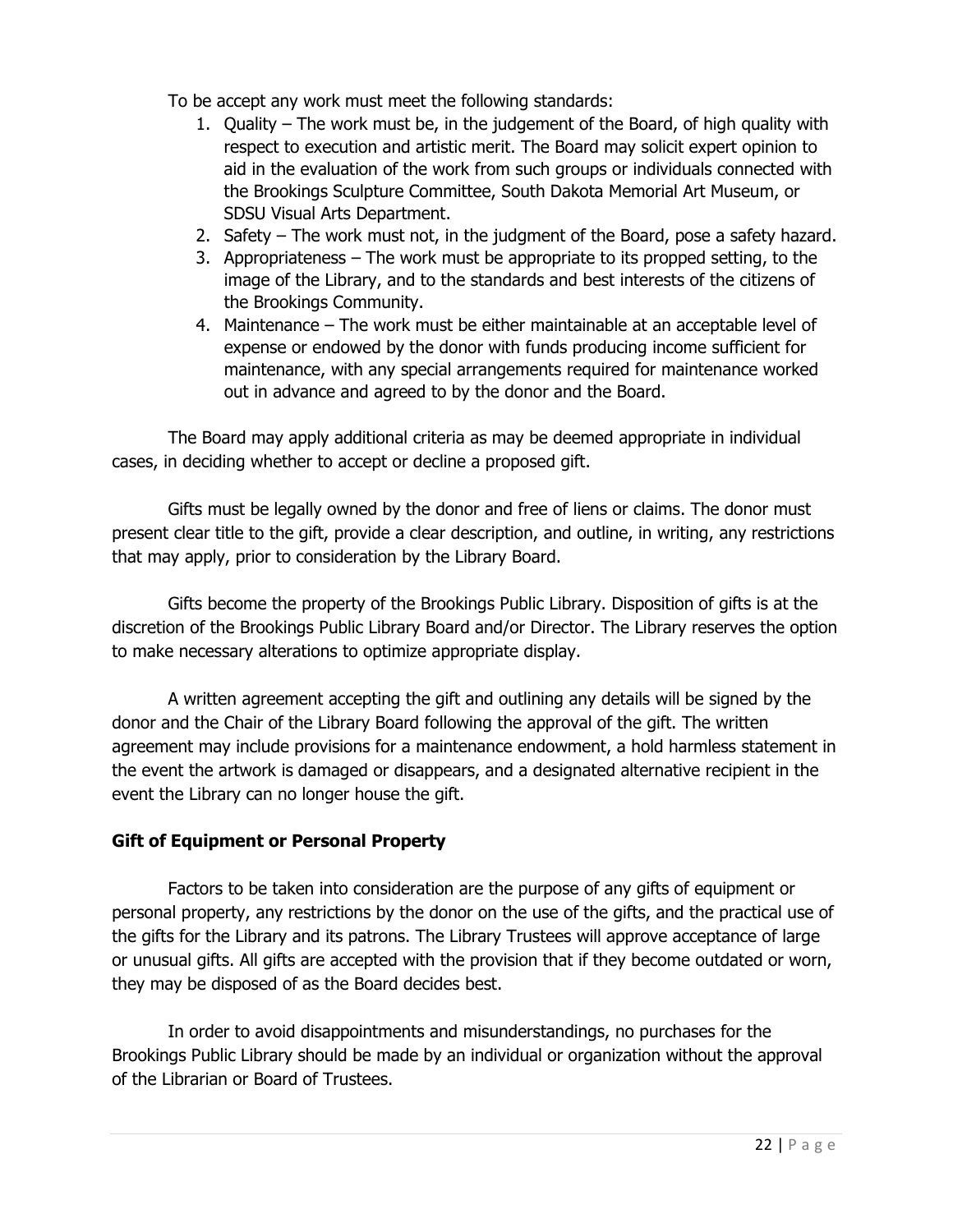The Library will keep a record of all memorials with the donor's name, the date, and to whom the memorial was made, if applicable.

#### **Planned giving**

Larger gifts to the Library are encouraged in order to insure long-term stability and provide for future needs of the Library as it strives to fulfill its mission.

Future needs may include:

- 1. Upgrades to Library technology
- 2. The growth of current collections
- 3. New collection formats
- 4. Adequate funds for capital expenditures

These gifts are referred to as planned giving. Planned giving is a voluntary gift for current or future use that requires the use of a professional. These may include bequests from an estate, life insurance, stocks and mutual funds, real estate or other tangible items.

Monetary gifts may be administered by the Library Board. Gifts of real estate, stocks, or other tangible items will be held in trust by the Brookings Foundation.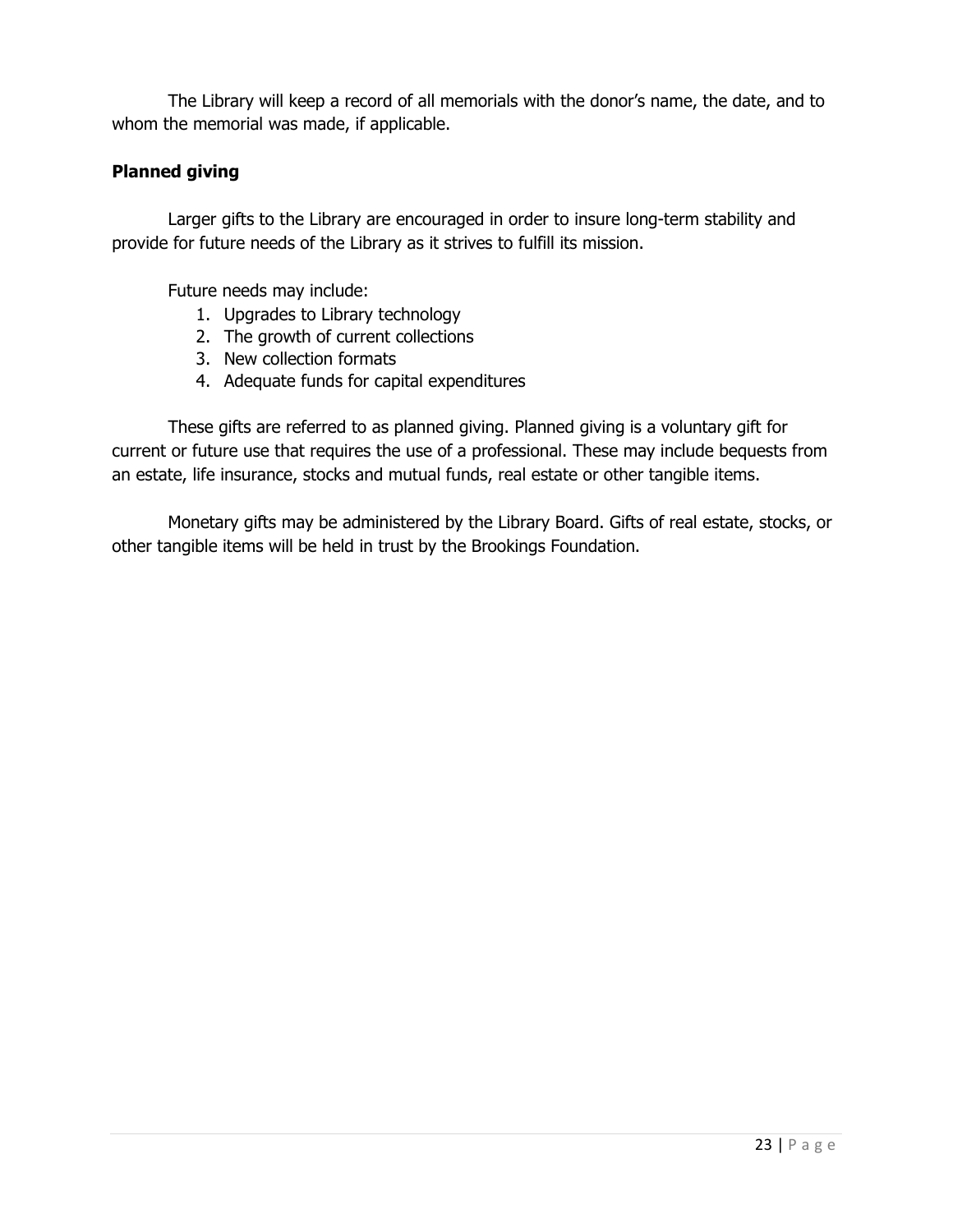## **Art Gift Form**

The Brookings Public Library accepts the gift of XXXXX. The following criteria are agreed upon by both parties:

The (painting) becomes the property of the Brookings Public Library. The display and disposition of the gift is at the discretion of the Library Board and/or Director

The Library will not be held liable in the event the painting is damaged or disappears.

Should the Library no longer be able to house the gift, the donor designates \_\_\_\_\_\_\_\_\_\_\_\_\_\_\_\_\_ \_\_\_\_\_\_\_\_\_\_ as the alternative recipient.

## **HISTORICAL COLLECTION POLICY**

The Library acknowledges an interest in local and state history; therefore, it will seek to acquire state and municipal public documents, and will take a broad view of works by and about South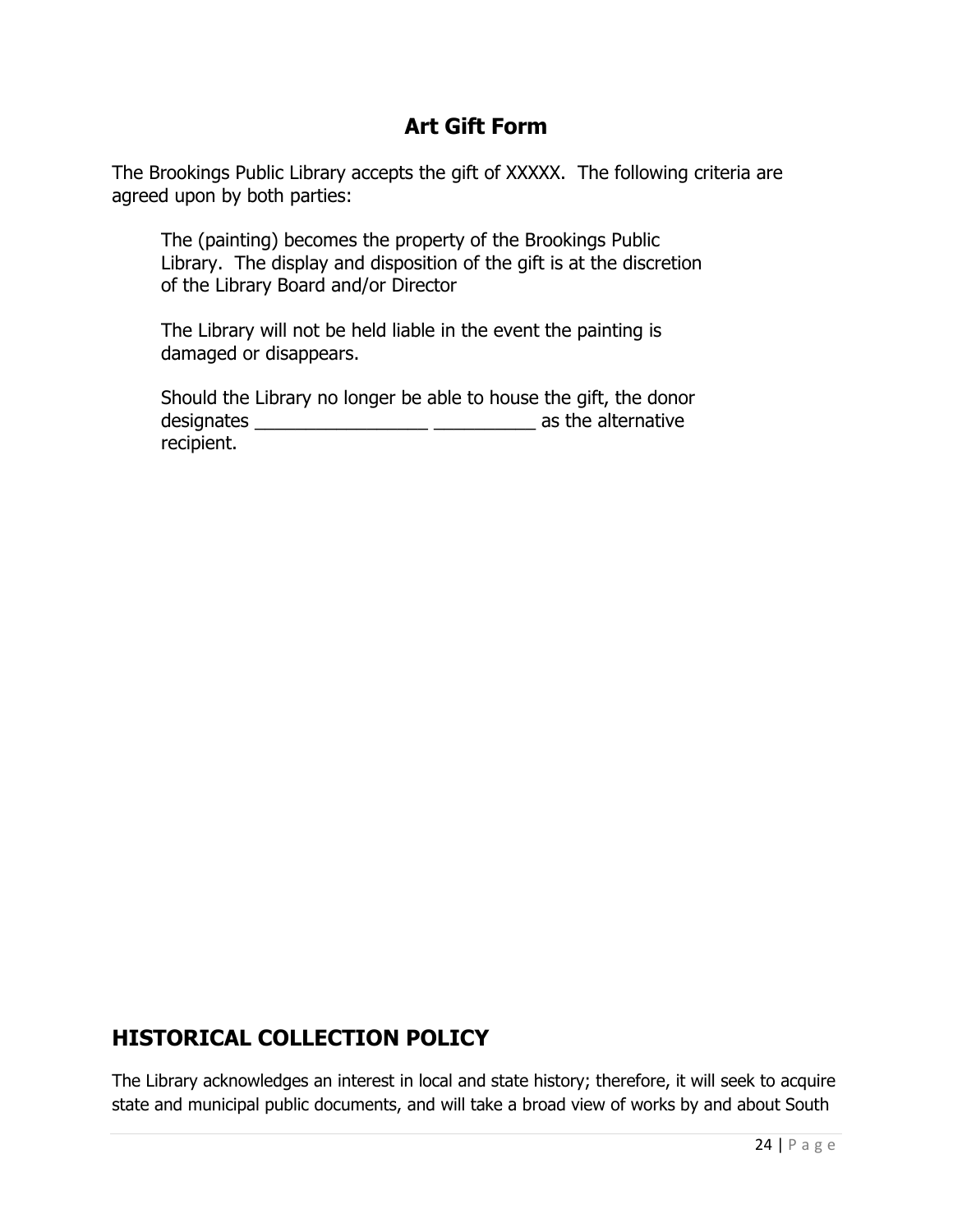Dakota authors as well as general works relating to the State of South Dakota, whether or not such materials meet the standards of selection in other respects. However, the Library is not under any obligation to add to its collections everything about South Dakota or produced by authors, printers, or publishers with South Dakota connections if it does not seem to be in the public interest to do so. Materials purchased may be placed in the circulating South Dakota collection or in the South Dakota Historical Collection. The Library will make no monetary evaluation of any gift.

Items presented as gifts to the Brookings Public Library Historical Collection fall into two categories: Books and magazines, and Documents and artifacts. These donation categories will be addressed differently.

1) Books and magazines: The Library will consider for purchase or receive by gift, books by and about South Dakota authors and/or about South Dakota. Emphasis will be placed on local and regional materials. Periodicals purchased for the library may have a statewide emphasis. Gift subscriptions or back issues of magazines will be accepted if the emphasis is local or regional.

The Library reserves the right to refuse any donation or request for storage if it is not in the best interest of the Library. Any materials donated are accepted with the provision that if the library has no use for them, or if they become worn to the point of requiring excessive special storage, the materials may be disposed of following standard Library procedures.

2) Documents and artifacts: Items in this category will be accepted only as space and funds allow for maintenance and upkeep. Items will be relevant to the founding, organizing, and continuing history of the City and County of Brookings.

Types of documents in this class may include but not be limited to scrapbooks, meeting minutes, published documents, news clippings, and commemorative artifacts. Generally, acceptance of the items will be approved by the Library Director with recommendations from the Adult Services Librarian. The acceptance of items which may require special shelving, storage, or other expense will be referred to the Library Board. The Library reserves the right to refuse any donation or request for storage.

Items donated in this category may not be removed from the Library collection without a written request from the organization/donor and with the approval of the Library Director.

If the Library is unable to continue housing items in this category, an effort will be made to locate the donor or a representative of the organization to arrange for alternate storage. If these attempts fail, the Library may dispose of the items as it sees fit.

#### **GIFTS TO HISTORICAL COLLECTION FORM**

The following items are presented as a gift to the Brookings Public Library Historical Collection in agreement with the policy appearing on the front of this form.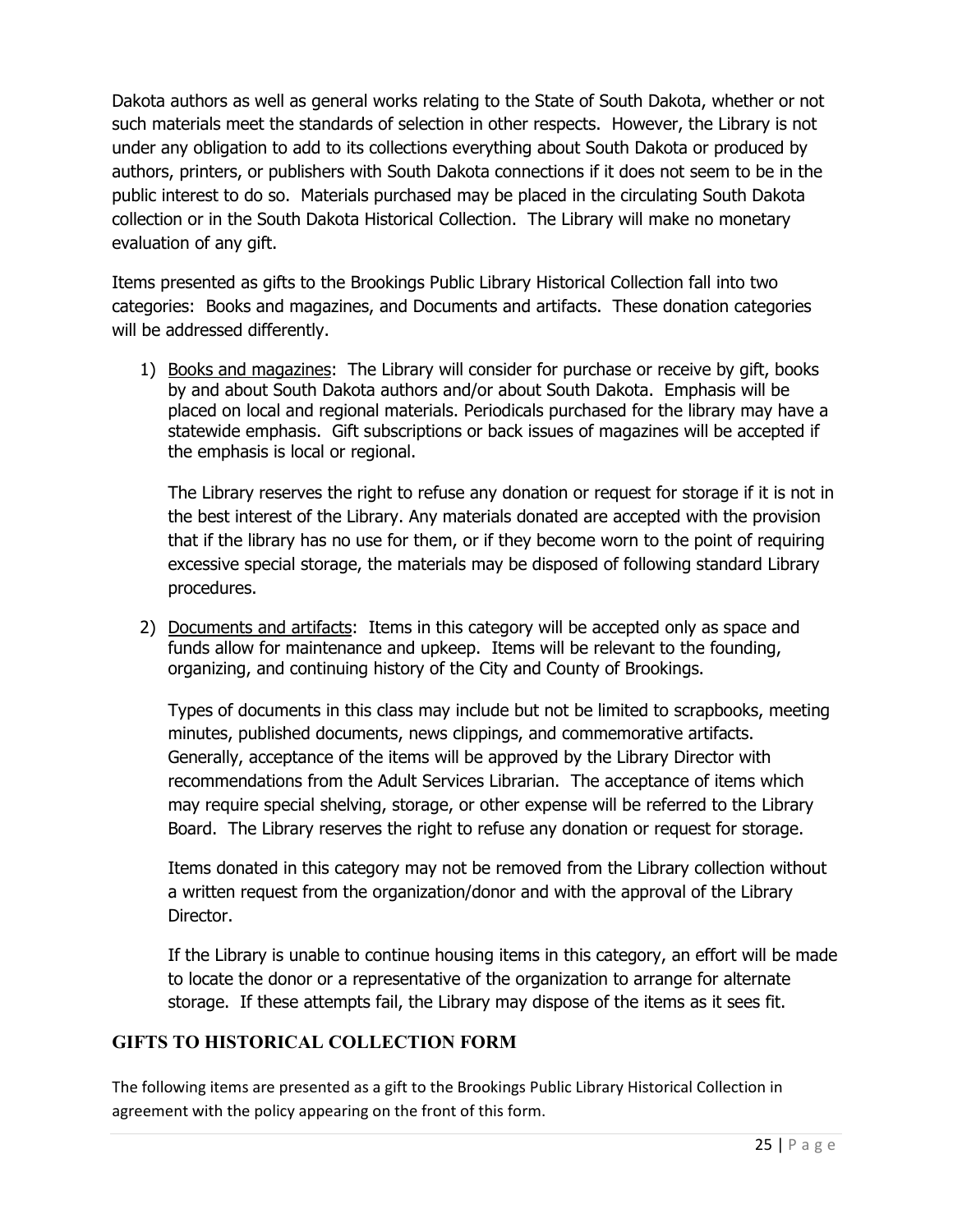**Description of materials**: (include number of items/boxes, and type of items such as books, minutes, letters, etc.)

I, (donor name) **Example 2** and the sole owner of

the materials described above, hereby donate them to the Brookings Public Library for inclusion in the historical collection, and for administration by the authorities thereof. It is understood that thee purpose and intent of this gift is to transfer and assign all tights, title, and interest I possess to these materials to the Brookings Public Library.

Additional gifts made on future dates will be treated a new gift, and be subject to the conditions and policy as stated above.

Donated by:

Printed name of organization:

Donor signature:

Print name:

Phone number:

Date:

## **INTERLIBRARY LOAN**

Received by:  $\qquad \qquad$  Library Director signature: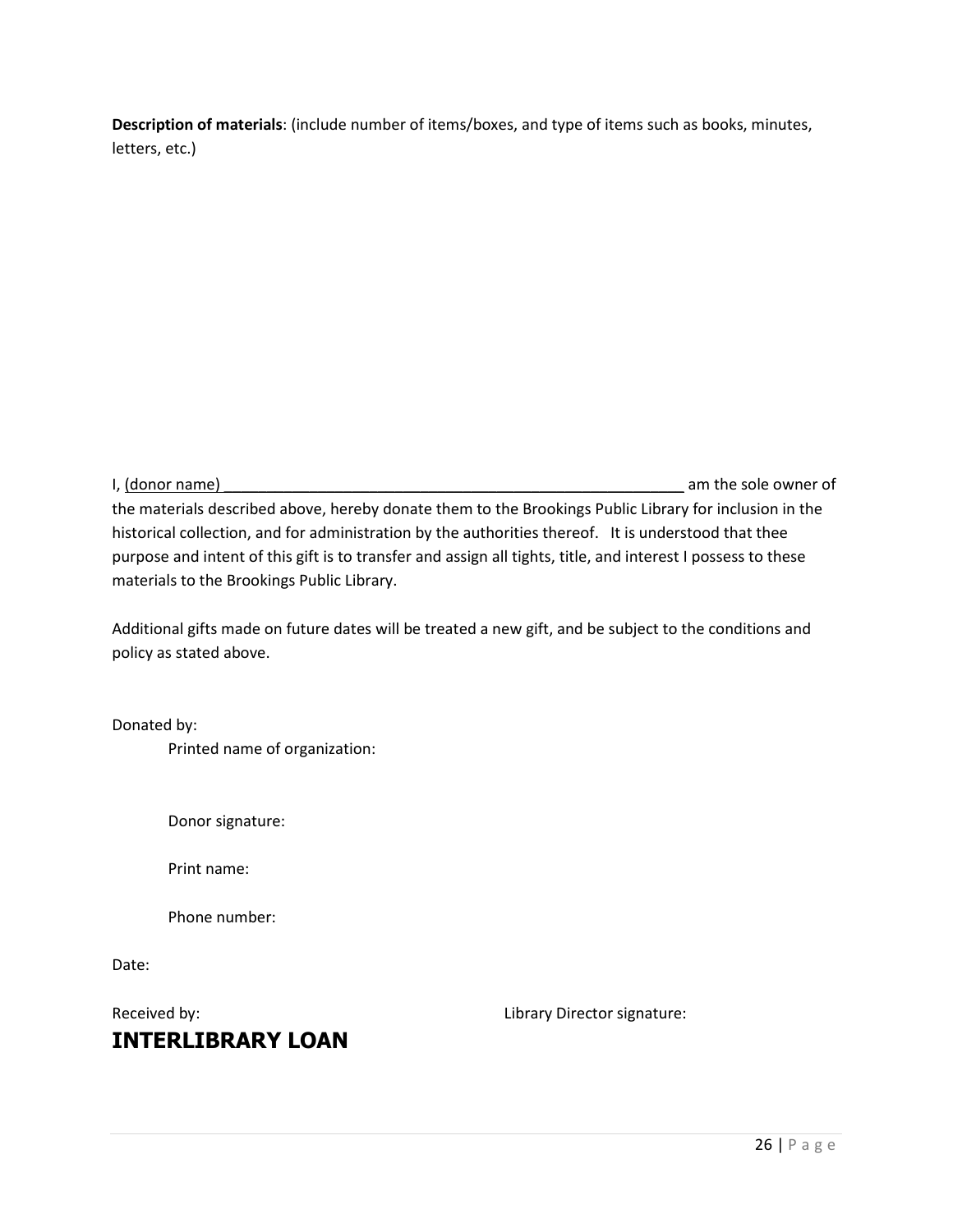The Brookings Public Library strives to provide, through Interlibrary Loan, resources and information not available in our Library. To best insure quality service, the following policy has been established.

#### Requests to Borrow Materials from Another Library

The Brookings Public Library will request materials not owned in our collection through the use of the South Dakota Share it, OCLC (international bibliographic database) and other means (American Library Association forms, and direct mail.).

Items will be verified on South Dakota Share-it or OCLC prior to request. Book and magazine requests should have full citation including book author and title, title of magazine, title of article, author of article, publication date, volume number, and page numbers (inclusive). All requests must comply with the copyright law of the United States (Title 17, United States Code).

Every effort will be made to order Interlibrary Loan requests quickly according to Interlibrary Loan staff schedules.

Materials generally can be expected within working days. The patron will be notified by phone or e-mail when materials arrive. After notification, the Interlibrary Loan materials will stay on the Interlibrary Loan shelf until the due date. It is the patron's responsibility to obtain the materials in a timely fashion after notification. Materials are checked out to the patron upon arrival at Brookings Public Library. Loan periods of Interlibrary Loan materials vary from two to four weeks, depending on the lending Library policy.

Items owned by the Brookings Public Library but currently checked out may not be requested on Interlibrary Loan. If this occurs, the Interlibrary Loan Services Coordinator will place a hold for the patron. A request will be made if the item is long overdue, lost or stolen.

Since most libraries will not lend best sellers or high-demand items, audio or video materials, computer software, reference materials, art prints, or entire magazines, the Library may request these items on Interlibrary Loan with the understanding that the materials might not be available.

Interlibrary Loan requests may be made at the circulation desk during Library hours. Requests will also be taken by phone or online. Patrons must have a valid Brookings Public Library card and be in good standing. SDSU students may request materials through Interlibrary Loan only if it does not relate to a class. If the materials are related to a class being taken, SDSU students are encouraged to use the university Library as their source of Interlibrary Loan.

Patrons who are enrolled in distance education at institutions other than SDSU may request class-related items on ILL.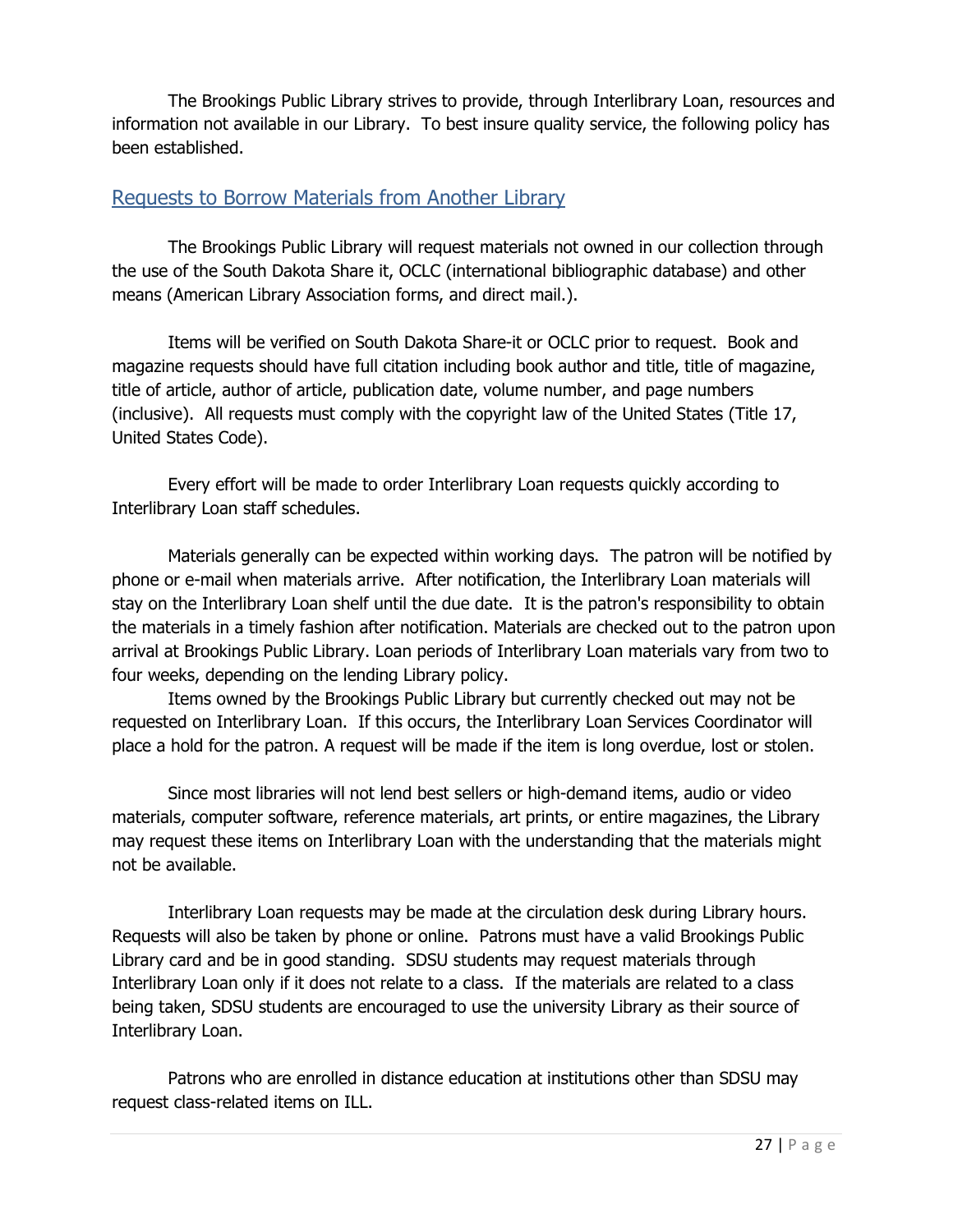Patrons are required to pay fees connected to genealogy microfilm and materials from the South Dakota State Archives. The patron will be notified of the potentials charges prior to the request being sent.

Requests for reimbursement for postage, insurance, etc. will be absorbed by the Library, providing the cost is under \$5.00.

Patrons who consistently do not pick up their Interlibrary Loan materials upon receipt of notice may lose their Interlibrary Loan privileges or be asked to reimburse the cost to rerequest the item(s).

If a request is unfilled, the patron will be contacted concerning the difficulty in borrowing the materials and to determine the next course of action.

No grace period exists for Interlibrary Loan materials that become overdue. Patrons are responsible for all fines or charges resulting from overdue, lost, or damaged materials.

#### Requests from other Libraries to Borrow Materials from Brookings Public Library

The Brookings Public Library will give first priority to serving the needs of the Brookings community. Instate requests will take precedence over out of state requests. No other priorities will be in place for requests. All requests will be addressed in a timely fashion.

Materials in demand at Brookings Public Library or new to the collection will not be loaned or placed on hold for ILL until that demand has been satisfied. Other restricted materials include popular audiovisual items, reference materials, and historical collection materials. The Library will make copies of magazine articles as needed and scan and email to requesting Library or patron.

The Brookings Public Library does not charge for lending books on Interlibrary Loan. Materials sent on Interlibrary Loan will have a four-week loan period. Brookings Public Library overdue policies apply to Interlibrary Loan materials. However, no fines will be assessed. An item not returned after being 6 weeks overdue will be billed to the borrowing Library for the replacement cost of the materials and a processing fee. Books borrowed from Brookings Public Library remain the fiscal responsibility of the borrowing Library until the item is received at the Brookings Public Library. Materials lost or damaged in the mail or other methods of transit are the responsibility of the borrowing Library. Materials damaged while on loan to another Library will be billed for replacement or repair.

## **INTERNET USAGE POLICY**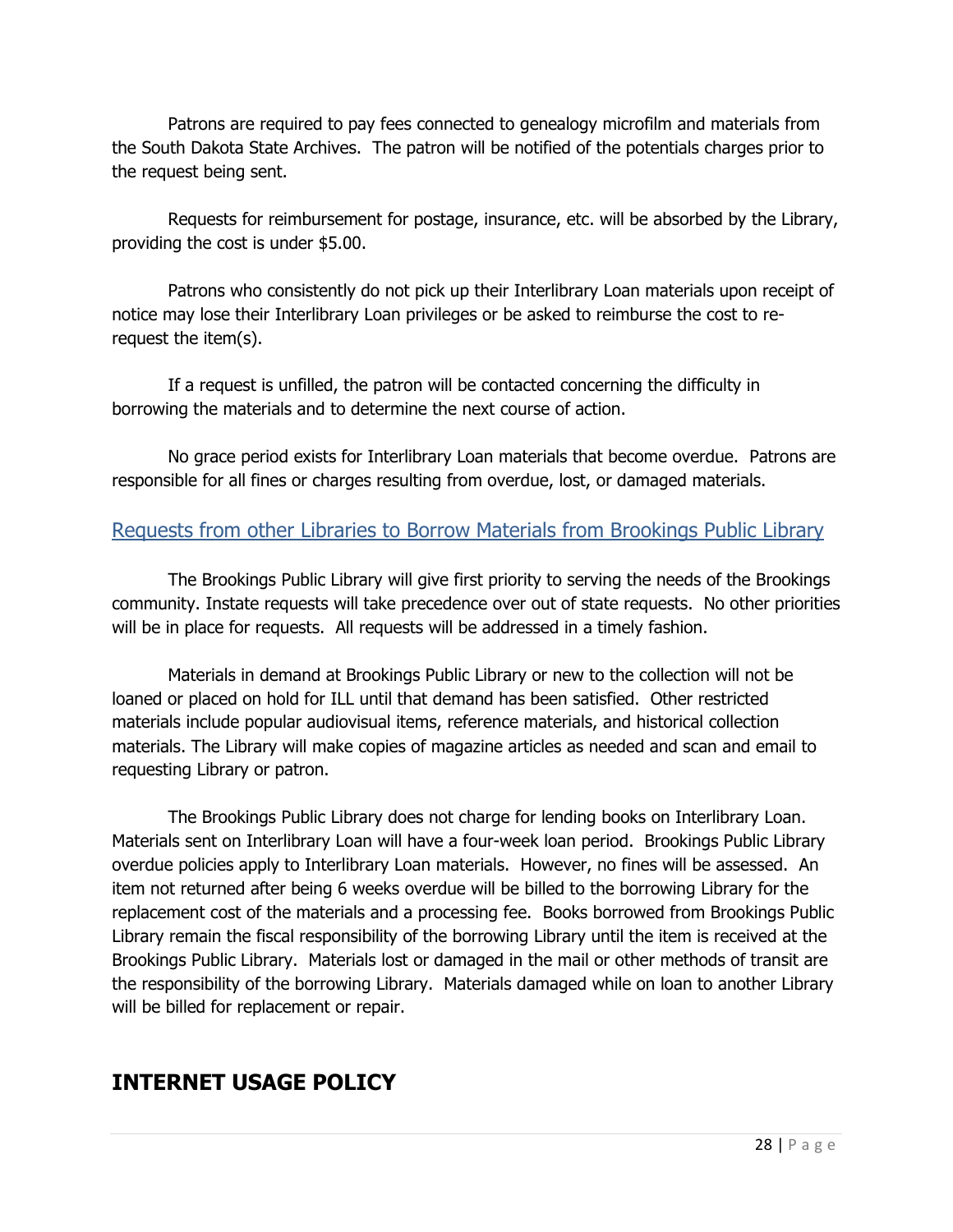The Brookings Public Library provides materials and information contributing to the community's education, recreation, and quality of life. This ensures that the people of the Brookings community have the right and means to free and open access to ideas and information which are fundamental to a democracy.

The Internet, as an information resource, enables the Library to provide information beyond the confines of its own collection. However, it is an unregulated medium. As such, while it offers access to a wealth of material that is personally, professionally, and culturally enriching to individuals of all ages, it also enables access to some material that may be offensive, disturbing and/or illegal.

Library staff will identify specific starting points for searches on the Library's home page which are appropriate to the Library's mission and service roles. The Library cannot control or monitor other material, which may be accessible from Internet sources. Individual users must accept responsibility for determining content of Internet resources.

The Library upholds and affirms the right of each individual to have access to constitutionally protected material. The Library also affirms the right and responsibility of parents to determine and monitor their children's use of Library materials and resources.

#### CONDITIONS AND TERMS OF USE IN THE LIBRARY

In order to encourage use and establish guidelines, the following regulations will apply to Internet computers:

- 1. Designated Internet stations will be located where they can be monitored by staff for assistance and security.
- 2. All users are expected to use the resources in a responsible, ethical manner which includes but is not limited to the following:
	- a. Using resources for educational, informational and recreational purposes only, not for unauthorized, illegal or unethical purposes.
	- b. Respecting the privacy of others by not misrepresenting oneself as another user; by not attempting to modify or gain access to files, passwords, or data belonging to others; by not seeking unauthorized access to any computer system, or damaging or altering software components of any network or database.
	- c. Making only authorized copies of copyrighted or licensed software or data.
	- d. Not to make any changes to the setup or configuration of the software or hardware.
	- e. Not sending, receiving, or displaying, text or graphics that may reasonably be construed as obscene. Because the Brookings Public Library is a public place, displaying sexually suggestive objects or pictures may be a violation of the City of Brookings Sexual Harassment Policy or a violation of the State and Federal Obscenity laws (South Dakota Statues, Section 22-24-1 to 22-24-37; Title 18, United States Code, Section 2252).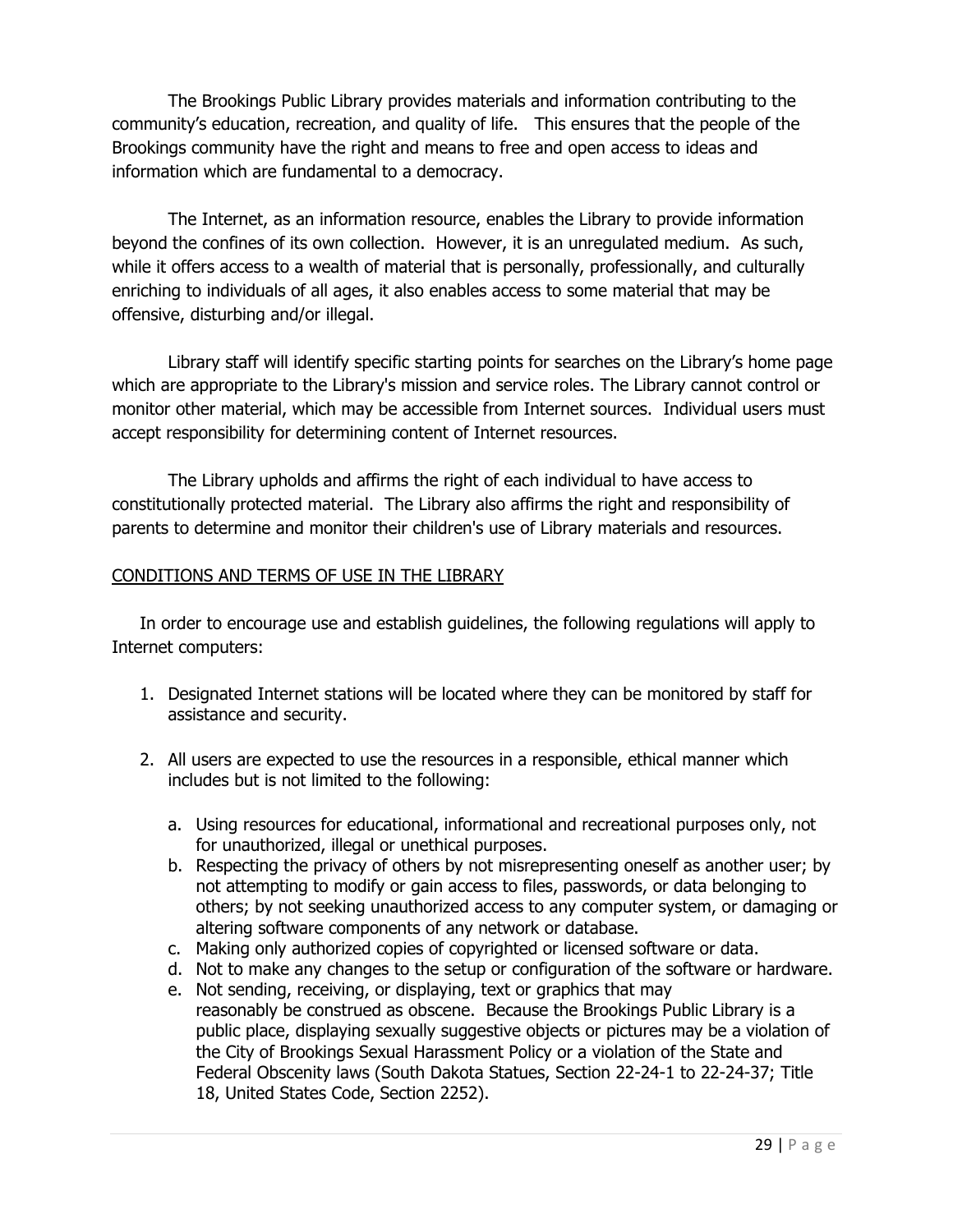- 3. Prospective users will sign an Internet Use Contract. Youth under 18 years of age will be required to have written parental or guardian permission to access the Internet. The Brookings Public Library assumes no responsibility for the use of the Internet by children. It is the responsibility of the user (or the parent, guardian or caregiver) to determine what is appropriate. While the Library will make every effort to ensure that the use of the Internet is consistent with the Mission statement, parents are encouraged to work closely with their children in selecting material that is consistent with personal and family values and boundaries.
- 4. Users are able to print from computers in the computer lab and from their own devices at a rate of \$0.10 per black and white page and \$0.50 per color page. Library staff will enforce a limit of 100 printed page sides total per day. Library staff will release print jobs upon payment at Circulation Desk. Users must pay for any pages printed no matter what finished project looks like.
- 5. Users are required to show their Brookings Public Library card or their picture ID to access a computer. Internet stations will be available on a first come, first served basis. Use will be limited to one hour when others are waiting, with a maximum of three hours per day.
- 6. The Library's Rules of Conduct concerning behavior will be applied.
- 7. Misuse or abuse of computers or Internet access will result in suspension of Internet access privileges.
- 8. Library staff is available to assist in the use of online resources, but may not be familiar with every application patron's might wish to use. Because of the many different internet applications available, we cannot provide complete technical support. The level of assistance will also depend on staffing levels at the time of the request.

## **MATERIALS SELECTION POLICY**

#### POLICIES AND OBJECTIVES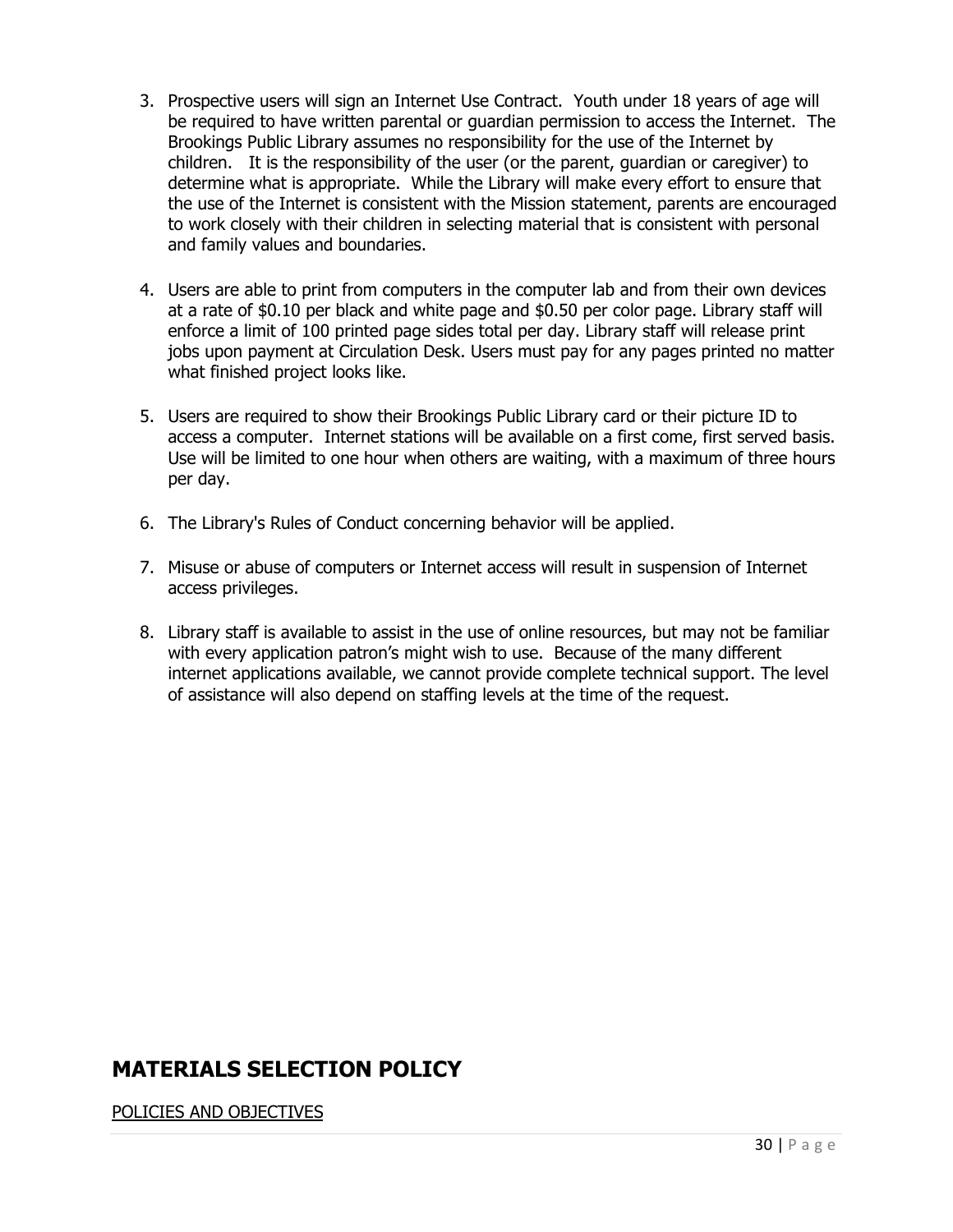The purpose of this policy is to guide the Library staff in the selection of materials and to inform the public about the principles upon which selections are made. This statement was approved and adopted by the Brookings Public Library Board, which assumes full responsibility for all legal actions that may result from the implementation of any policies stated herein.

#### LIBRARY AIMS

The aim of the Brookings Public Library is service to community members. This encompasses individuals and groups of every age, education, philosophy, occupation, economic level, ethnic origin and human condition. Fulfilling the educational, informational and recreational needs of these people is the Brookings Public Library's broad purpose. More specifically, it helps people to keep current with change in all areas, educate themselves continually, become better members of their families and communities, become socially and politically aware, be more capable in their occupations, develop their creative abilities and spiritual capacities, appreciate and enjoy literature and art, contribute to the overall expanse of knowledge, and stimulate their own personal and social well-being. All printed and non-print materials are selected by this Library in accordance with these basic objectives.

#### RESPONSIBILITY FOR MATERIALS SELECTION

This Library Board adopts as part of its policy the following paragraphs from the Library Bill of Rights:

- As a responsibility of Library service, books and other Library materials should be chosen for values of interest, information and enlightenment of all people of the community. In no case should Library materials be excluded because of the race or nationality or the social, political, or religious views of the authors.
- 1. Libraries should provide books and other materials presenting all points of view concerning the problems and issues of our times; no Library materials should be proscribed or removed from Libraries because of partisan or doctrinal disapproval.[3](#page-30-0)

Final responsibility for selection of Library materials is and shall be vested in the Library director. However, the director may delegate, to such members of the staff as are qualified by reason of training, the authority to interpret and guide the application of the policy in making day-to-day selections. Any Library materials so selected shall be held to be selected by the Board. Unusual problems will be referred to the Director for resolution.

#### CRITERIA FOR SELECTION

 $\overline{\phantom{a}}$ 

Certain factors influence the selection of Library materials. Among these are:

- 1) The author's reputation and significance as a writer
- 2) The importance of subject matter to the collection
- 3) Availability of material in other libraries or in print
- 4) Timeliness or permanence of the item
- 5) Authoritativeness

Attention of critics, reviewers, and general public

6) Th currency of information in rapidly changing fields

<span id="page-30-0"></span><sup>&</sup>lt;sup>3</sup> American Library Association. Library Bill of Rights (adopted June 18, 1948; amended February 2, 1961, and June 27, 1967, by the ALA Council).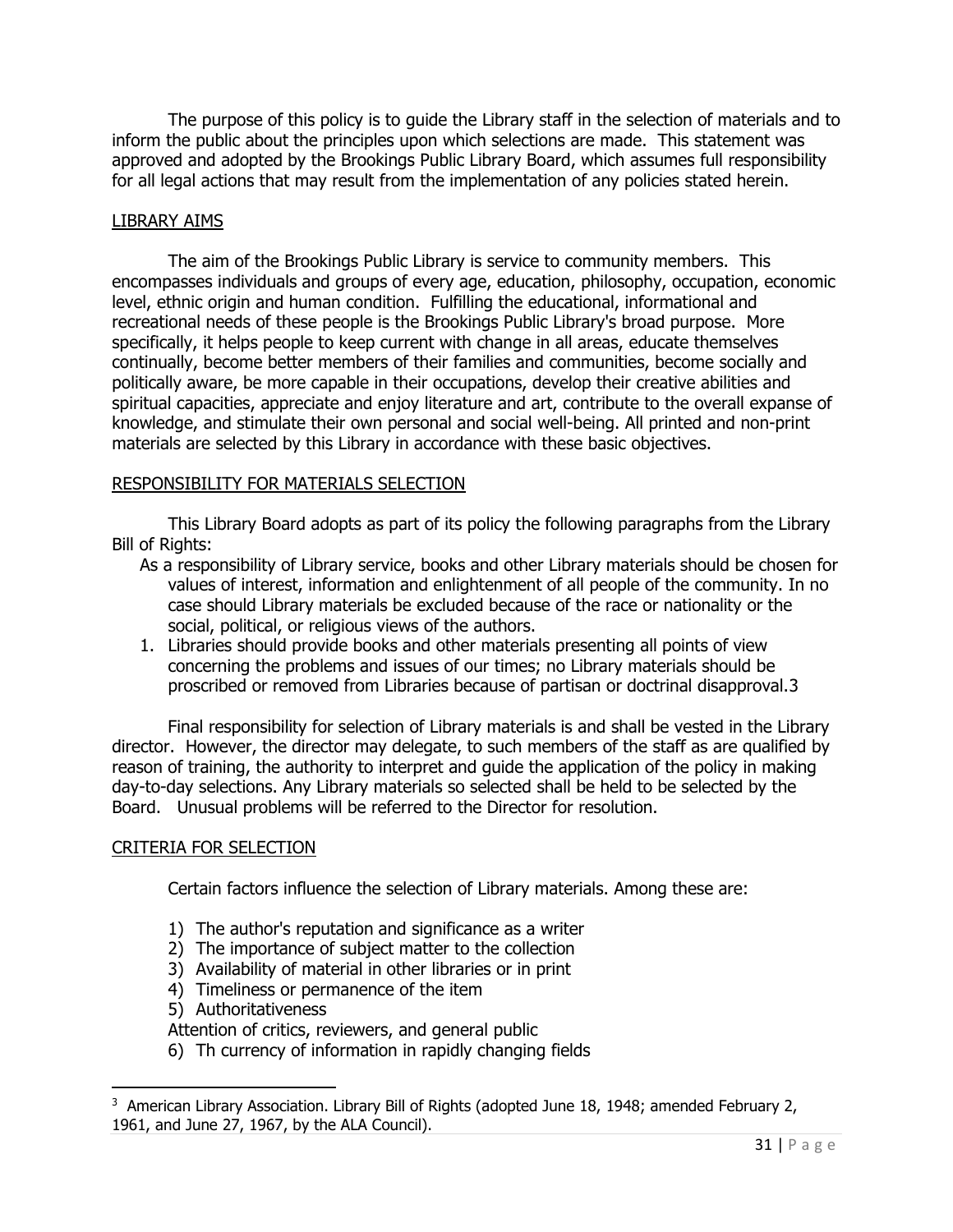- 7) Popular appeal including nature and frequency of patron requests
- 8) Format, including possibility of rebinding, as well as type
- 9) Price

#### 10) Level of materials funding

Staff will select materials from general and specialized review media, trade publications, publishers' and booksellers' catalogs, websites, blogs, in response to Library users' requests, and from inspection of the material itself when possible. Review sources currently purchased by the Library include

- Booklist
- Library Journal
- Publisher's Weekly
- Hornbook
- School Library Journal
- New York Times Book Review
- RT Book Reviews

Any citizen of Brookings County may recommend materials for selection consideration by the Library. The director and his/her staff will consider such recommendations with the same evaluative criteria established above. Such recommendations shall be made in writing on forms developed by the librarian.

#### SCOPE OF THE COLLECTION

To meet the information and recreational needs of the general public, the Library collects materials in a variety of formats including books, graphic novels, periodicals, newspapers, microfilm, audio discs, videodiscs, compact discs, eBooks and eAudiobooks (maybe use "digital books or materials" instead), and others. Formats are chosen for durability, ease of use, and appropriateness of format to subject area. In some circumstances, the same work may be acquired in more than one format.

#### Formats include:

- Monographs hard cover are generally preferred. Exceptions include titles published only in paperback, copies added for short-term demand, and titles intended to attract a particular segment of the population (young adults). Special bindings are purchased where appropriate (e.g., board books for young children.)
- eBooks -\_ Selection is based off patron demand and availability.
- Periodicals These cover a wide range of subject areas, interests, and reading levels. Preference is given to titles that are indexed.
- Graphic novels may be fiction or nonfiction and are primarily pictorial, with text and dialog working together to tell the story or provide the information. The Library collects in graphic novel format for all audiences: children, teens and adults. Newspapers – Regional newspapers are purchased with emphasis on the larger cities in South Dakota. At least one national newspaper subscription will be purchased.
- Microfilm materials The Brookings Register and U.S. Census materials are purchased in microfilm. Other historical items may be microfilmed for preservation purposes.

DVDs - An emphasis is placed on items with above average ratings or great patron demand.

• Audiobooks – Unabridged books (on compact disc, MP3 disc, Playaway or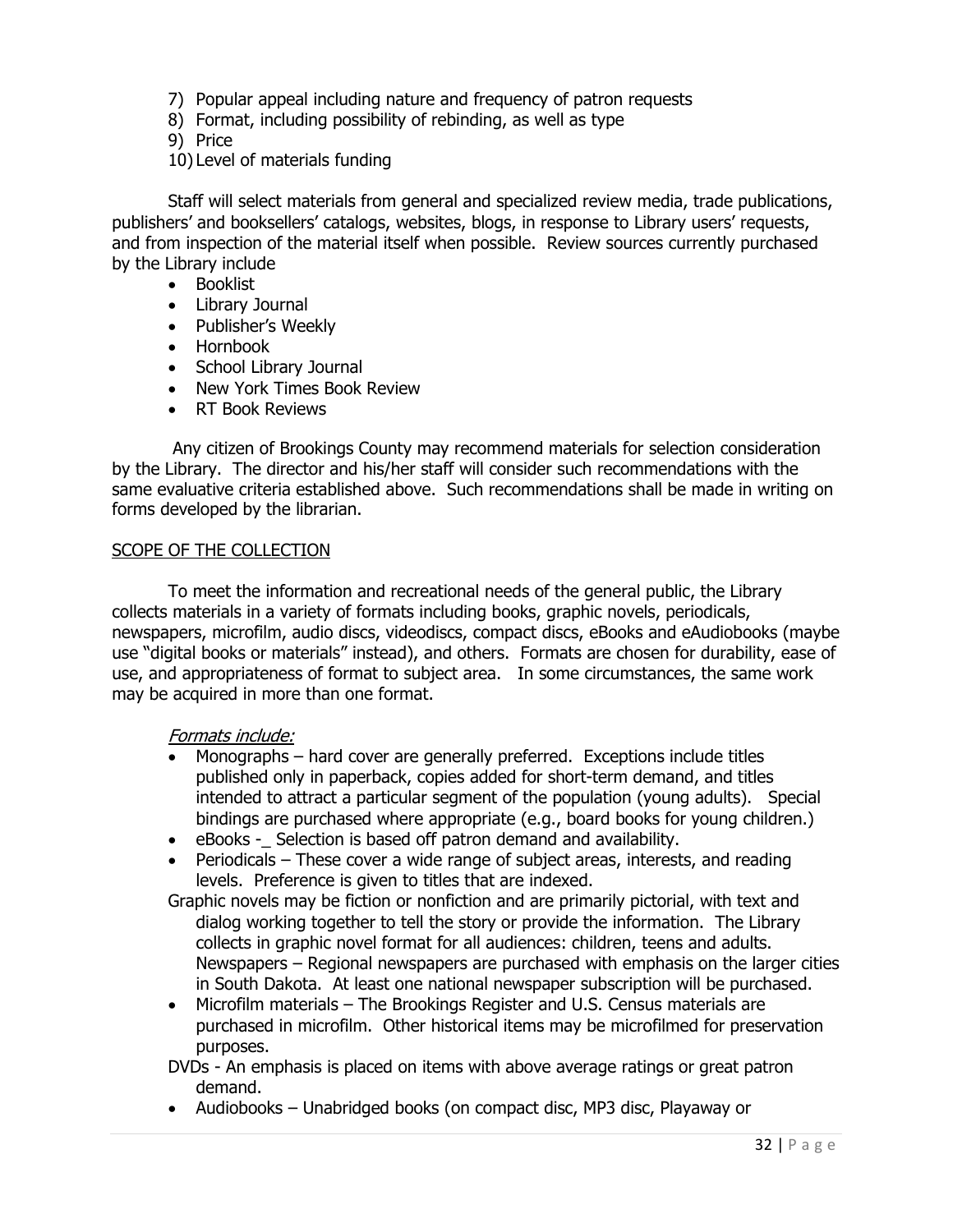downloadable) are preferred with titles that are highly recommended or that reflect borrowing patterns of popular titles selected.

- Compact discs (music) Reviewed items of above average ratings, that reflect borrowing patterns, or round out the core collection are selected.
- Software An emphasis is placed on items with above average ratings or great patron demand. Educational games and other entertainment titles are included. Both Mac and Windows formats are purchased, although not all titles will be available in both platforms.
- Materials in new technologies are added when they provide additional information, substantial ease of access, or significant demand by patrons.

Children's materials are collected to serve the needs of young people from infancy through the sixth Grade. The Young Adult collection will include materials that will address the needs of young people in grades six through twelve.

Electronic resources enhance the Library's collections by providing convenient access to expanded and consolidated information. While all criteria relevant to the selection of materials in traditional formats apply to electronic resources, some additional criteria must be considered:

- Ease of access and number of access points
- Hardware and software requirements, including maintenance
- Vendor support and contractual requirements
- Comparison of content with other formats available
- Networking capabilities
- Ownership of product
- Staff training and/or client assistance requirements.

The Library recognizes its obligations to provide reference and research materials for the direct answering of specific questions and for continuing research. It also recognizes the purposes and resources of other libraries in the community and state and shall not needlessly duplicate functions and materials.

The Library acquires textbooks and other curriculum-related materials when such materials serve the general public.

The Library acknowledges a particular interest in local and state history; therefore, it will seek to acquire state and municipal public documents, and it will take a broad view of works by and about South Dakota authors as well as general works relating to the State of South Dakota, whether or not such materials meet the standards of selection in other respects. However, the Library is not under any obligation to add to its collections everything about South Dakota or produced by authors, printers, or publishers with South Dakota connections if it does not seem to be in the public interest to do so.

The Library will acquire:

- a) Aids to genealogical research such as general introductions that orient the patron to the subject of genealogy; and guides to genealogical information that tell a patron how to find various kinds of source material and provide helpful information concerning its interpretation and use.
- Source material of a local nature only, including: Primary sources (census schedules, telephone books, city and county directories) and Secondary sources (local histories of a state, county or municipality)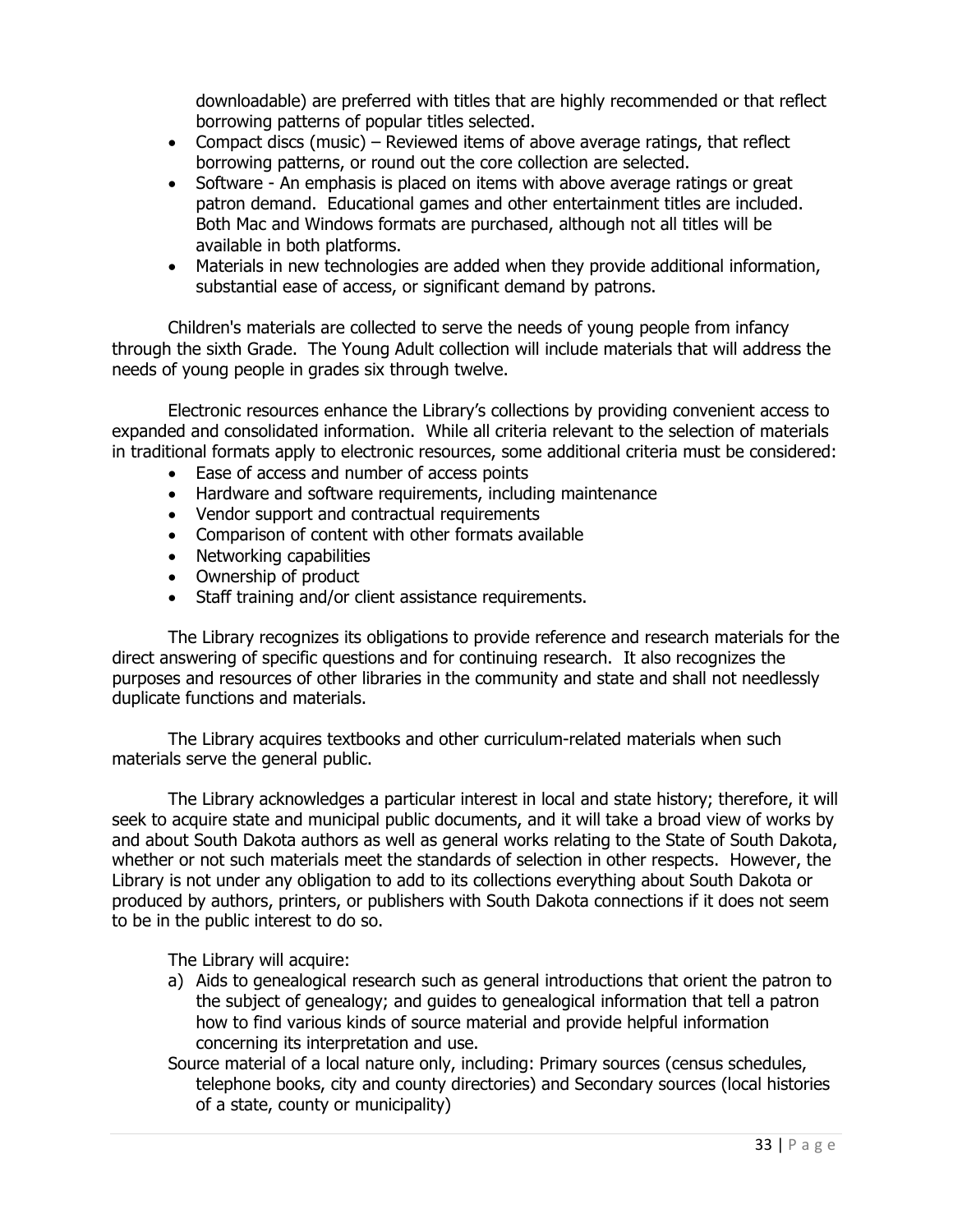Inclusion of an item in the collection is not to be considered an endorsement by the Library.

#### **GIFTS**

Unconditional gifts, donations, and contributions to the Library may be accepted by the director on behalf of the Library Board. No gifts or donations conditionally made shall be accepted without the approval of the Library Board.

Generally, collections of books and other materials with restrictions which necessitate special housing, or which prevent integration of the gift into the general Library collection will not be accepted.

The same standards of selection will govern the acceptance of gifts as govern purchase by the Library. If material is useful but not needed, it may be disposed of at the discretion of the Director.

#### MAINTAINING THE COLLECTION

Systematic withdrawal of materials no longer useful is necessary in order to maintain relevant resources. Reasons for collection weeding include:

- To improve the collection
- To save space and money
- To save time
- To make the Library more appealing
- To provide feedback on the collection's strengths and weaknesses.

The same criteria will be used in weeding materials from the collection as are used in their acquisition. The decision to withdraw Library material shall be based on the physical condition, use of the material as determined by last date of loan or by number of loans in the last five years, and age of the material as a misinformation factor, especially in the area of the sciences. Library staff members are to be thoroughly instructed with regard to the necessity for discarding books and Library materials.

Withdrawn materials are not automatically replaced. Replacement is considered in relation to adequate coverage in a specific subject area, availability of more current or better titles, and demand for the title.

At least 25% of the collection will be reviewed for weeding each year, so that the entire collection can be weeded once every four years

#### **CENSORSHIP**

The selection of Library materials is predicated on the Library patron's right to read, view or listen and his/her freedom from censorship by others. Many items are controversial and any given item may offend some persons. Selections for this Library will not be made on the basis of anticipated approval or disapproval but solely on the merits of the materials in relation to the building of the collection and the serving the interests of the readers. This Library holds censorship to be a purely individual matter and declares that -- while anyone is free to reject for him/herself books and other materials of which he/she does not approve—he/she cannot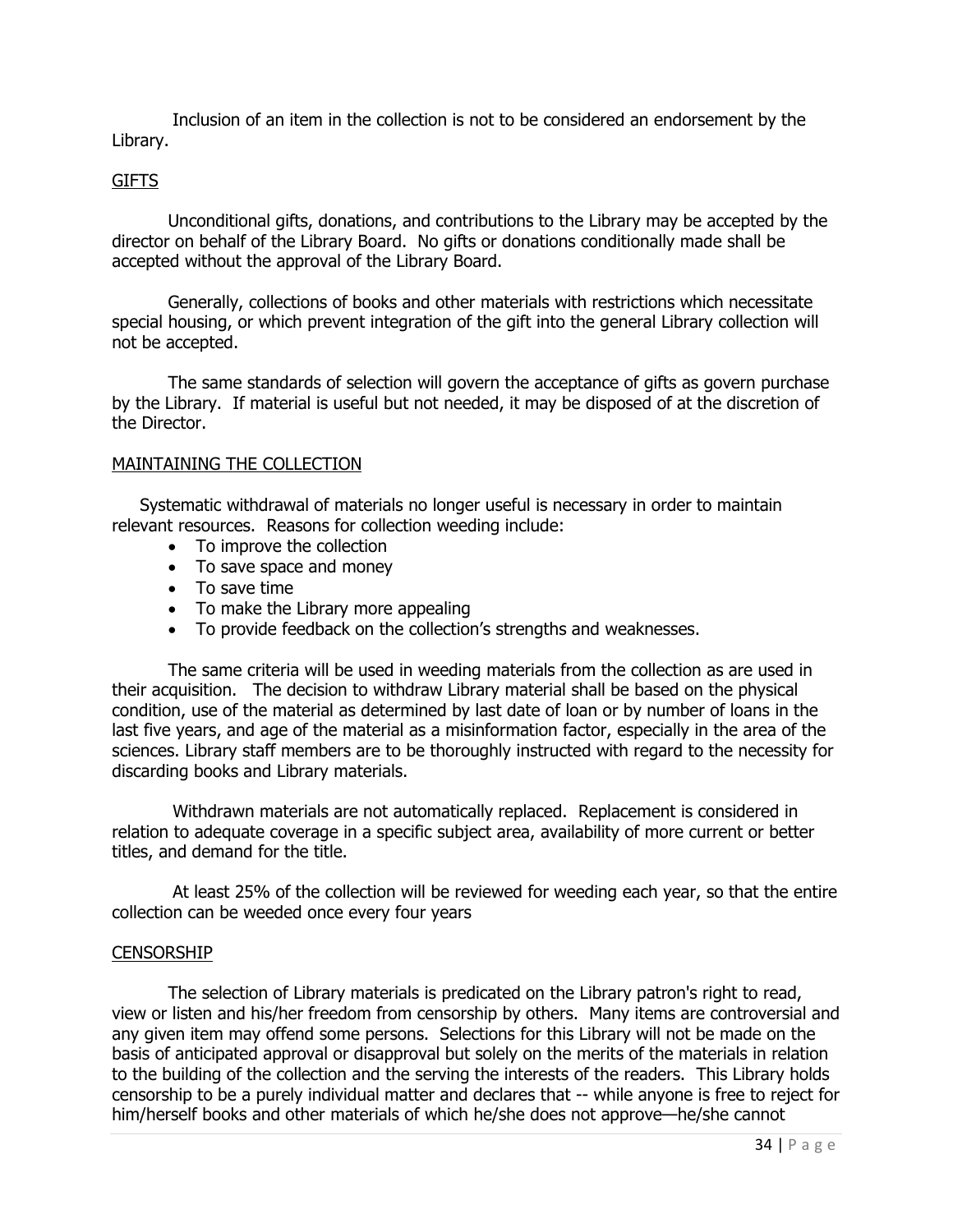exercise the right of censorship to restrict the freedom of others.

With respect to the use of Library materials by children, the decision as to what a minor may read, view or listen is the responsibility of his/her parent or guardian. Selection will not be inhibited by the possibility that materials may inadvertently come into the possession of minors. [4](#page-34-0)

It is also the right of any citizen of Brookings to question any Library material selected by the Brookings Public Library since opinions may differ in our democracy. Such questions shall be presented in writing on forms developed and made available by the director and shall be specific as to title and nature of the material being questioned. (See POLICY AND PROCEDURE FOR HANDLING A CITIZEN'S REQUEST FOR RECONSIDERATION OF MATERIALS AND DISPLAYS)

## **MEETING ROOM POLICY**

 $\overline{\phantom{a}}$ 

<span id="page-34-0"></span><sup>4</sup> Policy includes American Library Association Resolution on Challenged Materials (adopted July 22, 1974 by the ALA Council).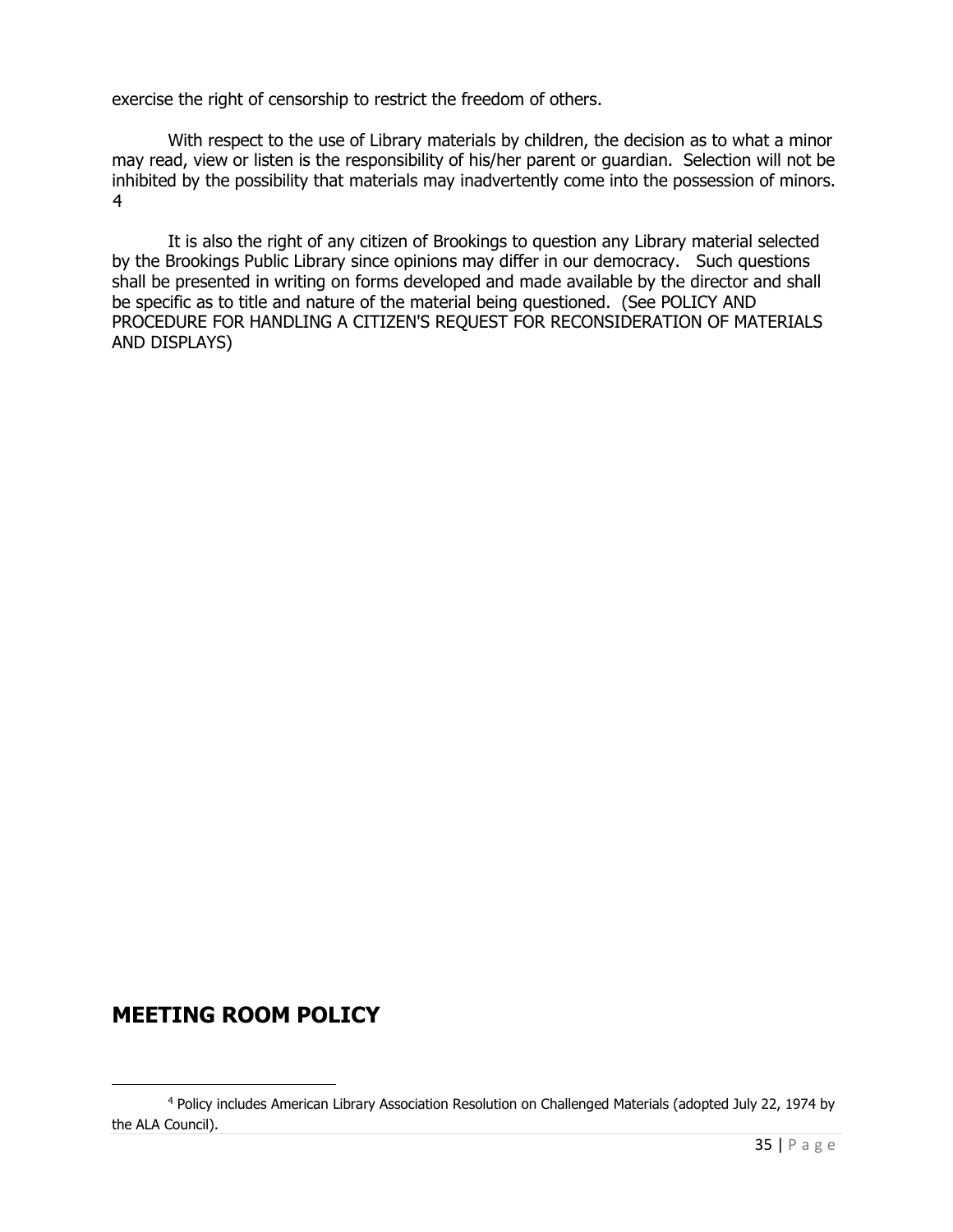The Brookings Public Library has two small study rooms, one small conference room and one large meeting room (Cooper Room) that can be divided into two smaller rooms. The children's activity room (story time) and the Historical Collection room are not available as public meeting areas, but may be used for Library or City business.

**Priority is given to educational programs sponsored by the Library when scheduling the use of the Library's meeting rooms**. If not reserved for Library purposes, the meeting rooms are available for public gatherings of a civic, cultural, or educational character. The Library reserves the right to limit the use of the meeting rooms by any one group to best accommodate the many requests for this facility. All meetings must be open to the general public. There may be no fund raising, promotion of fee-based products or services, sale of items on the premises, or admission fee charged. Recovery charges for food served are allowed. For-profit businesses/organizations are charged a \$10 per meeting fee payable when completing the Meeting Room Contract.

Meetings may be held **only** during regular hours of Library service and staffing. Groups or people conducting the meeting will have access to the facility only during the time period designated. **Meetings MUST be concluded so that all participants may exit the Library no later than the normal Library closing time on that day.** PLEASE ALLOW TIME NEEDED FOR SETUP, CLEANUP AND RELATED SUPPORT SERVICES when scheduling the rooms. **Any group or people whose gathering lasts past closing time will be charged a \$25 per hour fee for any part of an hour.**

The fact that a group is permitted to meet in the Library does not in any way constitute an endorsement of the group's policies or beliefs.

The Library Board reserves the right to deny or revoke permission to use the meeting rooms. An organization may request from the Library Board a waiver or clarification of these policies at a regularly scheduled Board meeting.

Request for reservation of the meeting rooms should be made online at <https://brookingslibrary.libcal.com/spaces?lid=9126> or by contacting the Library. Reservations must be completed at least three days before the meeting date. A meeting cannot be scheduled more than 90 days in advance.

Seating arrangements are the responsibility of the organization using the meeting room. Chairs and tables must be returned to storage at the close of the meeting.

Alcohol, smoking, e-cigarettes, or candles are not permitted. Food and other beverages may be served. Groups are responsible for clean-up and will be billed for any special cleaning necessary.

Group members are responsible for the **supervision of their children** while using the meeting rooms.

## **BROOKINGS PUBLIC LIBRARY MEETING ROOM CONTRACT**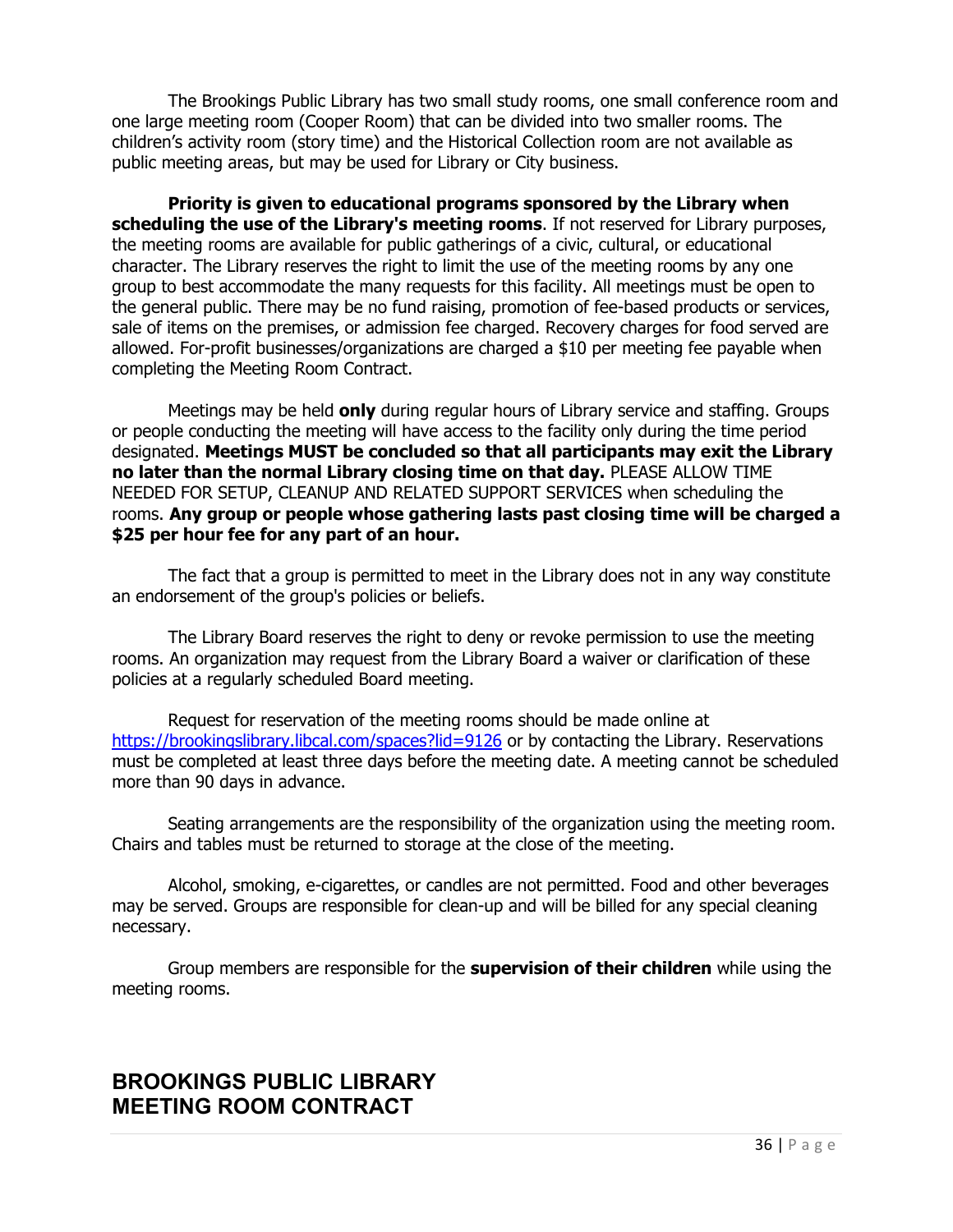| <u> 1989 - Johann Barn, mars ar breithinn ar chwaraeth a bhaile ann an t-</u>                                                                                                                                                                                                                                                                                                                                                                                                                                                                                                                                                                                                                                                                                                                                                                              | $\sqrt{W}$                                                                            |
|------------------------------------------------------------------------------------------------------------------------------------------------------------------------------------------------------------------------------------------------------------------------------------------------------------------------------------------------------------------------------------------------------------------------------------------------------------------------------------------------------------------------------------------------------------------------------------------------------------------------------------------------------------------------------------------------------------------------------------------------------------------------------------------------------------------------------------------------------------|---------------------------------------------------------------------------------------|
|                                                                                                                                                                                                                                                                                                                                                                                                                                                                                                                                                                                                                                                                                                                                                                                                                                                            |                                                                                       |
| Time(s) requested: a. set-up____________ b. meeting start time____________ c. meeting end                                                                                                                                                                                                                                                                                                                                                                                                                                                                                                                                                                                                                                                                                                                                                                  |                                                                                       |
|                                                                                                                                                                                                                                                                                                                                                                                                                                                                                                                                                                                                                                                                                                                                                                                                                                                            |                                                                                       |
| Expected Attendance_________________                                                                                                                                                                                                                                                                                                                                                                                                                                                                                                                                                                                                                                                                                                                                                                                                                       |                                                                                       |
| Equipment Needs (Cooper Rooms only):<br>______ no equipment<br>______ Internet<br>______ PA System<br>LCD Projector<br>DVD player                                                                                                                                                                                                                                                                                                                                                                                                                                                                                                                                                                                                                                                                                                                          | Lectern<br>White Board<br>Library laptop<br>_____ Kitchen access<br>36-cup coffee pot |
| Room Requested:<br>[ ] Cooper A (capacity 50)<br>[ ] Cooper B (capacity 50)<br>[ ] Combined Cooper (capacity 100)<br>I have read the Brookings Public Library meeting room policy on the<br>reverse side and agree to comply with it.                                                                                                                                                                                                                                                                                                                                                                                                                                                                                                                                                                                                                      |                                                                                       |
|                                                                                                                                                                                                                                                                                                                                                                                                                                                                                                                                                                                                                                                                                                                                                                                                                                                            | RELEASE, HOLD HARMLESS AND INDEMNIFICATION AGREEMENT                                  |
| of Brookings and its officers, officials, employees, agents and volunteers, from and against all<br>claims, damages, losses and expenses, including, but not limited to, attorneys' fees, arising out<br>of or resulting from the (i) the conduct or use of the Premises by the undersigned or the<br>undersigned's organization or group, (ii) any act, omission, or negligence of the undersigned or<br>the undersigned's organization or group, or the partners, directors, officers, agents, employees<br>and other users and invitees of the undersigned or the undersigned's organization or group, and<br>(iii) any accident, injury or damage whatsoever occurring in or at the Premises while the<br>undersigned or the undersigned's organization or group is using the facilities.<br>Dated this ______ day of ______________________, 20_____. |                                                                                       |
| Library staff______________                                                                                                                                                                                                                                                                                                                                                                                                                                                                                                                                                                                                                                                                                                                                                                                                                                |                                                                                       |
|                                                                                                                                                                                                                                                                                                                                                                                                                                                                                                                                                                                                                                                                                                                                                                                                                                                            |                                                                                       |
| <b>OUTREACH SERVICES</b>                                                                                                                                                                                                                                                                                                                                                                                                                                                                                                                                                                                                                                                                                                                                                                                                                                   |                                                                                       |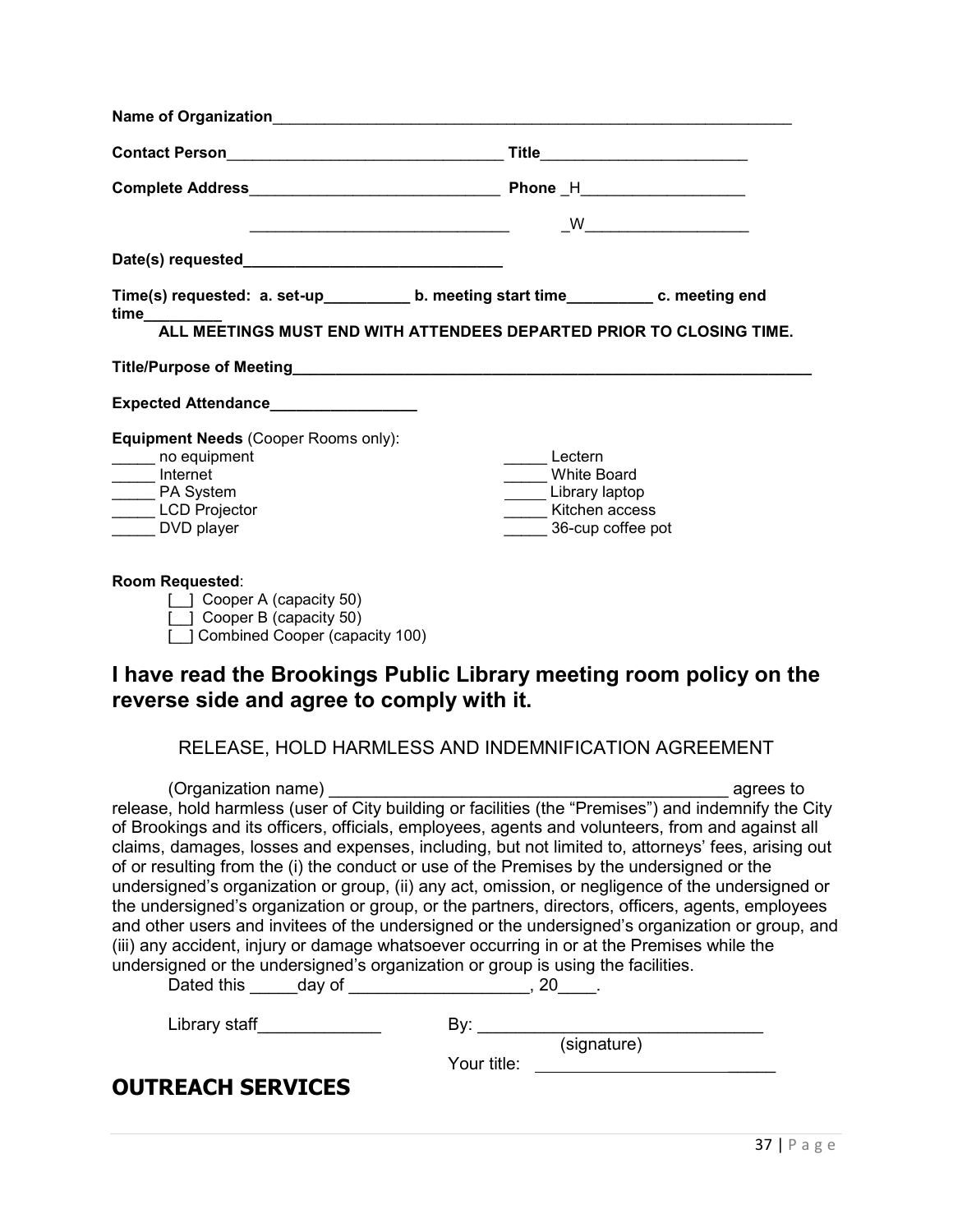Outreach services are designed to reach patrons who cannot visit the library for various reasons including but not restricted to the following:

- a) Health or Physical limitations
- b) Any temporary conditions that makes visiting the library difficult such as broken bones, new babies in winter, or problem pregnancies

Phone calls or personal visits will be used to reach all potential patrons. Present patrons are encouraged to tell their friends. Activity directors at local nursing homes are regularly contacted.

Information may be collected for each patron and may include the following:

- a) Name, address, and telephone number.
- b) Interests and dislikes in reading material.
- c) Conditions of health pertinent to reading ability
	- 1) sight size of print
	- 2) book size or weight
	- 3) amount of time needed to read a book, if unusual
- d) Number of books requested.
- e) Book preferences.
- f) Personal preferences for time of visit if any
	- 1) morning or afternoon visits
	- 2) standing appointments such as clinic appointments, etc.

These files shall be confidential.

The Outreach Coordinator will be responsible for materials selection when no patron requests are made. Materials are checked out to Outreach numbers. No overdue charges are assessed. Overdue notices are generated for the convenience of the Outreach Coordinator.

This Program will serve homebound patrons, within the city of Brookings, in private homes, retirement housing, and assisted living homes.

One phone call or visit to each patron every two weeks will be the standard. A patron may request a delay in service.

The Outreach Coordinator maintains contact with the South Dakota State Library concerning materials for the Blind and Physically Handicapped and serves as the Library's representative to the Brookings Area Coalition on Aging.

#### **SOCIAL MEDIA POLICY**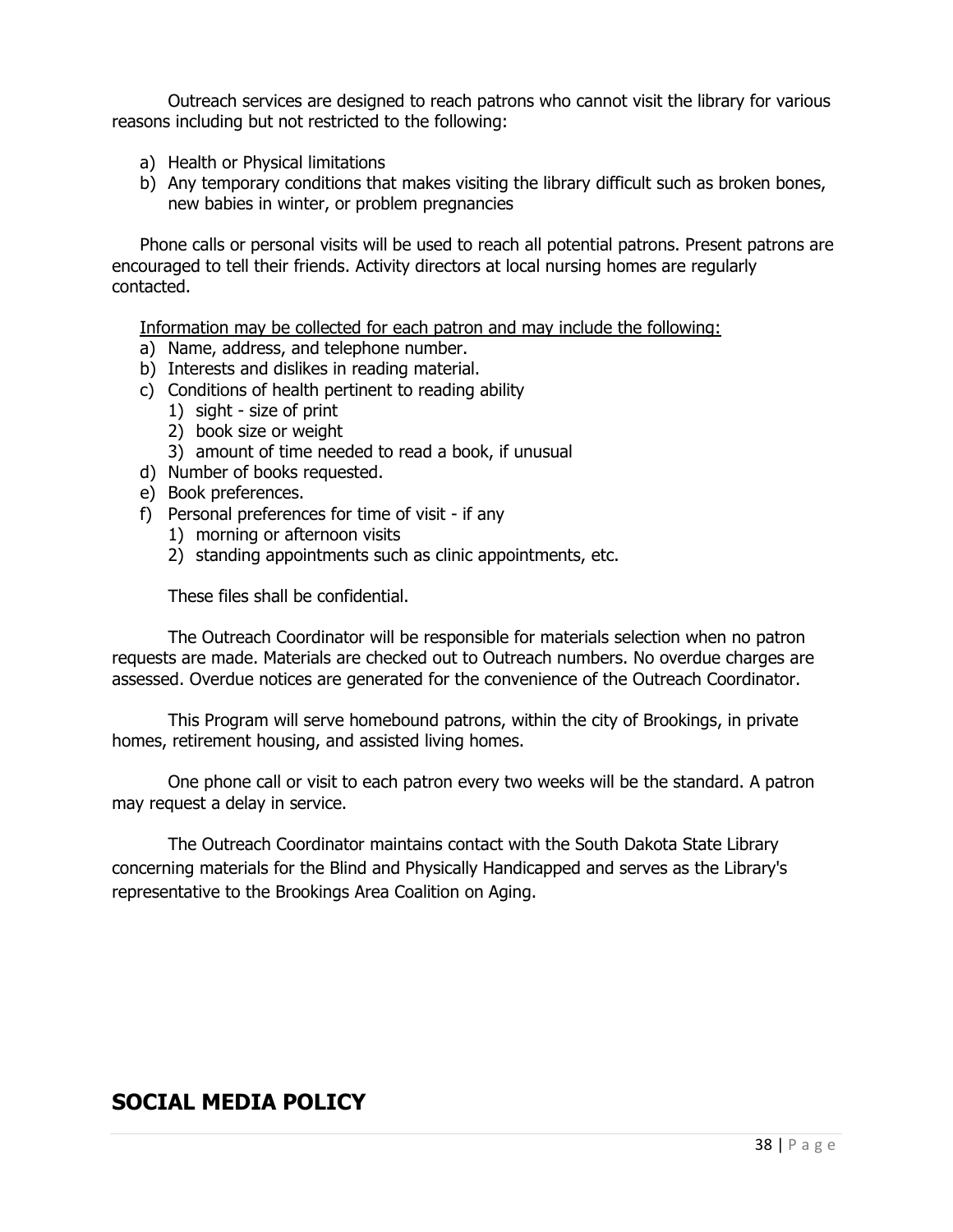#### **Purpose**

The purpose of this Social Media Policy is to ensure effective promotion of Library services, resources, and events to the public, and to ensure a high standard of customer service on social media.

#### **Brookings Public Library Social Media Accounts**

For the purposes of this policy, "social media" refers to any online or mobile platform open to the public, including but not limited to Facebook, Twitter, Instagram, Snapchat, LinkedIn, Tumblr, etc.

The Library Director must approve the creation of social media accounts. The Library Director may assign an employee or employees to manage social media accounts. The Library may require a member of Library management or IT to be added as account administrator in order to ensure continuity of access.

#### Data Ownership

All social media communications or messages composed, sent, or received on library equipment are the property of the Brookings Public Library and will be subject to the South Dakota public records law. This law classifies certain information as available to the public upon request. The Brookings Public Library also maintains the sole property rights to any image, video or audio captured while a Library employee is representing the Library in any capacity.

The Library retains the right to monitor employee's social media use on library equipment, and will exercise its right as necessary. Users should have no expectation of privacy. Social media is not a secure means of communication.

#### **Content of posts**

Posts should inform Library users about services, resources, programs and events, promote Library usage, and encourage dialogue between Library users and Library representatives. Social media posts, as with all Library media releases, should be positive in tone and should reflect the values and viewpoint of the Library rather than personal opinions of Library employees.

Social media may also be used, with careful discretion, to occasionally share news from Brookings Community organizations and South Dakota State Library organizations which Library staff determine will meet the needs and interests of the Library's social network audience. This use of social media will build partnerships with local organizations.

#### **Third-party posts**

The Library is not responsible for the content of posts or comments made by third parties, including patrons, reviewers, advertisers, etc. Public posts by third parties do not necessarily reflect the position of the Brookings Public Library, its employees, or of the City of Brookings.

The Library reserves the right to delete public posts or comments if they include:

- Obscene comments or hate speech
- Personal attacks, insults, or threatening language
- Private or personal information, including phone numbers and addresses, or requests for personal information
- Potentially libelous statements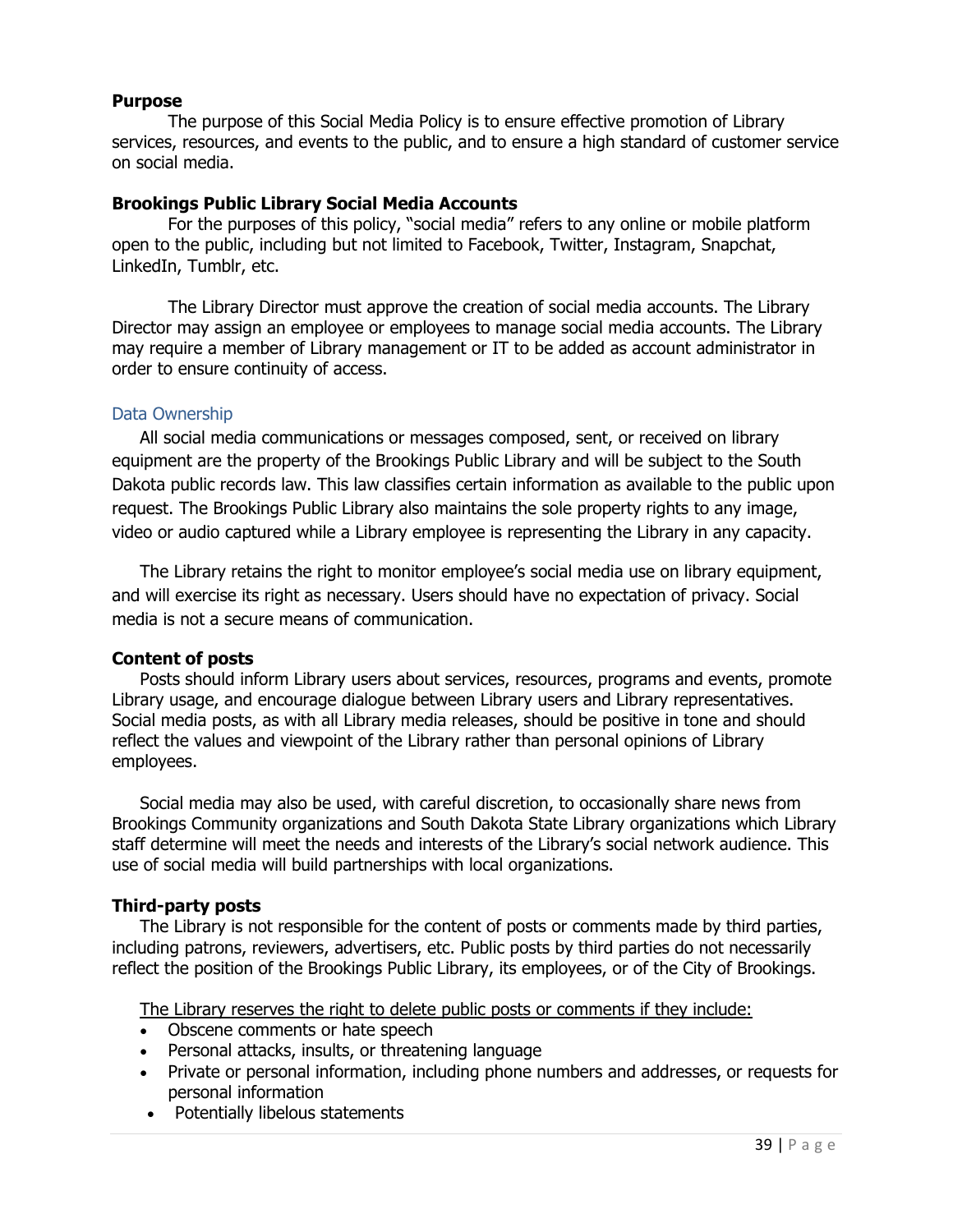- Falsification of identity
- Copyrighted, trademarked, or plagiarized material
- Posts in violation of laws or Library policies
- Comments, links, or information unrelated to the purpose of the forum
- Duplicated posts by an individual user
- Spam or other commercial, political, or proselytizing messages.

Any content posted by third parties is the sole opinion of the third party posting the message and does not reflect the position, official view or policies of the Brookings Public Library. The Library is not responsible for, or liable for, any content posted by any participant in a Library social media forum who is not a member of the Library's staff.

Complaints or negative comments should not be deleted by staff, but should be addressed as a patron complaint. Staff may move the discussion to a private venue, such as chat or messaging.

#### **UNATTENDED CHILDREN POLICY**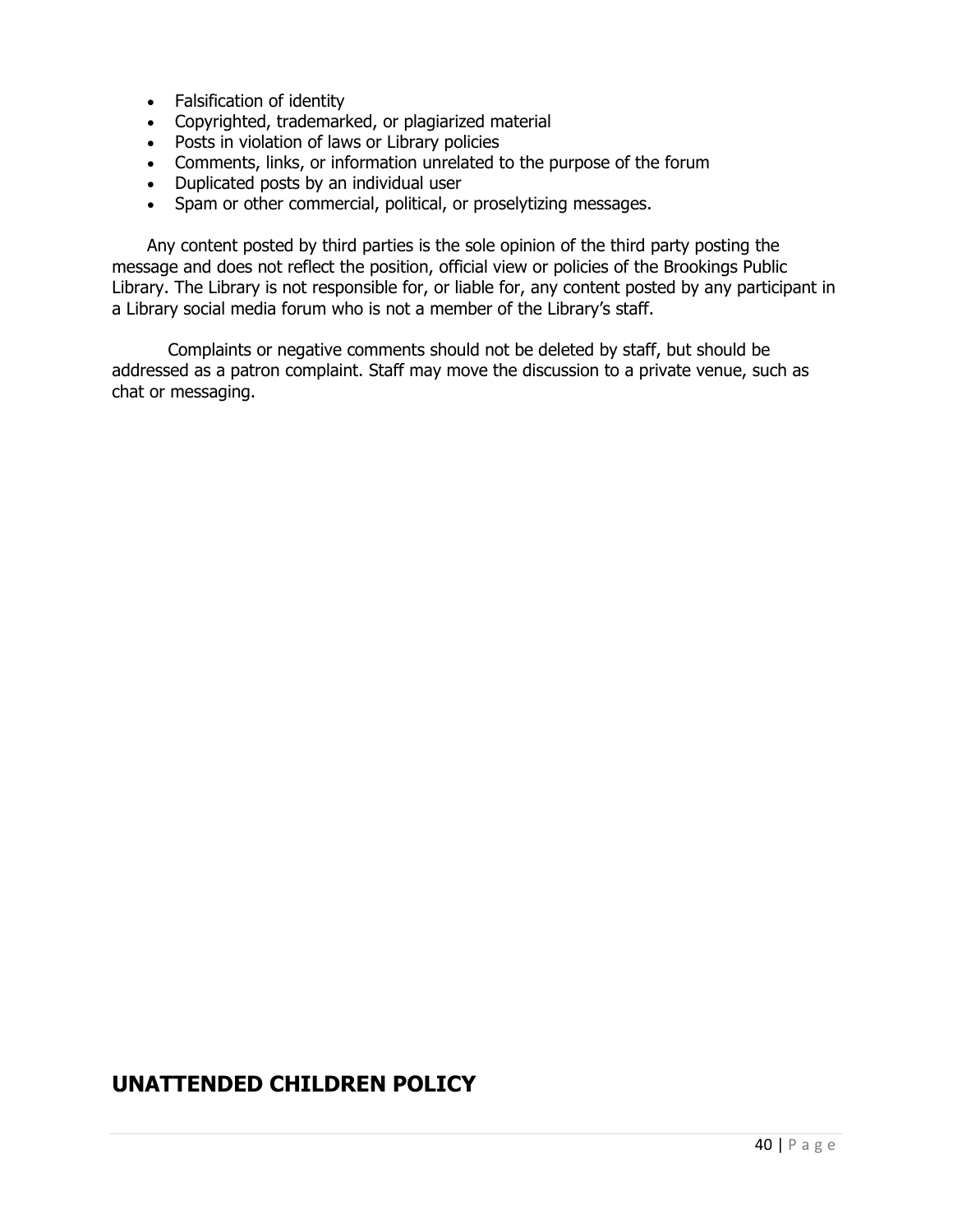The Brookings Public Library encourages visits by children, and wants their visits to be memorable and enjoyable.

"Unattended" means that the parent or responsible person is not in close proximity to the child. Parents are responsible for their children's behavior in the library. Library staff cannot be expected to assume responsibility for the care of unsupervised children.

It is the policy of the library that all children seven years of age and under must be in the company of a parent or responsible person who is fourteen or older while in the library.

If a child aged seven or under is attending a Library program, a parent or responsible person must remain in the library until the conclusion of the program.

If a child is left unattended in the Library, the staff will attempt to locate his/her parent/care provider. If a parent/care provider is in the Library, they will be informed of the Library's policy concerning unattended children.

If a parent/care provider is not found in the Library, staff will attempt to locate the parent using library card registration. A parent, when contacted, will be informed of the Library's policy concerning unattended children.

Fifteen minutes before closing time, Library staff will remind young people to contact a parent/responsible person for a ride home.

If a parent/responsible person cannot be reached or does not arrive within fifteen minutes past closing time, the police will be called to escort the child home.

The Library staff is not permitted to give any child a ride home.

## **VOLUNTEERS PROGRAM POLICY**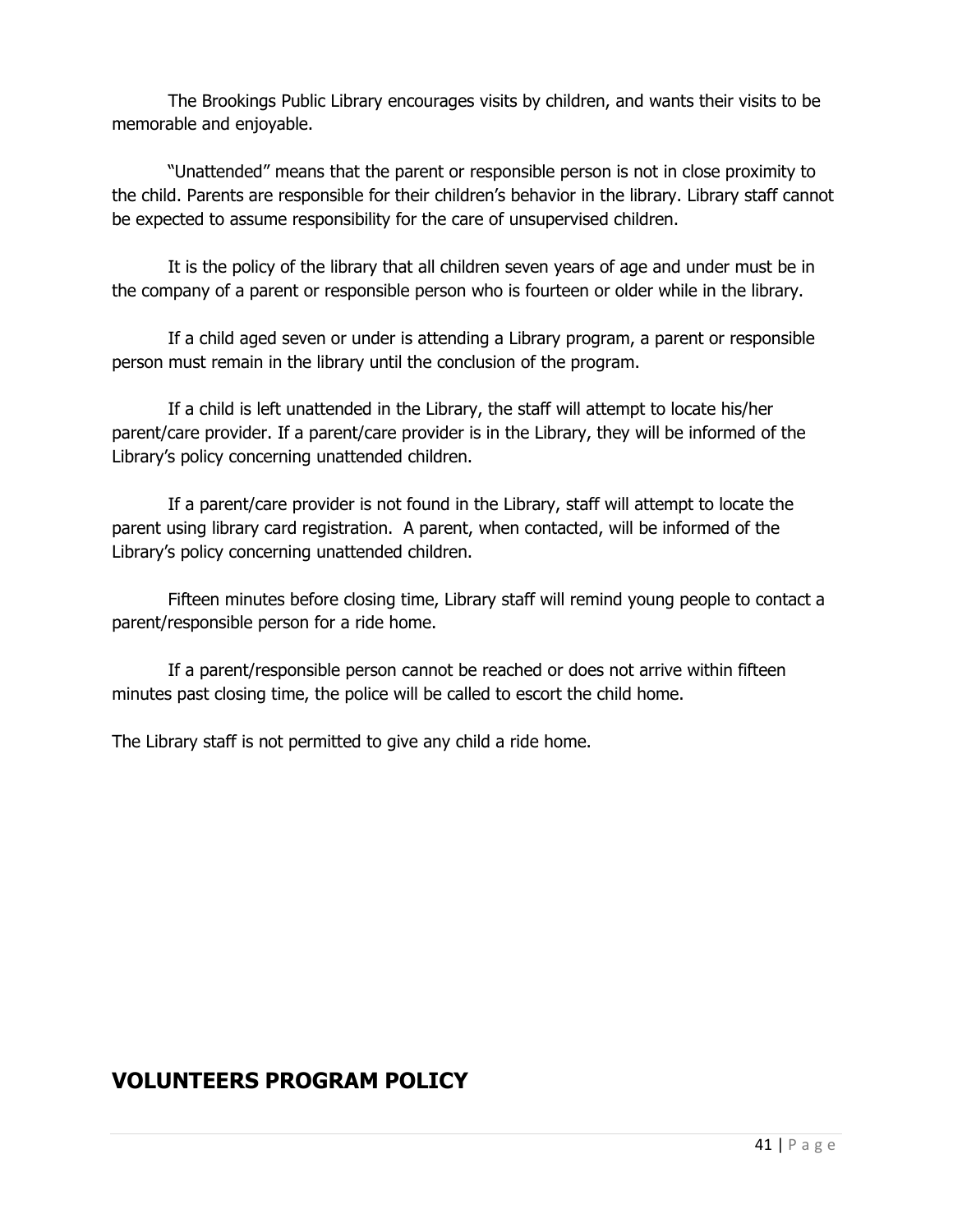#### **PURPOSE**

The Brookings Public Library Volunteers Program is designed to expand and enhance public service to the community.

#### Objectives:

- To strengthen current library programs and assist library staff.
- To free library staff for tasks which require advanced education and training by doing routine tasks which require less education and training.
- Accomplish one-time, large projects which require above-normal staffing levels.
- Provide access to skills and talents that are scarce or lacking in regular staff.
- Establish a pool of volunteer workers willing to be on-call for tasks which are required on an intermittent basis.

The work performed by volunteers shall be utilized to augment basic services supported by the tax base of the community and will not supplant or displace the services provided by paid Library staff.

#### **POLICIES AND PROCEDURES**

Volunteers are selected based on their qualifications and the needs of the Library at any given time.

Applicants under 18 years of age must have completed the sixth grade and have parental consent in writing prior to being accepted.

Applicants over 18 years of age must complete a City of Brookings volunteer application and a background check prior to being accepted.

The Library reserves the right to refuse to accept an applicant who does not meet Library or city needs and standards.

#### **TRAINING AND SUPERVISION**

The Volunteer Coordinator provides a general over-all orientation to the Library, to volunteer policies and procedures, and to the area in which the volunteer will be working.

The volunteer's direct supervisor provides more detailed orientation to the area, specific job training, and on-going supervision.

#### **WORK SCHEDULES**

Volunteers work only during hours when adequate supervision by paid staff is available.

Work schedules and specific time commitments are arranged individually by each volunteer and his/her supervisor.

Volunteers who are unable to report for work on a scheduled day must inform their supervisor in advance.

A mutual review of the volunteer experience should be done annually and changes in assignment made as necessary or desirable.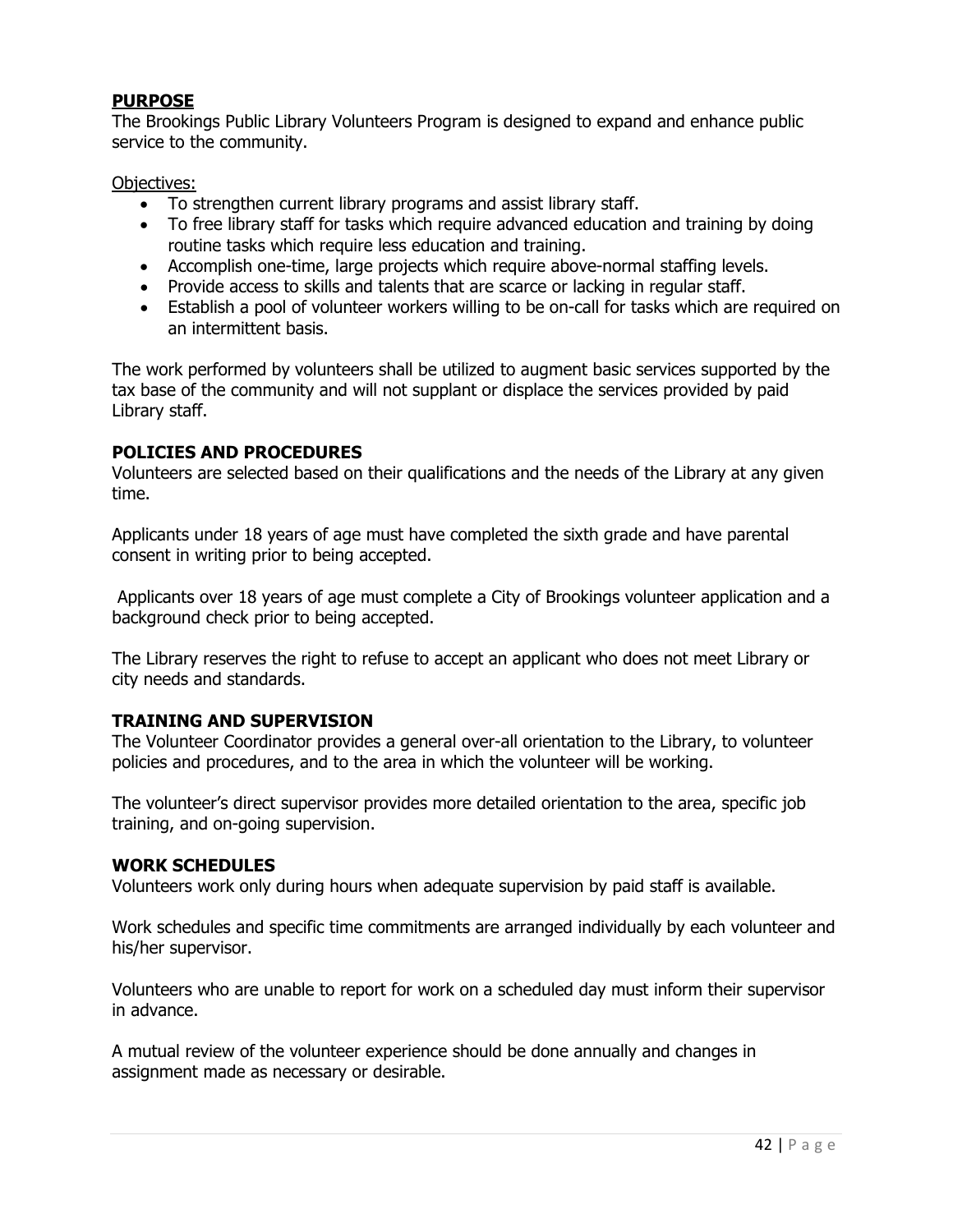A volunteer whose work does not meet Library standards may be terminated or referred to the Volunteer Coordinator for possible reassignment.

#### **EMPLOYMENT OF VOLUNTEERS IN THE LIBRARY**

Volunteers interested in any paid staff vacancies that may occur are encouraged to submit their application along with others at Job Service.

#### **BENEFITS FOR VOLUNTEERS**

One of the benefits is the satisfaction of contributing to the Brookings community.

Additional benefits include experience in library work, practice in job skills, establishing a record that can be used as a reference, and working with congenial people in a pleasant atmosphere.

The Library annually recognizes its volunteers at a reception during June.

Each volunteer working a minimum of ten hours that year (April 1 to March 31) receives a small gift at the annual recognition.

After 250 hours of volunteer work, an honor book is placed in circulation with the volunteer's name and year of recognition on a bookplate. The book is chosen by the Volunteer Coordinator and supervisor to reflect that volunteer's interest.

After 500 hours of volunteer work, the volunteer is given a wooden plaque with his/her name engraved on the plaque.

After 1000 hours of volunteer work, the volunteer's name is engraved on our permanent plaque displayed at the Circulation desk in the Library.

After 1500 hours of volunteer work, the volunteer receives a \$25 Brookings retail gift certificate.

After 2000 hours of volunteer work, the volunteer receives a gift certificate at a local bookstore for \$30 and their name is added to the permanent plaque displayed at the Circulation desk in the Library.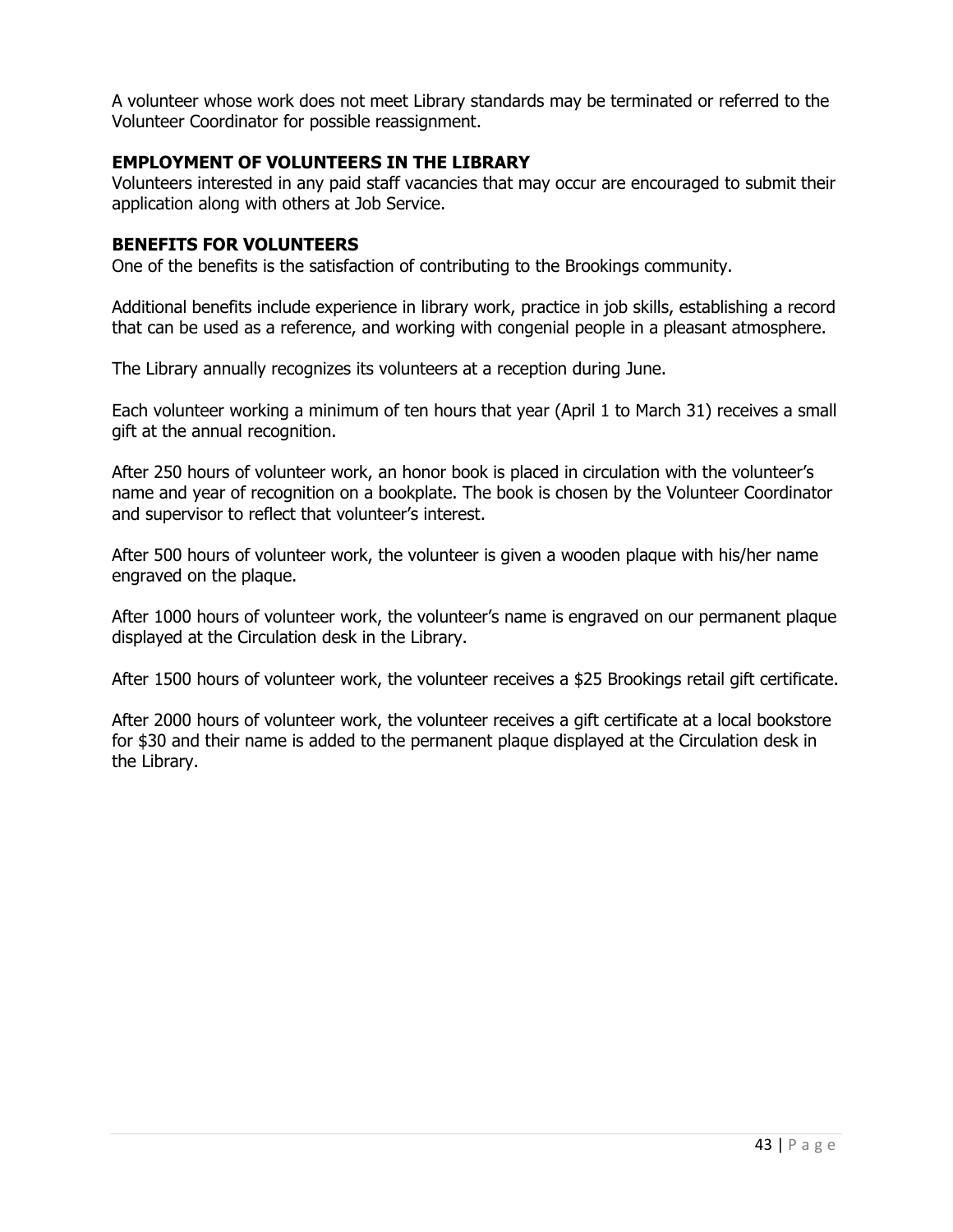## **WEBSITE LINK SELECTION POLICY**

The Brookings Public Library website contains Internet resources links to meet the needs of Brookings area citizens. It is our intent to cover as broad a range of interests and viewpoints as possible and to connect to resources supporting the needs and interests of librarians and the general public.

Sites in this collection are selected based on the usefulness, relevancy, quality, and currency of the contents, and the navigability and ease of use of the site's design. Sites included should have an identifiable content authority, be reliably and freely accessible, updated frequently, and be easy to use. A search engine or other form of index to the site's contents is desirable.

A Library link to an external website does not constitute an endorsement or affiliation by the Library to the site or its sponsors. The Library cannot control or monitor other material which may be accessible from Internet sources. Individual users must accept responsibility for determining content of Internet resources.